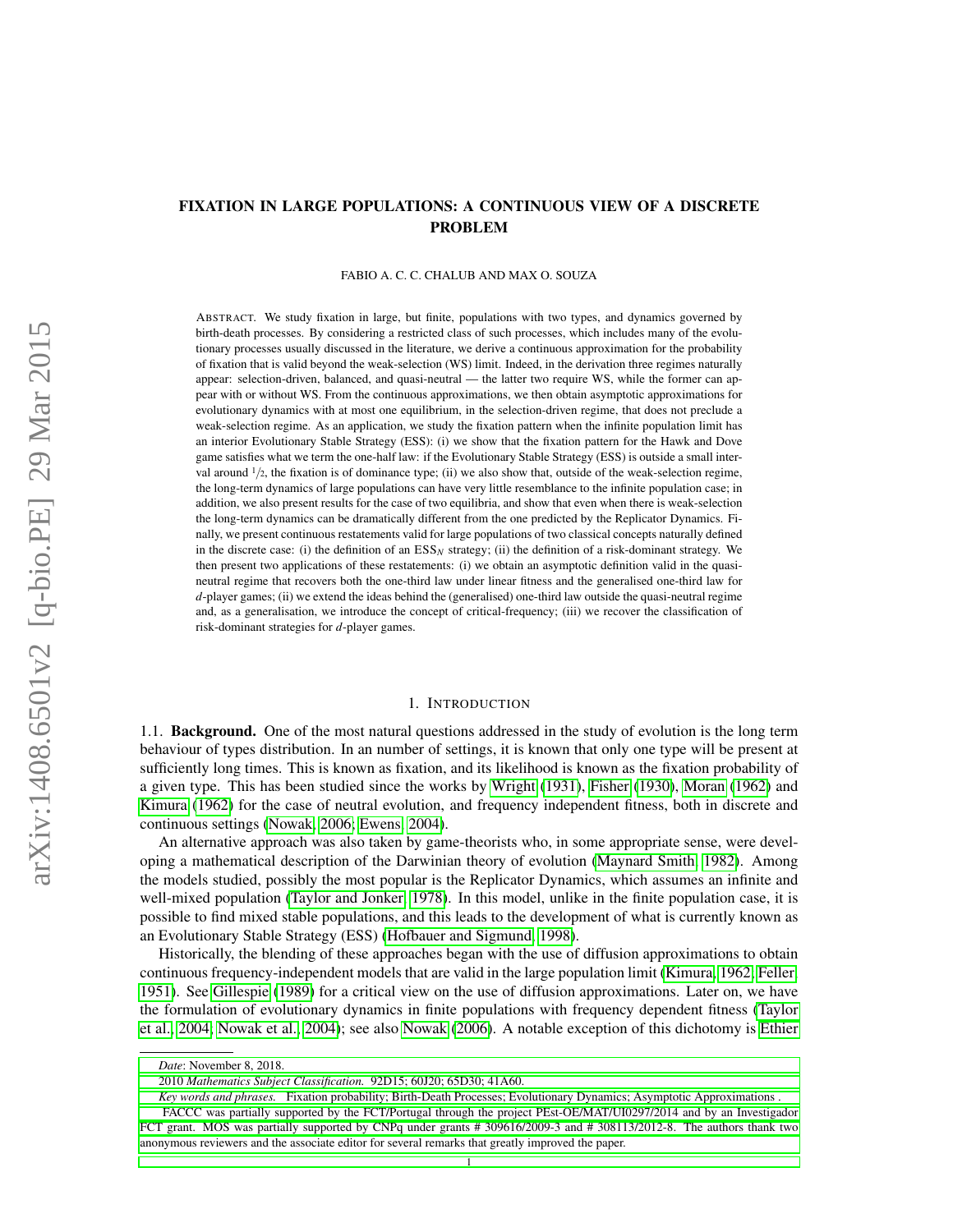[and Kurtz](#page-31-6) [\(1986\)](#page-31-6), where the formulation of a frequency dependent version of the Wright-Fisher process, together with its continuous limit under what is presently known as the weak-selection regime, cf. [Ewens](#page-31-2) [\(2004\)](#page-31-2), are already discussed.

More recently, a number of different studies attempted to blend the infinite population ideas of evolutionary game-theory to the randomness of stochastic finite population models using different approaches, both in terms of the modelling assumptions and of mathematical rigour [\(Chalub and Souza, 2009,](#page-31-7) [2014;](#page-31-8) [Traulsen et al., 2005;](#page-32-7) [Lessard and Ladret, 2007;](#page-32-8) [Lessard, 2005;](#page-31-9) [McKane and Waxman, 2007;](#page-32-9) [Waxman,](#page-32-10)  $2011$ ; Champagnat et al.,  $2006$ ,  $2008$ ; Traulsen, Nowak and Pacheco,  $2006$ ; Fournier and Méléard,  $2004$ ; [Traulsen et al., 2012\)](#page-32-12).

Fixation probability in finite large populations, under the assumption of a mean-field approximation has been studied by [Kimura](#page-31-1) [\(1962\)](#page-31-1) and by [Gillespie](#page-31-13) [\(1981\)](#page-31-13). More recently, without such assumption, it has also been studied by [Antal and Scheuring](#page-31-14) [\(2006\)](#page-31-14) with a focus on the invasion coefficients. It was also studied in [Traulsen, Nowak and Pacheco](#page-32-11) [\(2006\)](#page-32-11); [Traulsen, Pacheco and Imhof](#page-32-13) [\(2006\)](#page-32-13) as part of more general studies on stochastic invasion and fixation, and evolutionary stability and also under the weak-selection regime by [Altrock and Traulsen](#page-31-15) [\(2009b\)](#page-31-15), who studied the Fermi process and the frequency dependent Moran process, but with a focus on fixation time rather than fixation probabilities. Further studies are [Assaf](#page-31-16) [and Mobilia](#page-31-16) [\(2010\)](#page-31-16) which tackled the study of fixation for coordination and co-existence situations using large-deviation theory, although for the latter it had more attention to approximation of quasi-stationary probability distribution, and a study in on random fluctuations about the meta-stable state in [Mobilia and](#page-32-14) [Assaf](#page-32-14) [\(2010\)](#page-32-14). All these studies tackle the problem directly from the discrete description. For a variation on the Fermi process that might become deterministic at finite population size, see [Altrock and Traulsen](#page-31-17) [\(2009a\)](#page-31-17).

The aim of this work is to further contribute to these studies by obtaining results regarding the fixation probability that can make use of continuous approximations that are valid for large populations, but that do not require an infinite population limit to be valid. In particular, no weak-selection assumption will be necessary for deriving these approximations. This procedure leads to results that highlight how large, but finite, populations can have fixation patterns that are very peculiar to this regime, while still having some connection with both finite and infinite frameworks.

1.2. Outline. In Section [2,](#page-3-0) we provide the general formulation for the processes we shall address in this work. We term such processes Suitable Birth Death (SBD) processes. In Section [3,](#page-4-0) we define what we call a regular family of SBD processes. For such processes, we justify the use of a diffusive approximation, valid for large, but finite, size *N*. Such an approximation does not require the weak-selection limit to be derived, but it relies instead on the smoothness of the transition probabilities which, in turn, depends on the corresponding fitness functions. The qualitative nature of the fixation probabilities will depend not only on the functional form of fitness functions themselves, but also on what we denote the intensity of selection. Depending on the behaviour of the intensity of selection as *N* goes to infinity, we identify three natural regimes: selection-driven, balanced, and quasi-neutral; the last two can only appear in the so-called weak-selection regime.

We then proceed to study the fixation probabilities in the selection-driven regime in Section [4,](#page-7-0) with the assumption that there is at most one neutral point (a point in which both fitness are equal), and then we necessarily have either dominance, coexistence or coordination. For the dominance case we recover a number of formulae in the literature in a unified framework. For coexistence we obtain a novel formula. For coordination, we obtain a generalisation, in terms of range of validity, of previously obtained formulae [Mobilia and Assaf](#page-32-14) [\(2010\)](#page-32-14); [Assaf and Mobilia](#page-31-16) [\(2010\)](#page-31-16).

In section [5,](#page-9-0) we show using the coexistence formulae derived in the previous section, that the fixation in the presence of a deterministic ESS can be quite distinguished from what would be expected on grounds of a deterministic approach. In the case of weak-selection, and linear log-differences at leading order, we obtain what we call the near one-half law: if the deterministic ESS is located exactly at one-half, then the fixation probability is essentially constant at one-half. However, if the ESS equilibrium is outside of a small region — in a precise sense — around one-half then one has dominance by one of the types. Moreover, in the case of absence of weak-selection, we show examples of how equivalent games can lead to completely different fixation patterns. In particular, one can have a frequency possibly close to one of a particular type at the deterministic ESS, and nevertheless one might also have almost certain extinction of this type.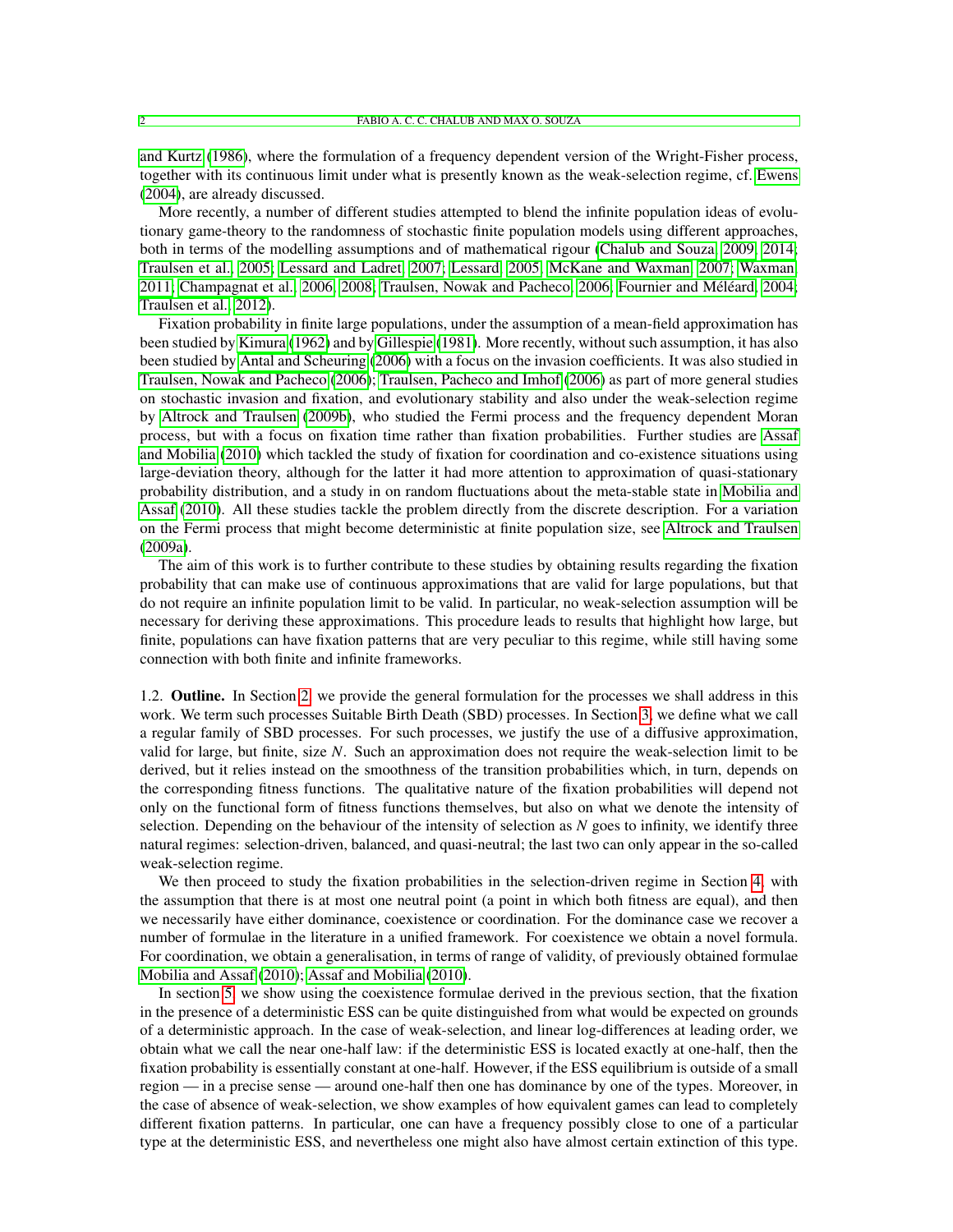<span id="page-2-0"></span>

FIGURE 1. A graphical roadmap of the results presented here. They are divided in four categories with the logical connection also displayed.

In addition, we also briefly discuss fixation in the presence of two interior equilibria. The results here are also new and show that, in the presence of an interior ESS, the long-term dynamics of large, but finite population, can be markedly distinct from the infinite population case, when differential equations are used.

In section [6,](#page-18-0) we discuss how to use the continuous approximation derived in section [3](#page-4-0) to obtain a continuous formulations valid for large populations of the celebrated  $ESS<sub>N</sub>$  concept. We then derive an asymptotic approximation in the quasi-neutral regime, that can be used to obtain a simplified condition for the existence of an  $ESS<sub>N</sub>$  in a finite, large population. As special cases of such condition, we obtain the celebrated one-third law when the leading-order log-differences of the fitness is linear [\(Nowak et al.,](#page-32-6) [2004\)](#page-32-6) and the generalised one-third law for *d*-player games [\(Gokhale and Traulsen, 2010;](#page-31-18) [Lessard, 2011\)](#page-32-15). We also obtain a continuous formulation of a risk-dominant strategy and recover a result of [Kurokawa and](#page-31-19) [Ihara](#page-31-19) [\(2009\)](#page-31-19). We then study the existence of  $ESS<sub>N</sub>$  in more general contexts, and obtain what we call the critical frequency curves for the coordination case. In the case of selection driven regimes, we show how the asymptotic formulae can be used to simplify the computation of such curves.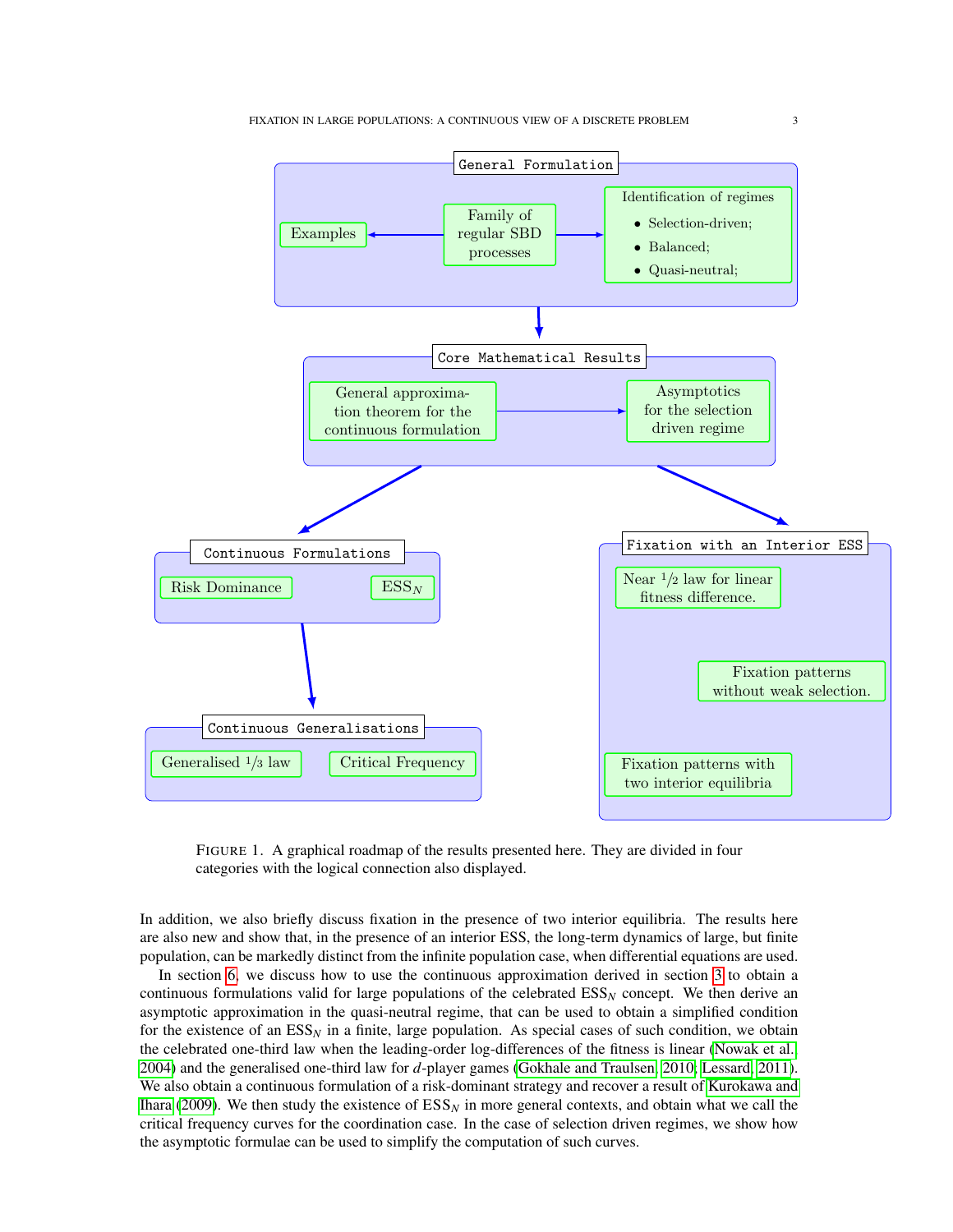Finally, a discussion of the results is presented in section [7.](#page-22-0) A graphical roadmap of the results is displayed in Figure [1.](#page-2-0)

#### 2. GENERAL FORMULATION

<span id="page-3-0"></span>We shall consider birth-death processes in a population of size *N* with two types  $\mathbb A$  and  $\mathbb B$ . For *a*,*b* such that  $b - a \in N^{-1}\mathbb{N} \cup \{0\}$ , we define

$$
[a,b]_N := \left\{ a, a + \frac{1}{N}, a + \frac{2}{N}, \dots, b \right\} .
$$

In particular, we denote the fraction of type  $A$  individuals in the population by

$$
x \in [0,1]_N = \left\{0, \frac{1}{N}, \frac{2}{N}, \dots, 1\right\}.
$$

The transition probabilities  $1 \geq T_N^+(x)$ ,  $T_N^0(x)$ ,  $T_N^-(x) \geq 0$  indicate the probability that in a population with *xN* type A individuals, the next generation has  $xN + 1$  ( $xN$ ,  $xN - 1$ , respectively) type A individuals and are given by

$$
T_N^{\pm}(x) = x(1-x)\Delta^{\pm} (\Psi_N^{\mathbb{A}}, \Psi_N^{\mathbb{B}})
$$
  

$$
T_N^0(x) = 1 - T_N^+(x) - T_N^-(x).
$$

.

The factors  $\Delta^{\pm} : \mathbb{R}^+ \times \mathbb{R}^+ \to \mathbb{R}^+$  model the natural selection. Fitnesses are given by  $\Psi_N^{\mathbb{A}}, \Psi_N^{\mathbb{B}} : [0,1] \to \mathbb{R}^+$ . By extension, we also write  $\Delta_N^{\pm}(x) = \Delta^{\pm}(\Psi_N^{\mathbb{A}}(x), \Psi_N^{\mathbb{B}}(x))$ , where the + (−) symbol indicates an increase (decrease, respectively) of the quantity of the A individuals.

A birth-death process with these properties will be denoted a Suitable Birth-Death process or a SBD process for short. A similar class of processes has been studied by [Assaf and Mobilia](#page-31-16) [\(2010\)](#page-31-16); [Mobilia and](#page-32-14) [Assaf](#page-32-14) [\(2010\)](#page-32-14).

Among the many models contemplated in this set-up, the most common ones are:

Frequency dependent Moran process [\(Nowak et al., 2004\)](#page-32-6):

$$
\Delta^+\left(\Psi_N^{\mathbb A},\Psi_N^{\mathbb B}\right)=\frac{\Psi_N^{\mathbb A}}{\bar\Psi_N},\quad \Delta^-\left(\Psi_N^{\mathbb A},\Psi_N^{\mathbb B}\right)=\frac{\Psi_N^{\mathbb B}}{\bar\Psi_N},\quad \bar\Psi_N(x)=x\Psi_N^{\mathbb A}(x)+(1-x)\Psi_N^{\mathbb B}(x).
$$

Linear Moran process [\(Traulsen, Claussen and Hauert, 2006\)](#page-32-16):

$$
\Delta^+\left(\Psi_N^{\mathbb{A}},\Psi_N^{\mathbb{B}}\right)=\frac{1}{2}\left[1+\Psi_N^{\mathbb{A}}-\bar{\Psi}_N\right],\quad \Delta^-\left(\Psi_N^{\mathbb{A}},\Psi_N^{\mathbb{B}}\right)=\frac{1}{2}\left[1+\Psi_N^{\mathbb{B}}-\bar{\Psi}_N\right]
$$

Local update rule [\(Traulsen, Claussen and Hauert, 2006\)](#page-32-16):

$$
\Delta^+\left(\Psi_N^{\mathbb{A}},\Psi_N^{\mathbb{B}}\right)=\frac{1}{2}\left[1+\Psi_N^{\mathbb{A}}-\Psi_N^{\mathbb{B}}\right],\quad \Delta^-\left(\Psi_N^{\mathbb{A}},\Psi_N^{\mathbb{B}}\right)=\frac{1}{2}\left[1+\Psi_N^{\mathbb{B}}-\Psi_N^{\mathbb{A}}\right]
$$

Fermi process [\(Szabo and Hauert, 2002;](#page-32-17) [Altrock and Traulsen, 2009b\)](#page-31-15):

$$
\Delta^+\left(\Psi_N^{\mathbb{A}},\Psi_N^{\mathbb{B}}\right)=\left(1+\exp\left(\Psi_N^{\mathbb{B}}-\Psi_N^{\mathbb{A}}\right)\right)^{-1},\quad \Delta^+\left(\Psi_N^{\mathbb{A}},\Psi_N^{\mathbb{B}}\right)=\left(1+\exp\left(\Psi_N^{\mathbb{A}}-\Psi_N^{\mathbb{B}}\right)\right)^{-1}
$$

We also will make extensively use of the  $\mathcal O$  and  $o$  notations. Recall that

$$
f(x) = O(g_1(x),...,g_n(x)), \quad x \to x_0,
$$

if there are positive numbers *C* and  $\delta$  such that

$$
|f(x)| \leq C \max_{i=1,\dots,n} \{|g_1(x)|,\dots,|g_n(x)|\}, \quad |x-x_0| < \delta.
$$

We also say that

$$
f(x) = o(g(x)), \quad x \to x_0,
$$

if

$$
\lim_{x \to x_0} \frac{f(x)}{g(x)} = 0,
$$

provided that  $g(x) \neq 0$ , when *x* is close to  $x_0$ , but  $x \neq x_0$ .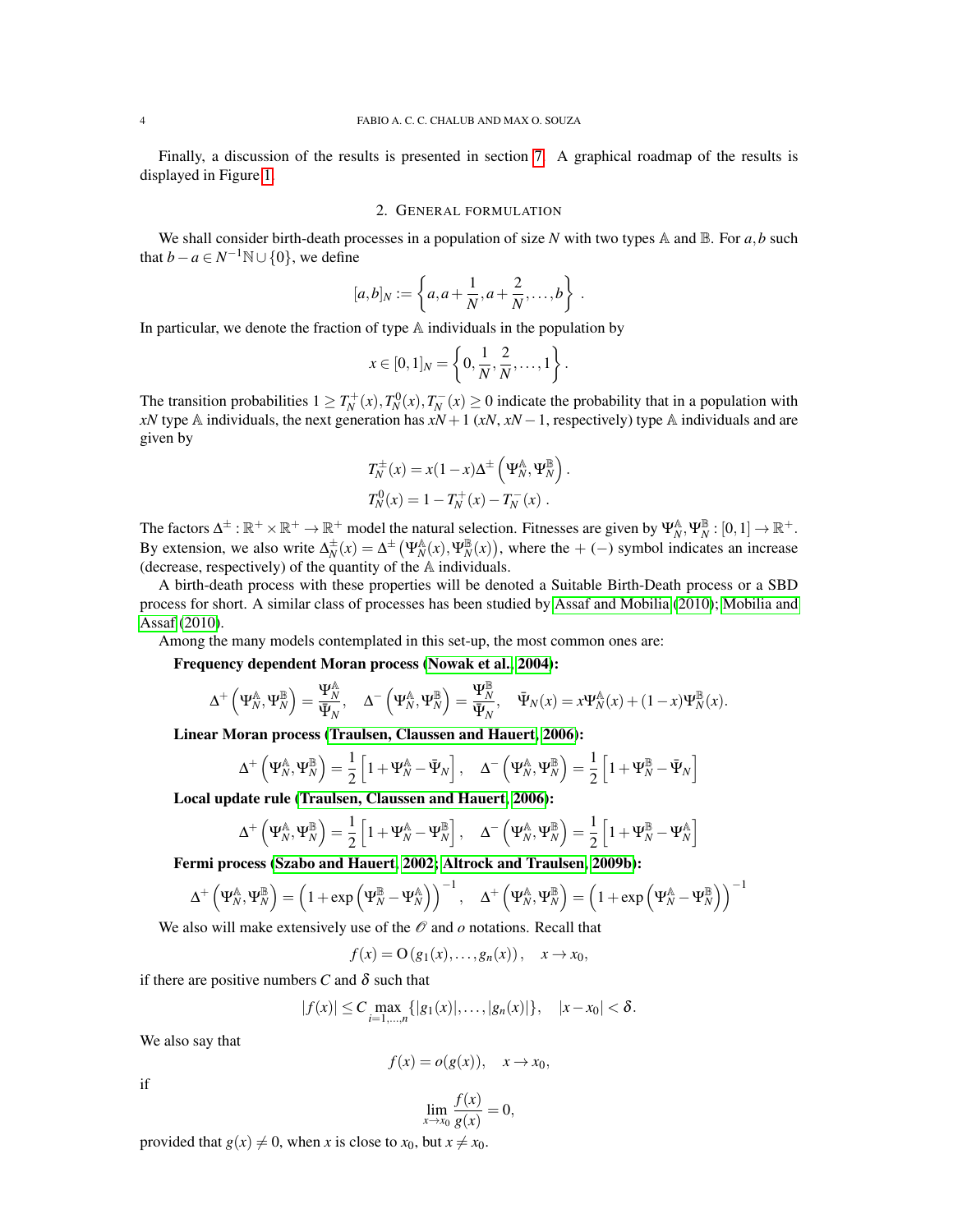Finally, we will say that

$$
f(x) = \text{ord}(g(x)), \quad x \to x_0
$$

if there are constants  $C_1, C_2 > 0$  such that

<span id="page-4-1"></span> $C_1|g(x)| \le f(x) \le C_2|g(x)|, \quad x \to x_0.$ 

## 3. APPROXIMATIONS FOR THE FIXATION PROBABILITIES IN LARGE POPULATIONS

<span id="page-4-0"></span>3.1. A general continuous approximation. We consider SBD processes, with fitness functions given by  $\Psi_N^{\mathbb{A}}, \Psi_N^{\mathbb{B}}$ :  $[0,1] \to \mathbb{R}^+$ . The fixation probability is then given by [\(Antal and Scheuring, 2006\)](#page-31-14)

,

(1) 
$$
\Phi_N(x) := c_N^{-1} \sum_{s \in [1/n, x]_N} \prod_{r \in [1/n, s-1/n]_N} \frac{\Delta_N^{-}(r)}{\Delta_N^{+}(r)}
$$

with  $c_N$  chosen such that  $\Phi_N(1) = 1$ .

As observed above, a number of approximations for large *N* to equation [\(1\)](#page-4-1) have been obtained previously, in different regimes. It turns out that we can obtain such an approximation, that is valid for a number of different regimes, at the expense of requiring some extra regularity in the log-difference of the fitness part of the process. In order to this, we introduce a number of definitions.

Definition 1 (Generalised log relative fitness). *We define the generalised log difference of fitness as*

$$
\Theta_N(x) := \log \left( \frac{\Delta_N^+(x)}{\Delta_N^-(x)} \right).
$$

*Assume that*

$$
\lim_{N\to\infty}\|\Theta_N\|_{\infty}=\zeta.
$$

*If*  $\zeta = 0$ , we shall say that the evolutionary dynamics satisfies weak-selection, and if  $0 < \zeta \ll 1$ , we shall *say that it satisfies moderate selection.*

Remark 1. *Weak selection means that both types perform nearly as well in large population. Nevertheless, a precise quantification of "nearly" is needed in order to determine the resulting dynamics. In particular,* different scalings for such decay can lead to very different dynamics. For example, if  $\Psi^{(A,B)}(x) = 1 +$  $w(N) \varphi_N^{(\mathbb{A},\mathbb{B})}$  $\int_N^{(A,\mathbb{B})}(x)$ , with  $w(N) \ll 1$  and  $0 < \varepsilon < {\|\phi_N^{(A)} - \phi_N^{(\mathbb{B})}\|}$  $\|W_N^{(\mathbb{D})}\|_{\infty} < M$  then  $\lim_{N \to \infty} \|\Theta_N\|_{\infty} = 0$  *if and only if*  $\lim_{N\to\infty} w(N) = 0$ . This is consistent with the classical weak-selection assumption; see [Nowak](#page-32-2) [\(2006\)](#page-32-2). *Note that the use of the supremum norm indicates that* A *and* B *perform nearly as well in all possible scenarios. See also [Chalub and Souza](#page-31-7) [\(2009,](#page-31-7) [2014\)](#page-31-8) for discussion on the different possible scalings.*

<span id="page-4-2"></span>Definition 2 (Formal infinite population limit). *We say that a family, indexed by population size, of frequency dependent Suitable Birth-Death processes with fitness functions*  $\Psi_N^{\mathbb{A},\mathbb{B}}$  *has a formal infinite population limit, if*

- (1) *There is*  $M > 0$ *, such that*  $0 < ||\Theta_N||_{\infty} < M$ *;*
- (2) *There exists*  $\theta \in C^0([0,1])$ *, with*  $\|\theta\|_{\infty} = 1$  *such that*

$$
\lim_{N\to\infty}\varepsilon_N=0,\quad \varepsilon_N=\left\|\frac{\Theta_N}{\|\Theta_N\|_{\infty}}-\theta\right\|_{\infty};
$$

(3) θ *has finitely many zeros.*

*In this case, by extension, we also say that* θ *is the formal infinite population limit of* Θ*N, and we define the fitness potential as*

$$
\mathscr{F}(s) = -\int_0^s \theta(r) \, \mathrm{d}r.
$$

We shall also say that  $\mathcal F$  *is an interior potential if its global maximum is only attained at the interior; otherwise, we will say that it is a boundary potential.*

<span id="page-4-3"></span>Definition 3 (Family of regular SBD). *Consider a family, indexed by population size, of frequency dependent Suitable Birth-Death processes with fitness functions*  $\Psi_N^{\mathbb{A},\mathbb{B}}$ . We shall say that such a family is regular, *if*

(1)  $\Theta_N$  *is*  $C^1$  *and it has a formal infinite population limit*  $\theta \in C^2([0,1])$ *.*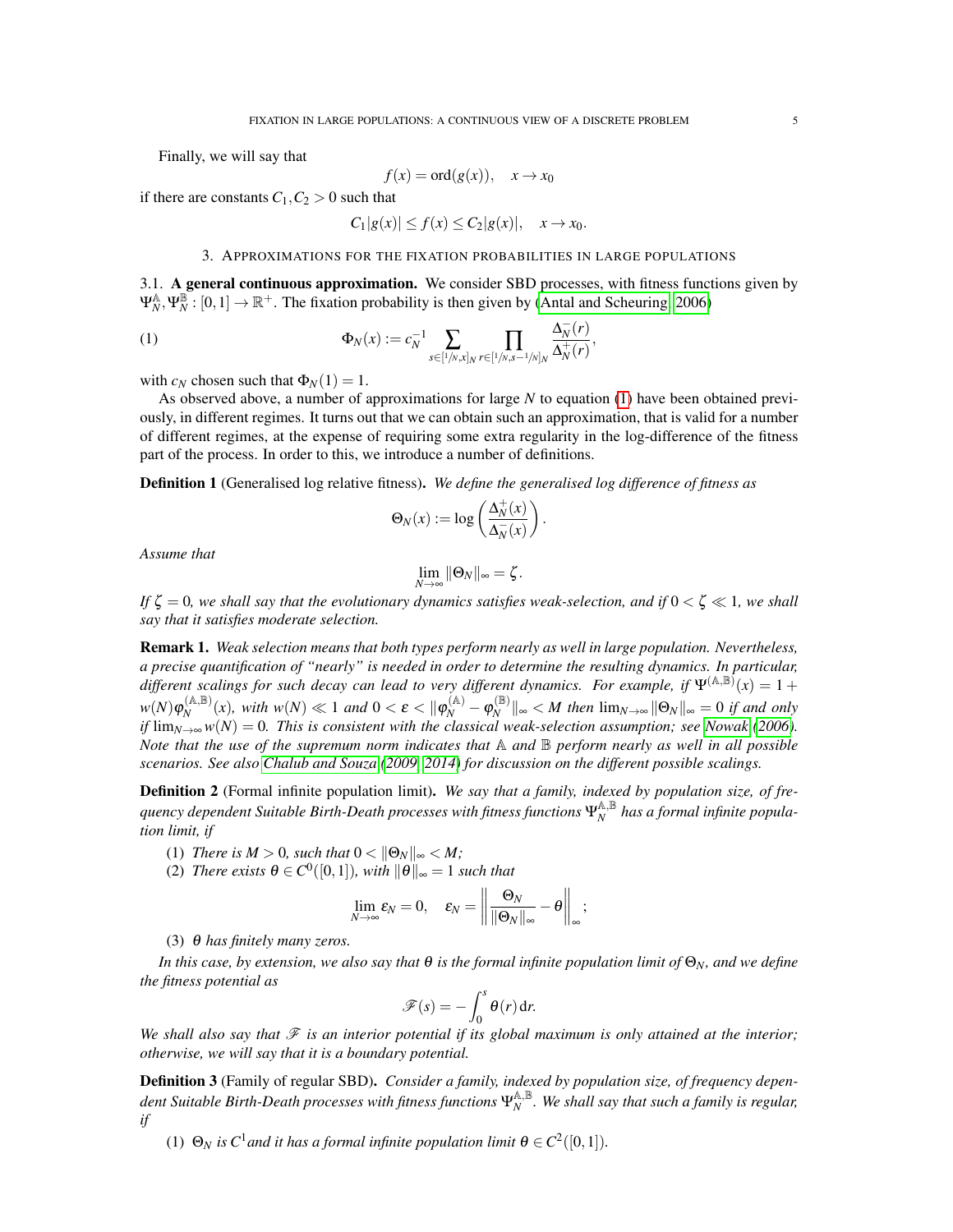(2) *Let* ε*<sup>N</sup> be as in definition [2,](#page-4-2) and*

*If*

$$
\lim_{N\to\infty}\kappa_N^{-1}=\infty,
$$

 $\kappa_N^{-1} = N \|\Theta_N\|_{\infty}.$ 

*then we also require that*

$$
\lim_{N\to\infty}\kappa_N^{-1}\varepsilon_N=0.
$$

Remark 2. *Definition [3](#page-4-3) includes weak-selection, size-independent fitness functions among many other settings, provided that the underlying fitness functions are sufficient regular, which turns out to be satisfied by most applications and examples in the literature. Notice also that this contrasts with less stringent assumptions used to justify a diffusion limit—cf. [Chalub and Souza](#page-31-7) [\(2009,](#page-31-7) [2014\)](#page-31-8)*

For a family of regular SBD processes, we can approximate equation [\(1\)](#page-4-1) as follows:

Theorem 1. *Assume that we have a regular family of SBD processes, and assume further that the formal infinite population limit,* θ*, does not vanish at the boundaries.*

<span id="page-5-0"></span>*Then, for sufficient large N, the fixation probability can be approximated as follows:*

(2) 
$$
\Phi_N(x) = \phi_N(x) + \mathcal{O}\left(\kappa_N^{-1} \varepsilon_N, \kappa_N \xi_N^2, \kappa_N^{1-b} \xi_N^2\right),
$$

*where*  $\xi_N = ||\Theta_N||_{\infty}$ ,  $b = 1$  *if*  $\mathcal F$  *is a boundary potential, and*  $b = 0$  *otherwise, and* 

<span id="page-5-1"></span>(3) 
$$
\phi_N(x) = d_N^{-1} \int_0^x \exp\left(\kappa_N^{-1} \mathcal{F}(s)\right) ds, \quad d_N = \int_0^1 \exp\left(\kappa_N^{-1} \mathcal{F}(s)\right) ds.
$$

*Furthermore, the left hand side in Equation* [\(2\)](#page-5-0) *is exponentially small if, and only if, both terms in the right hand side of* [\(2\)](#page-5-0) *are exponentially small. In addition, if*  $\kappa_N^{-1}$  *has a limit when*  $N \to \infty$ *, then the approximation can be made uniform:*

<span id="page-5-2"></span>(4) 
$$
\Phi_N(x) = \phi_N(x) \left[ 1 + \mathcal{O} \left( \kappa_N^{-1} \varepsilon_N, \kappa_N \xi_N^2, N^{-1} \right) \right], \quad x \in [1/n, 1]_N.
$$

Finally, let  $\bar{x}$   $\in$   $[1/n, 1]_N$  *be the smallest frequency such that*  $\phi_N(x) \geq 1/n$ *. Then, provided that either*  $\mathscr F$  *is an*  $i$ nterior potential, or that  $\mathscr F$  is a boundary potential, and  $\kappa_N^{-1} = O(N^\alpha)$ , with  $\alpha < 1/2$ , we have the uniform *approximation*

(5) 
$$
\Phi_N(x) = \phi_N(x) \left[ 1 + \mathcal{O} \left( \kappa_N^{-1} \varepsilon_N, \kappa_N \xi_N^2, \kappa_N^{1-b} \xi_N \right) \right], \quad x \in [\bar{x}, 1]_N.
$$

<span id="page-5-3"></span>The proof of this result is given in Appendix [A.](#page-24-0)

Remark 3. *We point out that the approximation* [\(3\)](#page-5-1) *agrees with the exact solution on the frequencies for* which the fixation probability is negligible. Finally, if we have an interior potential or if  $\kappa_N^{-1}$  does not grow *too fast in the case of a boundary potential, then* [\(3\)](#page-5-1) *can correctly identify fixation probabilities that are close to neutral.*

*Observe also that the bound in* [\(4\)](#page-5-2) *is a relative one rather than an absolute one. Namely, we can rewrite* [\(4\)](#page-5-2) *as*

$$
\left|\frac{\Phi_N(x) - \phi_N(x)}{\phi_N(x)}\right| = O\left(\kappa_N^{-1} \varepsilon_N, \frac{\kappa_N^{-1}}{N^k}, \frac{1}{N}\right).
$$

*Hence, the approximation is uniformly accurate, in the number of correct digits, for the entire range of fixation probabilities. This will be of importance in Section [6,](#page-18-0) where we shall use* [\(3\)](#page-5-1) *to compare possibly very small fixation probability values.*

Remark 4. *The additional assumption that* θ *does not vanish at the boundaries is not essential, but it simplifies the presentation. For instance, if* F *is a boundary potential, if* θ *vanishes at the boundary (or boundaries) where the maxima of*  $\mathscr F$  *is attained, and if*  $\theta'$  *does not vanish at these boundaries, then we can adapt the calculations for the case of an interior potential, and obtain similar asymptotics.*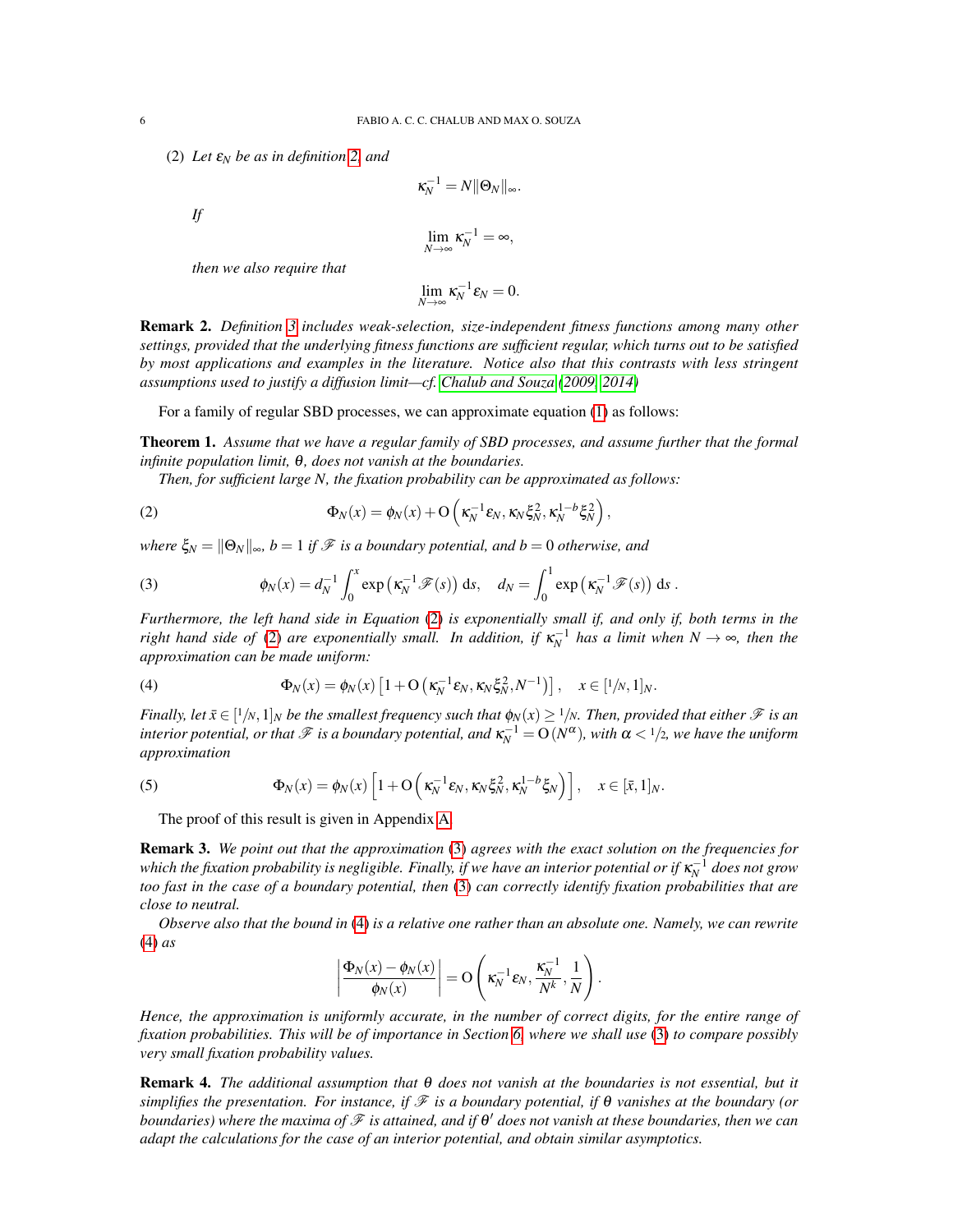### 3.2. Examples. We now give some examples

2 person games with weak-selection: Assume a pay-off matrix specified by

$$
\begin{array}{c|cc}\n & \mathbb{A} & \mathbb{B} \\
\hline\n\mathbb{A} & a & b \\
\mathbb{B} & c & d\n\end{array}
$$

with  $a, b, c, d > 0$  and fitnesses functions given by  $\Psi^{(\mathbb{A}, \mathbb{B})} = 1 + \omega(N) \varphi^{(\mathbb{A}, \mathbb{B})}$ , with

$$
\varphi^{(\mathbb{A})}(x) = ax + b(1-x)
$$
 and  $\varphi^{(\mathbb{B})}(x) = cx + d(1-x)$ .

Hence

$$
\Theta_N(x) = \omega(N) \left( \varphi^{(\mathbb{A})}(x) - \varphi^{(\mathbb{B})}(x) \right) + O\left( \omega(N)^2 \right),
$$
  

$$
\|\Theta_N\|_{\infty} = \omega(N) \|\varphi^{(\mathbb{A})} - \varphi^{(\mathbb{B})}\|_{\infty} + O\left( \omega(N)^2 \right).
$$

In this case,

$$
\theta(x) = \gamma((a-b-c+d)x+b-d), \quad \mathscr{F}(x) = -\gamma\left((a-b-c+d)\frac{x^2}{2} + (b-d)x\right),
$$

where  $\gamma > 0$  is a normalising constant so that  $\|\theta\|_{\infty} = 1$ . Recall that if  $b - d > 0$  (< 0) and  $a - c > 0$  $(< 0$ , respect.) then  $\theta > 0 \, (< 0$ , respect.) throughout [0,1], and we have what is usually termed dominance by A (by B, respect.). If  $b - d < 0$  and  $a - c > 0$ , then there is an interior equilibrium  $x^* = \frac{(d-b)}{(a-b-c+d)}$ , with  $\theta' > 0$ , and this is known as a coordination case. On the other hand, if  $b - d > 0$  and  $a - c < 0$ , then  $x^*$  as given above is again an equilibrium, and in this case  $\theta' < 0$ ; this case is known as a coexistence case.

2 person games, direct identification and no weak-selection: In this case, we have

$$
\Theta_N(x) = \Theta(x) = \log \left[ \frac{ax + b(1-x)}{cx + d(1-x)} \right].
$$

In this case, we have  $\theta = \gamma \Theta(x)$ , where  $\gamma$  is again a normalising constant so that  $\|\theta\|_{\infty} = 1$ . Notice that we will have moderate selection, if

$$
\left|\frac{a}{c} - 1\right| \ll 1 \quad \text{and} \quad \left|\frac{c}{d} - 1\right| \ll 1,
$$

which is attainable, for instance, if  $a, b, c, d$  are large—but notice that there is no requirement of grow with *N*.

*d*-player games, with weak-selection: In [Gokhale and Traulsen](#page-31-18) [\(2010\)](#page-31-18), two person games are extended to *d* person games for Moran process and [Lessard](#page-32-15) [\(2011\)](#page-32-15) further extended they to exchangeable process in the domain of Kingman's coalescence. Pay-offs are given by

$$
\pi^{(\mathbb{A})}(j) = \sum_{k=0}^{d-1} \frac{\binom{j-1}{k} \binom{N-j}{d-1-k}}{\binom{N-1}{d-1}} a_k, \qquad \pi^{(\mathbb{B})}(j) = \sum_{k=0}^{d-1} \frac{\binom{j-1}{k} \binom{N-j}{d-1-k}}{\binom{N-1}{d-1}} b_k,
$$

where, as before, *j* is the number of type  $\mathbb A$  individuals in a population of size *N*. Furthermore,  $a_k$  $(b_k)$  is the payoff of a player of type  $A \times B$ , respect.) that is playing a game with a group with *k* players of type A and  $d - k - 1$  players of type B. This formulation contains the first example, if we set  $d = 2$ , and identify  $a_1 = a$ ,  $a_0 = b$ ,  $b_1 = c$  and  $b_0 = d$ .

For large *N*, pay-offs are approximated by

$$
\varphi^{(\mathbb{A})}(x) = \sum_{k=0}^{d-1} {d-1 \choose k} x^k (1-x)^{d-1-k} a_k ,
$$
  

$$
\varphi^{(\mathbb{B})}(x) = \sum_{k=0}^{d-1} {d-1 \choose k} x^k (1-x)^{d-1-k} b_k.
$$

<span id="page-6-0"></span>Therefore,

 $(6)$ 

$$
\theta(x) = \gamma \Big( \varphi^{(\mathbb{A})}(x) - \varphi^{(\mathbb{B})}(x) \Big) = \gamma \sum_{k=0}^{d-1} {d-1 \choose k} x^{k} (1-x)^{d-1-k} (a_k - b_k),
$$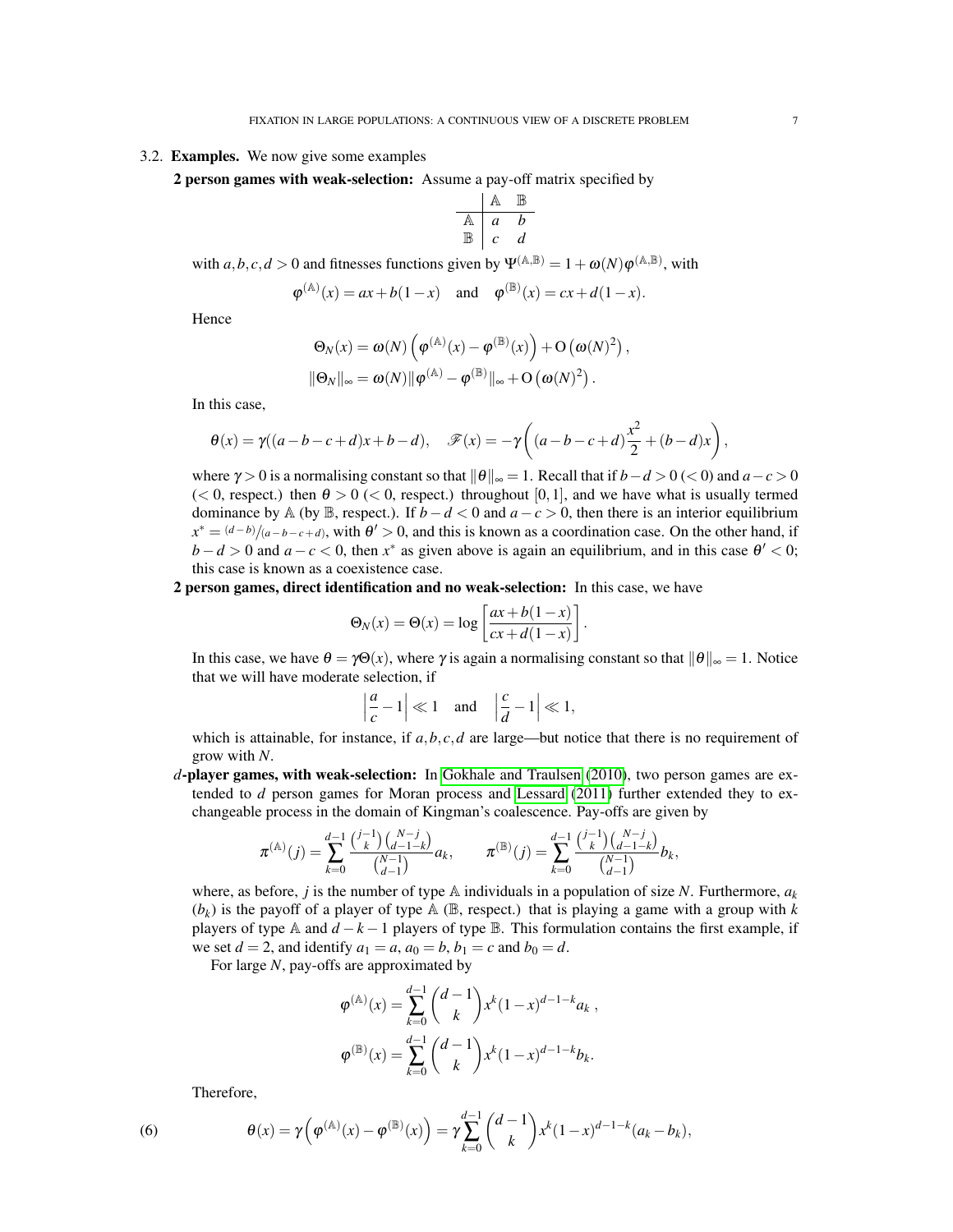where, again,  $\gamma$  is a proper normalisation constant.

3.3. The different evolutionary regimes. The nature of the approximation [\(2\)](#page-5-0), and consequently the nature of the fixation patterns, will depend on the behaviour of  $\kappa_N$ , as  $N \to \infty$ . In order to make analytical progress, we will assume that  $\kappa_N^{-1}$  has a limit—where we will abuse language and allow it to be infinity when  $N \rightarrow \infty$ . Let

$$
\kappa_{\infty}^{-1}:=\lim_{N\to\infty}\kappa_N^{-1}.
$$

If  $\kappa_{\infty}^{-1} = \infty$ , then for large *N* we have  $\kappa_N^{-1}$  also very large. Analogously, if  $\kappa_{\infty}^{-1} = 0$ , we have  $\kappa_N^{-1}$  very small for large *N*. In the former case, we shall say that evolution is in the **selection-driven** regime, while in the latter we shall say that it is in the quasi-neutral regime. Notice that we can have a selection-driven regime, within weak-selection. A possible classification scheme is given in Table [1.](#page-7-1)

<span id="page-7-1"></span>

| $\kappa^{-1}$ | Infinite popu-  | finite<br>Large | Infinite<br>population   | <b>Notes</b>                         |
|---------------|-----------------|-----------------|--------------------------|--------------------------------------|
|               | lation          | population      | dynamics                 |                                      |
| $\infty$      | Deterministic   | Selection-      | certain<br>scales<br>for | Possible with or<br>without          |
|               |                 | driven          | with weak-selection:     | weak-selection.<br>For a             |
|               |                 |                 | the replicator $dy -$    | derivation of the infinite           |
|               |                 |                 | namics                   | population limit with appro-         |
|               |                 |                 |                          | priate scalings see Chalub           |
|               |                 |                 |                          | and Souza (2009, 2014).              |
| ord(1)        | <b>Balanced</b> | <b>Balanced</b> | Replicator-diffusion     | Need weak-selection.<br>- See        |
|               |                 |                 |                          | Chalub and Souza (2009,              |
|               |                 |                 |                          | 2014); Champagnat et al.             |
|               |                 |                 |                          | (2006).                              |
| $\Omega$      | <b>Neutral</b>  | Quasi-neutral   | Pure diffusion           | Chalub<br>Souza<br><b>See</b><br>and |
|               |                 |                 |                          | (2009, 2014).                        |

TABLE 1. Different regimes for both finite and infinite populations.

In the cases that we dot not have  $\kappa_N = \text{ord}(1)$  for large *N*, we shall say that the corresponding regime is not balanced. It turns out that we can describe the non-balanced regimes in a very complete way, and we proceed to do so as follows.

#### <span id="page-7-2"></span>4. SELECTION-DRIVEN REGIME ASYMPTOTICS

<span id="page-7-0"></span>We shall now assume that we have a selection driven evolutionary dynamics, and choose *N* to be fixed and large so that  $\kappa_N^{-1} \gg 1$ . For such a fixed *N*, we will write  $\kappa = \kappa_N$  and, from now on, we will indicate the dependence on κ rather than on *N*.

Throughout this Section we will assume that  $\theta$  has at most one zero in [0,1]. Furthermore, if we assume that  $\theta$  is monotonic, then all error terms can be taken be exponentially small. Derivations of the asymptotic expressions presented in this Section are provided in Appendix [B](#page-28-0)

4.1. **Dominance.** For dominance of one of the types, we have either that  $\theta(x) > 0$ , A is dominant, or  $\theta(x)$  < 0,  $\mathbb B$  is dominant. In the former case, we obtain:

(7) 
$$
\phi_{\kappa}(x) = 1 - \exp(-\theta(0)x/\kappa) + O(\kappa).
$$

In the latter case , we find:

<span id="page-7-3"></span>(8) 
$$
\phi_{\kappa}(x) = \exp(\theta(1)(1-x)/\kappa) + O(\kappa).
$$

The dominance case has been studied in a number of regimes by [Kimura](#page-31-1) [\(1962\)](#page-31-1), and also by [Gillespie](#page-31-13) [\(1981\)](#page-31-13). The approximations presented in the following recover the previous results when in the appropriate regimes, but also inherit the larger validity of [\(2\)](#page-5-0).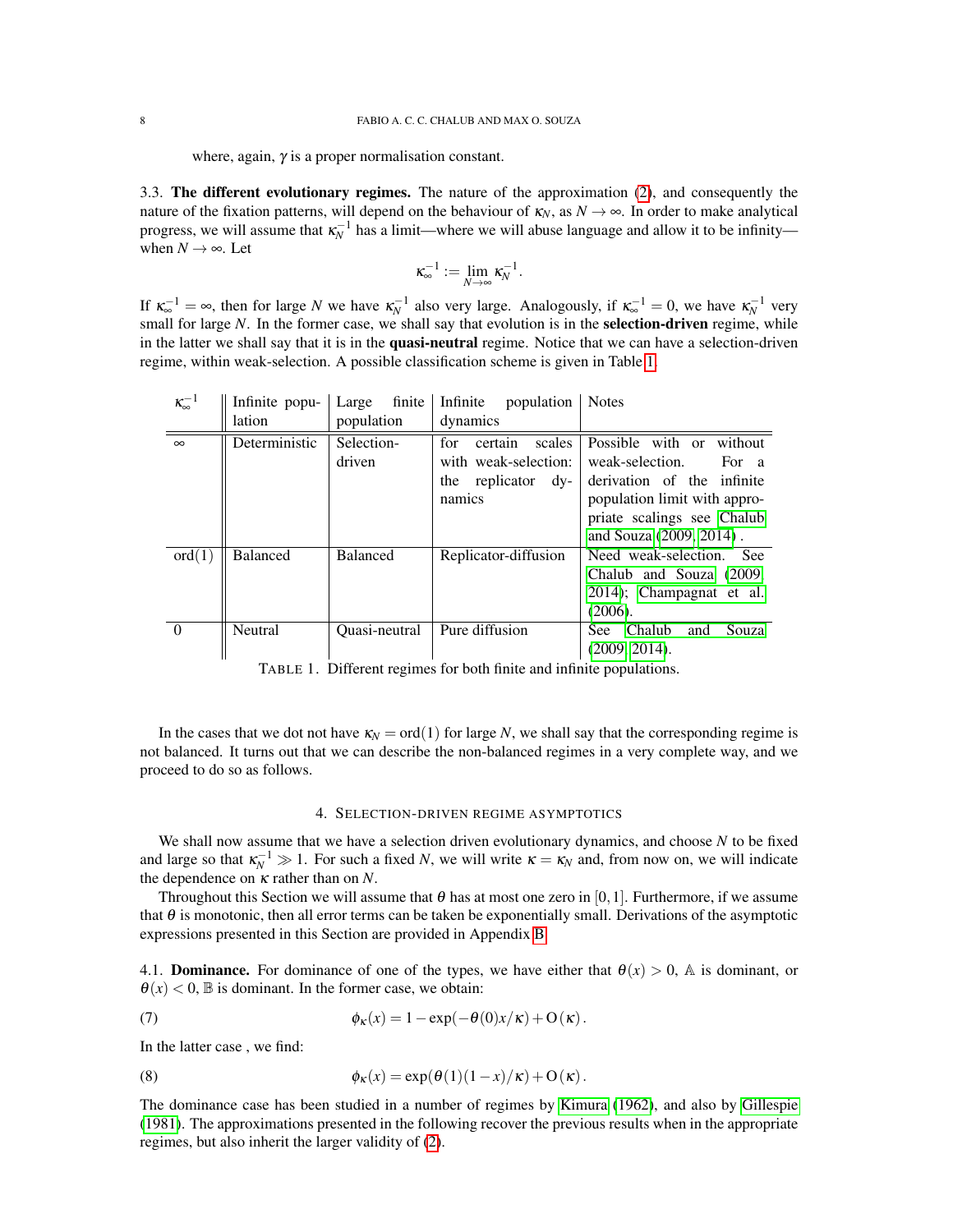**Remark 5.** In the context of the derivation of [\(2\)](#page-5-0),  $\kappa_N^{-1}$  provides an alternative definition of effective *population size. In the nonneutral case, effective population size is not equal to the population size, and this has some implication in the context of invasions. As an example, we consider dominance by* A*. In this case, from equation* [\(7\)](#page-7-2)*, we then have*

$$
\phi_{\kappa}(1/N) = 1 - \exp(-\|\Theta_N\|_{\infty}\theta(0)) + O(\kappa).
$$

*In general,*  $\|\Theta_N\|_∞$  *can have a strong dependence on N. Thus, it can be either very large or small and not just order one as it would be expected from the non-frequency dependent case.*

4.2. Coexistence. In this case,  $\theta$  has a unique zero  $x^*$ ,  $\theta'(x^*)$  < 0. It turns out that the crucial quantity for understanding the fixation in this case is the value of the fitness potential when  $A$  is fixed in the population,  $\mathcal{F}(1)$ . Indeed, we shall have three possible cases as follows:

 $\mathcal{F}(1) \ll -\kappa$ : the asymptotic approximation is given by [\(7\)](#page-7-2);

 $\mathcal{F}(1) \gg \kappa$ : the asymptotic approximation is given by [\(8\)](#page-7-3);

 $|\mathscr{F}(1)| \sim \kappa$ : In this case, let

$$
C = \exp(\mathcal{F}(1)/\kappa)
$$
, and  $\gamma = \frac{|\theta(1)|}{\theta(0)}$ 

<span id="page-8-0"></span>Then the asymptotic approximation is given by

$$
(9)
$$

(9) 
$$
\phi_{\kappa}(x) = \frac{C}{C+\gamma} \exp(\theta(1)(1-x)/\kappa) + \frac{\gamma}{C+\gamma} (1 - \exp(-\theta(0)x/\kappa)) + O(\kappa),
$$
  
with  $\theta(0) > 0 > \theta(1)$ .

<span id="page-8-2"></span>Remark 6. *Equation* [\(9\)](#page-8-0) *can be seen as a convex combination of the equations* [\(7\)](#page-7-2) *and* [\(8\)](#page-7-3)*, and hence in a sense the coexistence case interpolates between the two dominance cases. Furthermore, we shall see in Theorem 7 that*  $C = \frac{\rho_B}{\rho_A}$ *, where*  $\rho_{A,B}$  *are the invasion probabilities of types*  $A(B)$ *.* 

**Remark 7.** *Note that if*  $\mathscr{F}(1) \to -\infty$  ( $\mathscr{F}(1) \to \infty$ ), then  $C \to 0$  ( $C \to \infty$ , respectively) and therefore *equation [\(9\)](#page-8-0) reduces to* [\(7\)](#page-7-2) *(to* [\(8\)](#page-7-3)*, respectively). Notice also that the graph of* [\(9\)](#page-8-0)*, for small* κ*, and apart from boundary layers of order*  $\kappa$  *at the endpoints, is essentially a horizontal line at the level*  $\gamma/(C+\gamma)$ *. We shall denote this level by the Fixation Probability Plateau (FPP).*

4.3. **Coordination.** In the coordination case,  $\theta$  also has a unique root  $x^*$ , with  $\theta'(x^*) > 0$ . We have:

<span id="page-8-1"></span>(10) 
$$
\phi_{\kappa}(x) = \frac{\mathcal{N}\left(\sqrt{\frac{\theta'(x^*)}{\kappa}}(x-x^*)\right) - \mathcal{N}\left(-\sqrt{\frac{\theta'(x^*)}{\kappa}}x^*\right)}{\mathcal{N}\left(\sqrt{\frac{\theta'(x^*)}{\kappa}}(1-x^*)\right) - \mathcal{N}\left(-\sqrt{\frac{\theta'(x^*)}{\kappa}}x^*\right)} + O\left(\sqrt{\kappa}\right),
$$

where  $\mathcal{N}(x) = \frac{1}{\sqrt{2}}$  $\frac{1}{2\pi} \int_{-\infty}^{x} e^{-y^2/2} dy$  is the normal cumulative distribution. If, in addition, we have that  $x^* \gg$  $\sqrt{\kappa}$ , and  $1 - x^* \gg \sqrt{k}$  then [\(10\)](#page-8-1) can be simplified to

(11) 
$$
\phi_{\kappa}(x) = \mathcal{N}\left(\sqrt{\frac{\theta'(x^*)}{\kappa}}(x-x^*)\right) + O\left(\sqrt{\kappa}\right).
$$

Thus, for  $x^*$  far from the endpoints we have the interesting result that

$$
\phi_{\kappa}(x^*) = \frac{1}{2} + O\left(\sqrt{\kappa}\right).
$$

On the other hand, if  $x^* = \sqrt{\kappa} \bar{x}$  with  $\bar{x} = O(1)$ , we then have that

$$
\phi_{\mathbf{K}}(x^*) = \frac{\frac{1}{2} - \mathcal{N}\left(-\sqrt{\theta'(x^*)}\bar{x}\right)}{1 - \mathcal{N}\left(-\sqrt{\theta'(x^*)}\bar{x}\right)} + \mathcal{O}\left(\sqrt{\mathbf{K}}\right).
$$

where as, if  $x^* = \kappa \bar{x}$  instead, we find that

$$
\phi_{\kappa}(x^*) = \frac{\bar{x}\sqrt{2\kappa\theta'(x^*)/\pi}}{1+\bar{x}\sqrt{2\kappa\theta'(x^*)/\pi}} + O(\kappa).
$$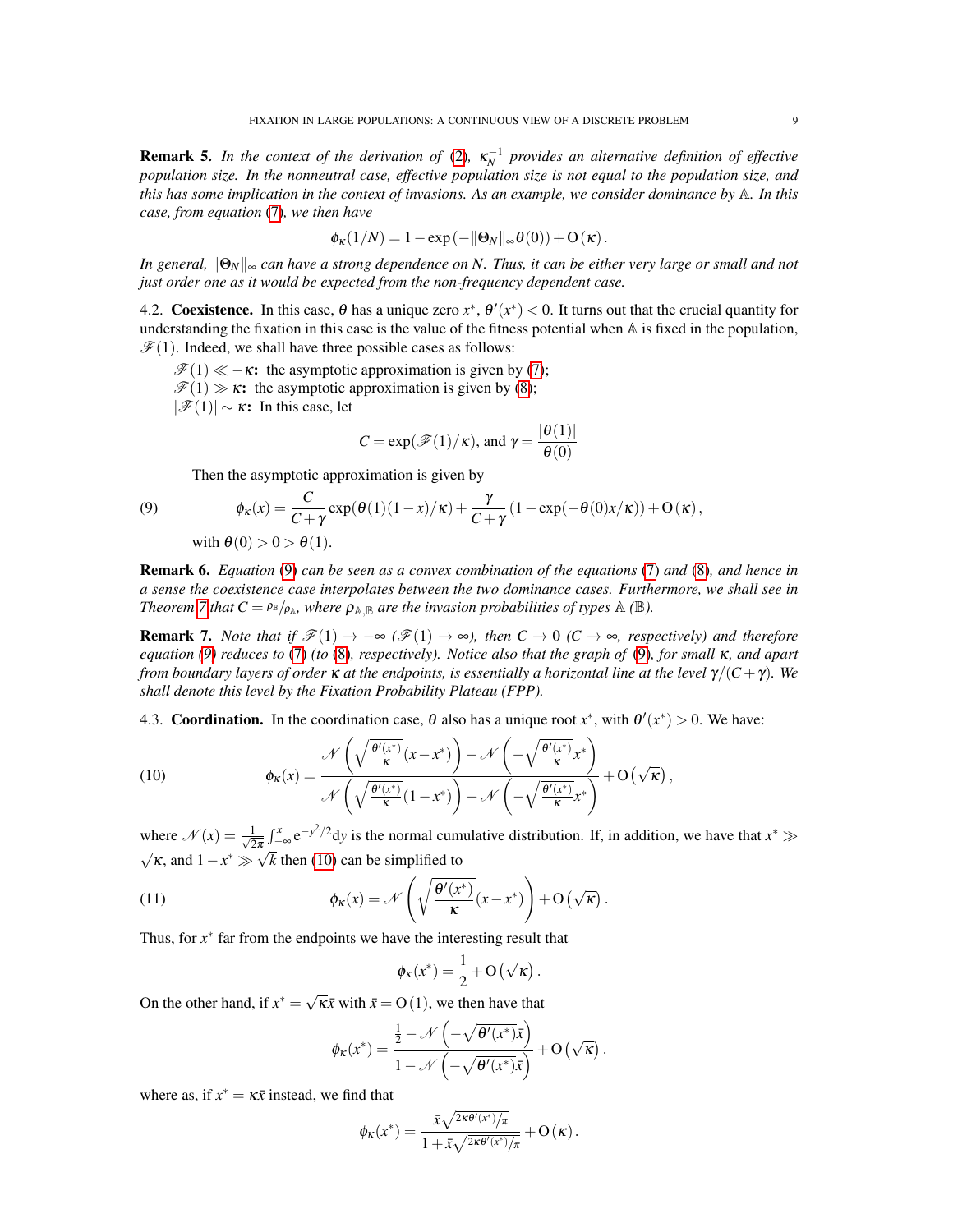<span id="page-9-1"></span>In this formula, we used that, in this case, the correction term is of order  $\kappa$ .

4.4. **Remarks on the formulae.** Let  $f(x,t)$  be the probability that type A reaches fixation at time *t* or before given its initial presence *x*. Then, the so called Kimura equation [\(Kimura, 1962\)](#page-31-1) is given by

(12) 
$$
\partial_t f = kx(1-x)\partial_x^2 f + cx(1-x)\partial_x f,
$$

with  $f(0,t) = 0$  and  $f(1,t) = 1$ . Formulas [\(7\)](#page-7-2) and [\(8\)](#page-7-3) are stationary solutions of equation [\(12\)](#page-9-1) for constant fitness differences, i.e.,  $\Theta_N(x) = c$ , with  $c > 0$  for dominance by A, and  $c < 0$  for dominance by B. Equation [\(10\)](#page-8-1) is the exact solution for the case of linear fitness difference, and weak-selection. In this sense, these results show that an arbitrary pay-off difference, with at most one root in the unit interval, is equivalent to a linear fitness difference with the same signal pattern across the unit interval. The case of coexistence is different altogether. Nevertheless, we would like to point out a kind of duality between coordination and coexistence regarding  $\phi_{\kappa}(x)$  for different *x*, and  $\phi_{\kappa}(x^*)$  for different *x*<sup>\*</sup> as shown in Figure [2.](#page-9-2)

<span id="page-9-2"></span>

FIGURE 2. Duality between coexistence and coordination fixation patterns in the linear fitness case. The coexistence fixation when  $x^* = \frac{1}{2}$  is similar to fixation at the equilibrium point in the case of coordination, as this equilibrium runs the unit interval. Analogously, the coordination fixation, also when  $x^* = \frac{1}{2}$ , is similar to the fixation at equilibrium for the coexistence case, for different values of  $x^*$  in [0,1].

#### 5. FIXATION IN THE PRESENCE OF A DETERMINISTIC INTERIOR ESS

<span id="page-9-0"></span>We say that two types *coexist* if there is a stable state where both types are present. In the deterministic approach — namely, in the replicator dynamics case [\(Hofbauer and Sigmund, 1998\)](#page-31-3) — this happens only if there is a point  $x^* \in (0,1)$  such that  $\Psi^{(\mathbb{A})}(x^*) = \Psi^{(\mathbb{B})}(x^*)$ . However, this condition says nothing about the stability of this point under small perturbations. We say that a point  $x^*$  is an asymptotically stable equilibrium, if it is an equilibrium and sufficiently close states will be attracted to *x* ∗ . It can be shown that an equilibrium  $x^* \in (0,1)$  is asymptotically stable if there exists  $\varepsilon_0 > 0$ , such that  $\pm$ sgn $\left[\left(\Psi^{(\mathbb{A})}(x^* \pm \varepsilon) - \Psi^{(\mathbb{B})}(x^* \pm \varepsilon)\right)\right] < 0$  for  $0 < \varepsilon < \varepsilon_0$  [\(Hofbauer and Sigmund, 1998\)](#page-31-3). This is the origin of the concept of *evolutionary stable strategy*, or ESS [\(Smith, 1988\)](#page-32-18).

However, in the finite population case, there is no non-trivial stable state [\(Karlin and Taylor, 1975\)](#page-31-20). Therefore, the coexistence case is where both modelling paradigms — finite population (stochastic) and infinite population (deterministic) — differ more markedly. The solution to this apparent contradiction is the fact that, in this case, the finite population model has a quasi-stationary distribution that leads to the existence of a metastable dynamics which lasts for a time that increases exponentially with the population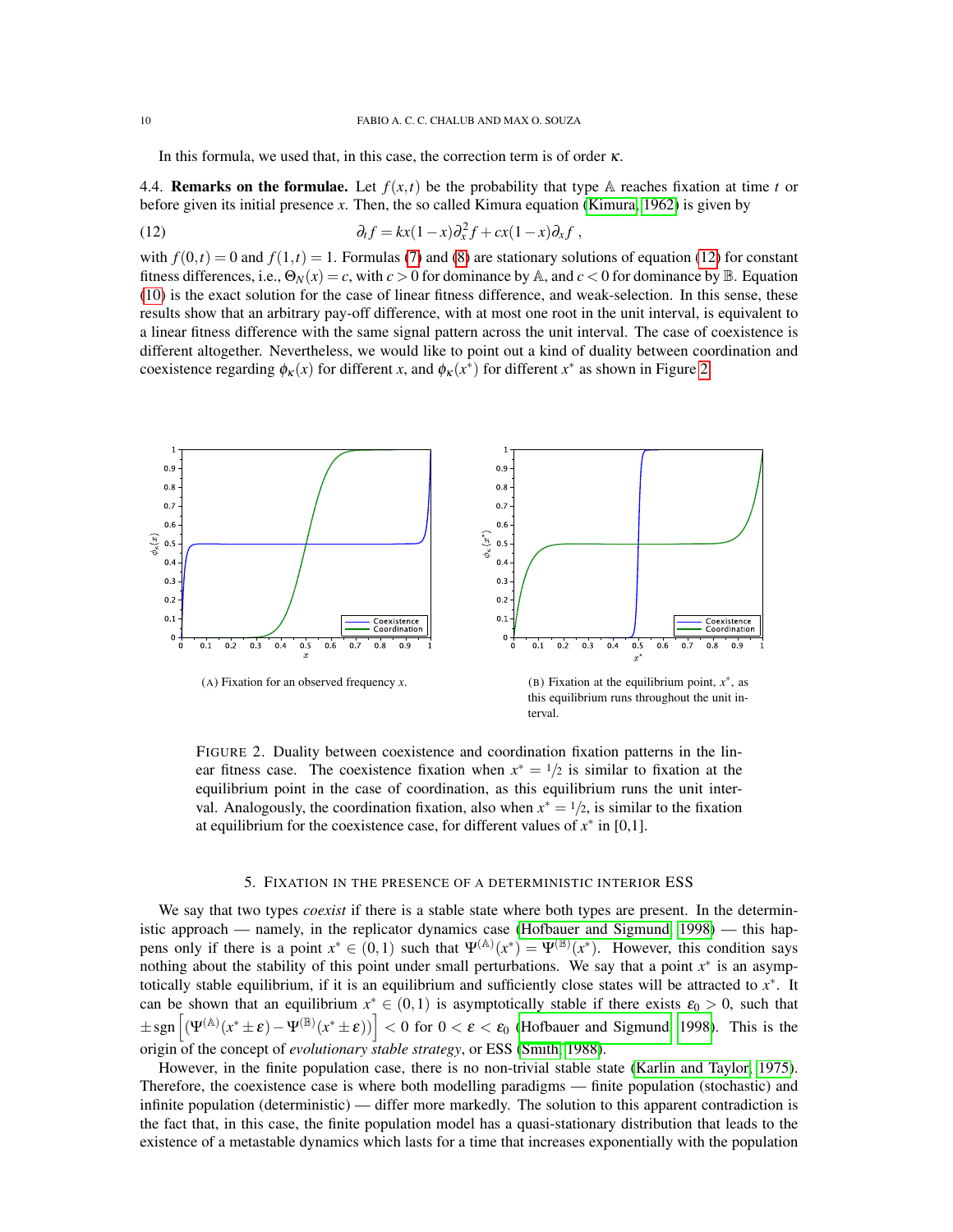size [\(Chalub and Souza, 2014;](#page-31-8) [Antal and Scheuring, 2006;](#page-31-14) Méléard and Villemonais, 2012). In the onedimensional setting with a coexistence equilibrium that is far from the boundaries, this dynamics can be approximately described by an Ornstein-Ullenbeck process with a long term mean around the coexistence equilibrium [\(van Kampen, 1981\)](#page-32-20).

Intuitively, one might expect, since the dynamics is most likely to develop in the vicinity of the deterministic equilibrium, that the fixation is largely independent of the state that one is observing in a certain moment, and more related to the equilibrium level.

As we shall now see, while the former intuition is correct, the latter is not.

5.1. The near one-half law. We shall now want to study the dynamics in the case of coexistence, and weak-selection, but selection-driven regime. We consider the following fitness differences:

$$
\Theta_N(x) = \log \frac{1 + N^{-\alpha} [ax + b(1-x)]}{1 + N^{-\alpha} [cx + d(1-x)]},
$$

with  $\alpha > 0$  and  $a, b, c, d > 0$  associated to a pay-off matrix  $\begin{pmatrix} a & b \\ c & d \end{pmatrix}$  that yields a coexistence equilibrium, i.e.,  $c > a, b > d$ . This is equivalent to specify

$$
\Theta_N(x) = N^{-\alpha} \gamma(x^* - x) + O(N^{-2\alpha}),
$$

with  $\gamma > 0$  and  $x^* \in (0,1)$ . We have the following result:

<span id="page-10-0"></span>Theorem 2. *Assume the we are in the coexistence case, weak-selection but selection-driven regime. Assume also that we have linear formal limit fitness differences, i.e.,*

$$
\theta(x) = \overline{\gamma}(x^* - x), \quad x^* \in (0, 1).
$$

 $where \space \bar{\gamma} := \frac{1}{\max\{x^*, 1-x^*\}}.$ 

*Then, we have the following scenarios, with c being a constant*  $O(1)$ *: There are values*  $0 < x_1 < y_1 <$  $1/2 < y_2 < x_2 < 1$ , such that  $x_1$  is near zero,  $x_2$  is near one, both  $y_1$  and  $y_2$  are near  $1/2$  and with the property *that if*

 $x^* < y_1$ : Then, for all  $x < x_2$ , the fixation probability of  $\mathbb B$  is near unity.  $x^* = 1/2$ : *Then, for all*  $x \in (x_1, x_2)$ *, we have near*  $1/2$  *probability of fixation for both types.* 

 $x^*$  >  $y_2$ : *Then, for all*  $x$  >  $x_1$ *, we have that the fixation probability of*  $\mathbb A$  *is near unity.* 

*Here, the statement X* is near *Y means that*  $|X - Y| = O(\kappa)$ *.* 

*Proof.* This follows from the direct calculation that  $\mathcal{F}(1) = -\bar{\gamma}(x^* - 1/2)$ . The results then follow from equation [\(9\)](#page-8-0).  $\Box$ 

As an illustration of this behaviour, we show in Figure [3](#page-11-0) the fixation probability for the  $\Theta_N$  considered in Theorem [2.](#page-10-0) The variation with *x* <sup>∗</sup> observed in this figure suggest that the fixation pattern changes very fast in the vicinity of the  $x^* = 1/2$  from dominance of  $\mathbb B$  to dominance of A. Thus a *coexistence layer*, in the sense that both types have a significant probability of fixation, exists only when  $x^*$  is close to one-half. This behaviour is further illustrated Figure [4,](#page-12-0) where we plot  $\Phi_N(x^*)$  for  $x^* \in (0,1)$ .

5.2. Fixation in the absence of weak-selection. In the absence of weak-selection, the fixation behaviour for the coexistence case can be much more varied.

Consider the payoff matrix, independent of *N*, given by

$$
\begin{array}{c|cc}\n & \mathbb{A} & \mathbb{B} \\
\hline\n\mathbb{A} & a & b \\
\mathbb{B} & c & d\n\end{array}
$$

with  $a, b, c, d > 0$ .

Assuming self-interaction, i.e., that each individual plays the game against him/herself, then the corresponding log-difference of the fitness is given by

$$
\Theta_N(x) = \log \left[ \frac{(a-b)x + b}{(c-d)x + d} \right],
$$

which is independent of *N*. We assume, as before,  $c > a$ ,  $b > d$ . Notice that, in this case, we have

$$
\theta(x) = \gamma \Theta_N(x), \quad \gamma^{-1} = \max(|\log(a/c)|, |\log(b/d)|).
$$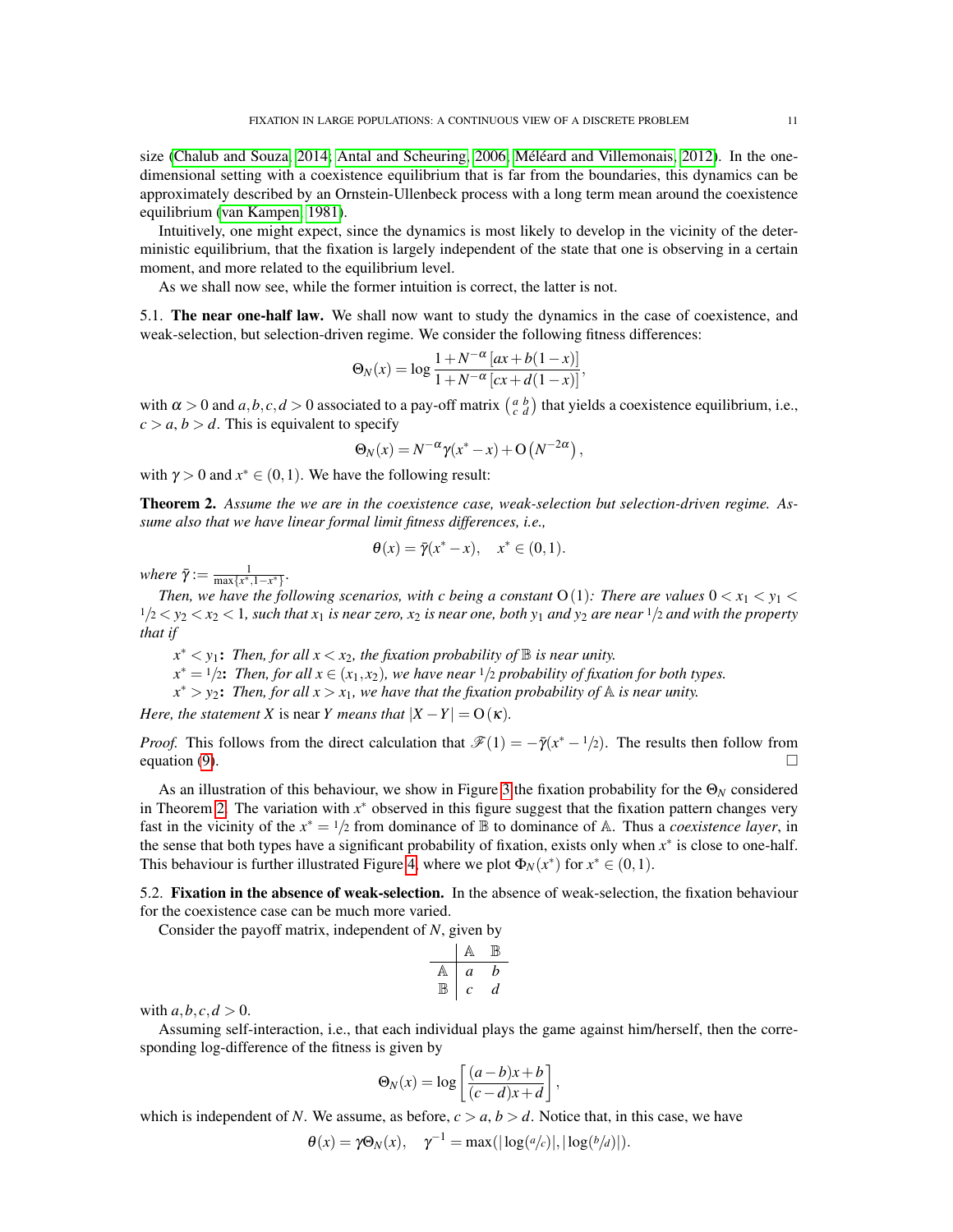<span id="page-11-0"></span>

FIGURE 3. Fixation probability computed from [\(1\)](#page-4-1) using payoff matrix given by

$$
\begin{array}{c|cc}\n & \mathbb{A} & \mathbb{B} \\
\hline\n\mathbb{A} & 1 & 1+x^* \\
\hline\n\mathbb{B} & 2-x^* & 1\n\end{array}
$$

with  $N = 1000$ , and  $\alpha = 1/3$ . The corresponding generalised log-fitness are given by  $\Theta_N(x) = N^{-1/3}(x^* - x) + O(N^{-2/3}).$ 

From which we then obtain

$$
\mathscr{F}(1) = -\gamma \left\{ \frac{a \log a - b \log b}{a - b} - \frac{c \log c - d \log d}{c - d} \right\}.
$$

Notice that the above expression is neither translation or multiplicative invariant. Hence, as far as fixation is concerned, the absolute values of the entries in the payoff matrix — and not only their relative values are important.

Remark 8. *We point out that the form of* Θ*<sup>N</sup> used above is a slight simplification, since the usual assumption is that an individual does not play against himself. In this more conventional case, i.e., without self-interaction, we find*

$$
\Theta_N(x) = \log \left[ \frac{(a-b)x + b - a/N}{(c-d)x + d(1-1/N)} \right].
$$

*Notice, however, that the difference between both fitness log-differences is* O( <sup>1</sup>/*N*)*, and hence the fixation pattern is the same, if N is sufficient large. In particular, the continuous approximation does not change.*

As an example, consider the particular payoff matrix:

$$
\begin{array}{c|cc}\n & \mathbb{A} & \mathbb{B} \\
\hline\n\mathbb{A} & 11 & 110.075 \\
\hline\n\mathbb{B} & 11.025 & 110\n\end{array}
$$

Then,  $\Theta_N(0) = \log(1.00068) > 0$  and  $\Theta_N(1) = \log(0.99773) < 0$ . Hence we are in the coexistence case, and the unique equilibrium is at  $x^* = 3/4$ .

As for the fixation pattern, a direct computation yields  $\mathscr{F}(1) = -0.0749870$ . Thus, the fixation of A is almost certain, if  $N$  is sufficiently large. On the other hand, if we subtract ten from the previous matrix, we obtain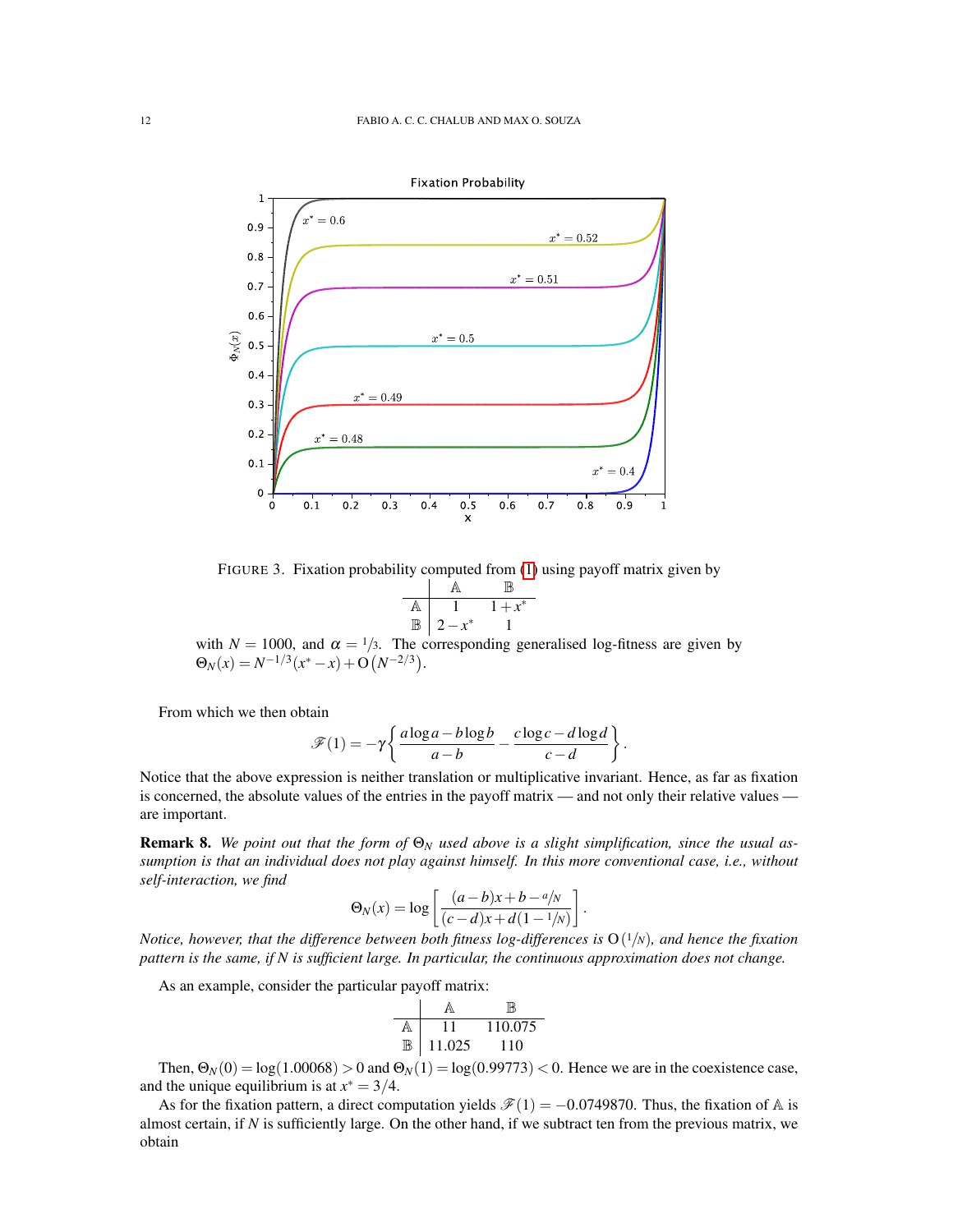<span id="page-12-0"></span>

FIGURE 4. Fixation probability at the the equilibrium point computed using [\(1\)](#page-4-1), with  $N = 1000$  and  $\Theta_N(x) = N^{-1/3}(x^* - x) + O(N^{-2/3})$ . The layer effect is enhanced if either one considers a larger population, or a slower convergence towards zero in the fitness difference.

| A |       | 100.075 |
|---|-------|---------|
|   | 1.025 | 100     |

and we now obtain a positive potential at  $x = 1$ , namely  $\mathcal{F}(1) = 0.0079851$ . In this case, extinction of A is now almost certain — again, if *N* is large enough. In Figure [5,](#page-13-0) we can see the variation effect of adding a constant *c* to all entries of the payoff-matrix.

$$
\begin{array}{c|cc}\n & \mathbb{A} & \mathbb{B} \\
\hline\n\mathbb{A} & 1 & 50.075 \\
\hline\n\mathbb{B} & 1.025 & 50\n\end{array}
$$

5.3. A general result for fixation plateaus. The previous results also show that in the absence of weakselection, the FPP is structurally unstable for large populations, since a perturbation of order  $\kappa$  in in the model parameters might change  $\mathscr{F}(1)$  by an order one value, and thus significantly alter the corresponding fixation pattern. We shall now see that this behaviour is by no means exceptional. Notice that this structural instability for large, but finite *N*, while being a finite population effect, is diverse from the difference in fixation patterns usually studies via, for instance, the concept of  $ESS_N$ ; see section [6.](#page-18-0)

The FPP indicates the likelihood of fixation of either type. If the FPP is close to zero, we have essentially dominance of  $\mathbb{B}$ , while if the FPP is close to unity will have essentially dominance of  $\mathbb{A}$ . For values of the FPP close to  $1/2$ , the evolutionary dynamics is fair in the sense that both types have very similar fixation probabilities. We will now show that the phenomena in Theorem [2](#page-10-0) is more robust.

<span id="page-12-1"></span>**Theorem 3.** *Consider a family of models parametrized by*  $\lambda \in \Lambda$ , *an open interval, and let*  $I = (0,1)$ *. Let*  $\theta$ :  $I \times \Lambda \to \mathbb{R}$  *be smooth and write, accordingly,*  $\theta = \theta(x, \lambda)$  *and*  $\mathscr{F} = \mathscr{F}(s, \lambda)$ *. Assume that*  $\partial_x \theta(x, \lambda) < 0$  $in I \times \Lambda$ . Assume further that there exist  $x_0^*$  and  $\lambda_0$  such that  $\theta(x_0^*, \lambda_0) = 0$ ,  $\mathscr{F}(1, \lambda_0) = 0$  and with

$$
\mathscr{I} = \int_0^1 \partial_\lambda \theta(r, \lambda_0) dr
$$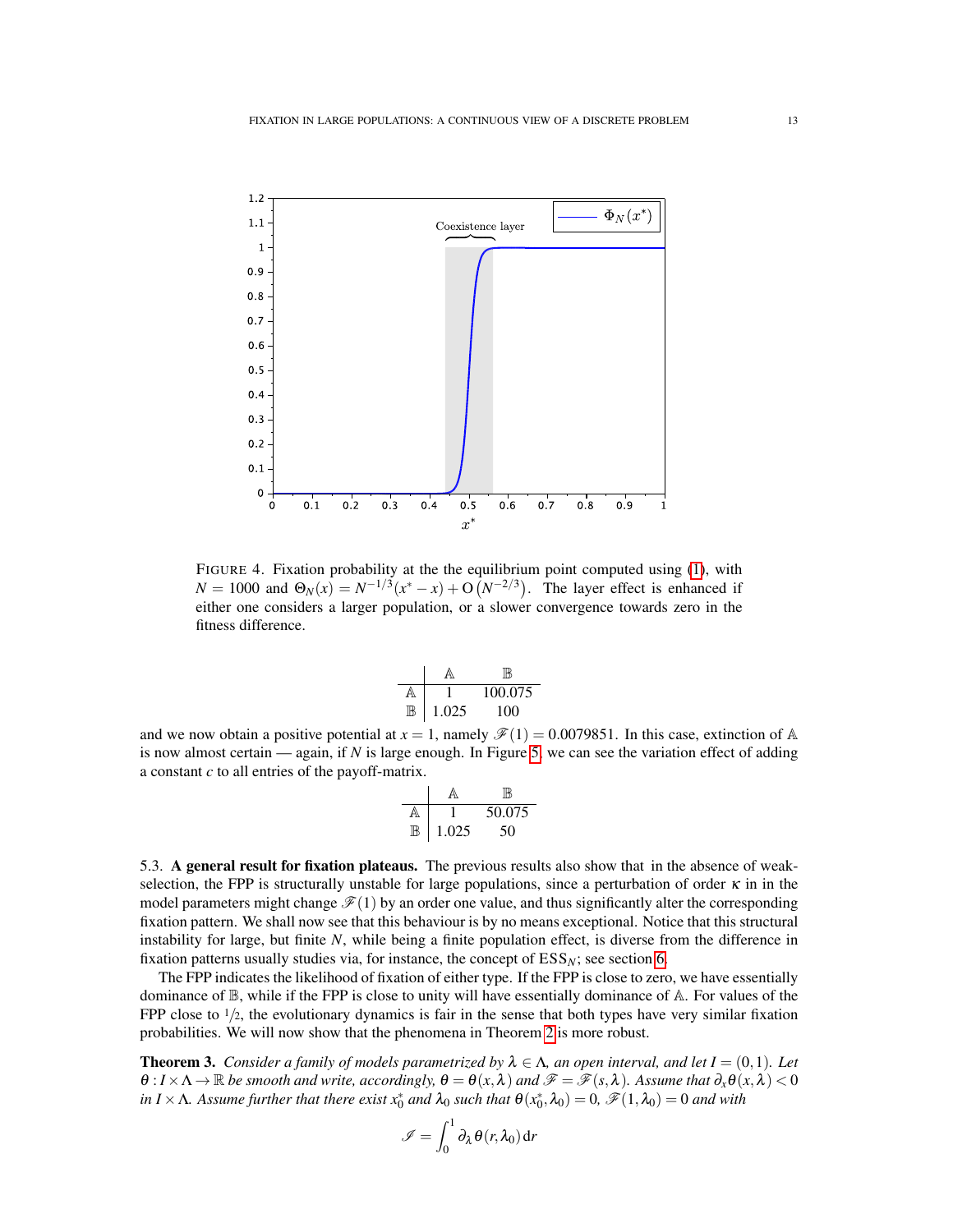<span id="page-13-0"></span>

FIGURE 5. Behaviour of  $\mathcal{F}(1)$  as a constant *c* is added to the pay-off matrix above. One can then see that, by adding a constant, one can obtain the full spectrum of possible evolutionary dynamics in the case of coexistence dynamics, and that the actual level of equilibrium can have little influence on the outcome.

*being non-zero and order one. Then, there exists an open interval*  $L = (\lambda_-, \lambda_+)$ *, and a unique smooth function*  $x: L \subset \Lambda \to I$  such that  $x(\lambda_0) = x_0^*$  and  $\theta(x(\lambda), \lambda) = 0$ . Moreover, in the selection-driven regime, *provided that we have*  $\lambda_0 - \lambda_-, \lambda_+ - \lambda_0 \gg \kappa$ , there will be values around  $\lambda_0$  such that the FPP will change *from near dominance of*  $\mathbb A$  *to near dominance of*  $\mathbb B$ *.* 

*Proof.* Existence of the function of  $x(\lambda)$  follows from a standard argument using the implicit function theorem. Suppose that such a function is not unique. Then there exists  $\lambda \in L$  and  $x_1(\lambda) < x_2(\lambda)$  such that  $\theta(x_1(\lambda),\lambda) = \theta(x_2(\lambda),\lambda) = 0$ . Hence, there  $\partial_x \theta(x,\lambda)$  must vanish in the interval  $(x_1,x_2)$  contradicting its negative-definiteness. Writing

$$
\mathscr{F}(1,\lambda) = -(\lambda - \lambda_0)\mathscr{I} + O((\lambda - \lambda_0)^2) ,
$$

we see, by taking  $\lambda$  sufficiently close to  $\lambda_+$  or to  $\lambda_+$ , that we can have both  $\mathscr{F}(1,\lambda) \ll -\kappa$  and  $\mathscr{F}(1,\lambda) \gg$  $\kappa$ , for different values of  $\lambda$ . Hence, the FPP can have all values from very near zero to very near unity.  $\square$ 

Remark 9. *Many different forms of Theorem [3](#page-12-1) can be formulated. The crucial points, for the result to hold, are that*  $\mathcal{I} = O(1)$ *, and that the interval*  $(\lambda_-, \lambda_+)$  *is sufficiently large in both directions.*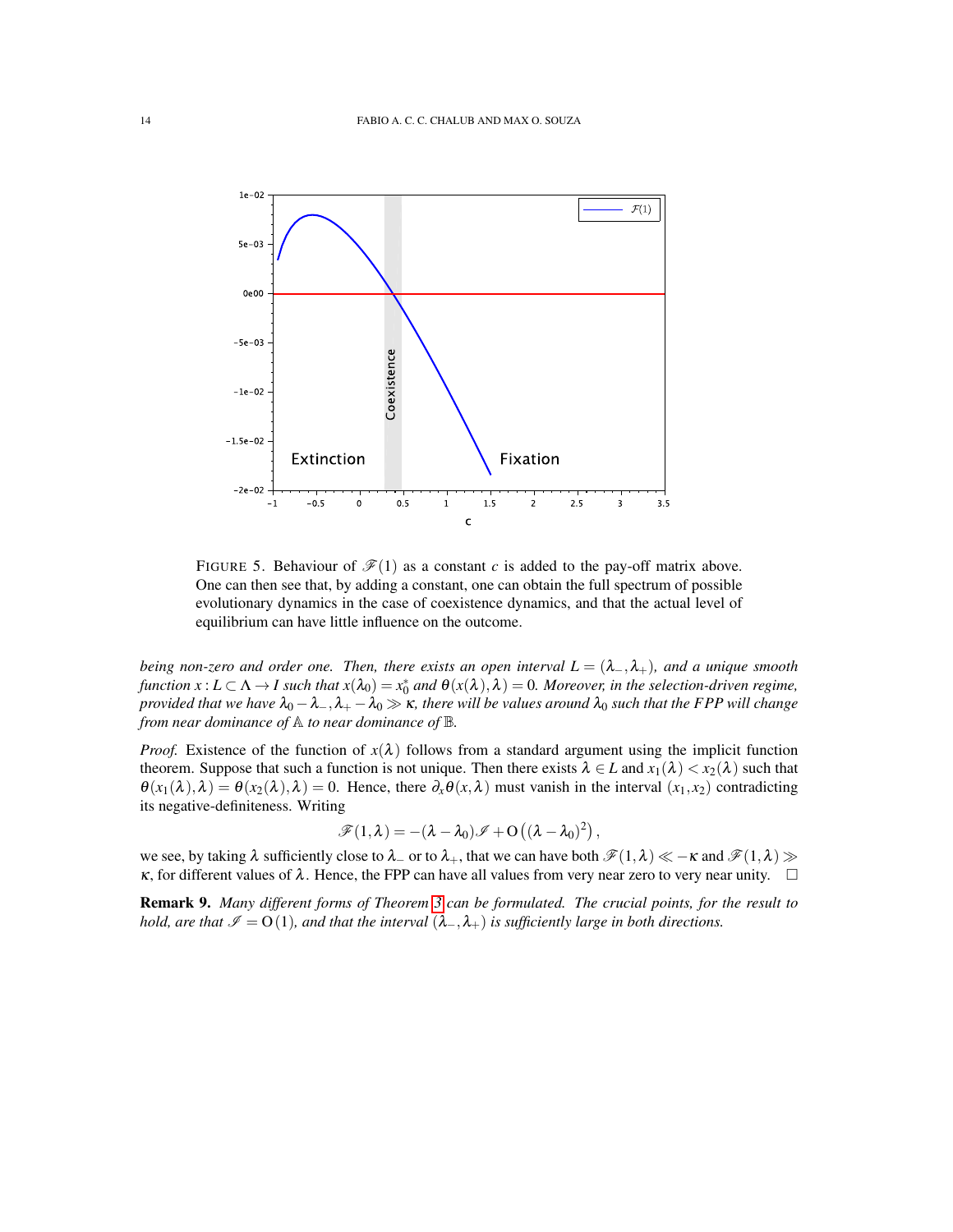5.4. Blockage and tunnelling in evolution. We now take a small detour. For given fitnesses functions, assume the associated deterministic model given by the replicator equations; consider additionally that there are multiple non-trivial equilibria in the replicator equation. For simplicity, let us assume that there are only two equilibria, i.e.,  $x_1$  and  $x_2$  are the only solutions in  $(0,1)$  such that  $\Psi^{(\mathbb{A})}(x) = \Psi^{(\mathbb{B})}(x)$ . As before in this section,  $0 < \kappa \ll 1$ . We assume, in case I, that  $x_1$  is unstable and  $x_2$  is stable and in case II, the other way round.

5.4.1. *Case I*. For case I, we have that  $x_1$  is a local maximum for the fitness potential, and  $x_2$  is a local minimum. Therefore, the global maximum of  $\mathscr F$  can be either at  $x = x_1$  or at  $x = 1$ . Hence, we have the following subcases:

$$
: \mathcal{F}(1) - \mathcal{F}(x_1) \ll -\kappa
$$
 Fixation is given by (10), with *x*<sup>\*</sup> replaced by *x*<sub>1</sub>.;  
\n
$$
: \mathcal{F}(1) - \mathcal{F}(x_1) \gg \kappa
$$
 Fixation is given by (8);  
\n
$$
: \mathcal{F}(1) - \mathcal{F}(x_1) \sim \kappa
$$
 Let  
\n
$$
C = \exp\left(\frac{\mathcal{F}(1) - \mathcal{F}(x_1)}{\kappa}\right) \text{ and } \gamma = \frac{|\theta(1)|}{2\pi} \left[ \mathcal{N}(\sigma^{-1}(1-x_1)) - \mathcal{N}(-\sigma^{-1}x_1) \right],
$$
  
\nwith  $\sigma^{-1} = \sqrt{\frac{\theta'(x_1)}{\kappa}}$ . Then, we have:

(13) 
$$
\phi_{\kappa}(x) = \frac{\gamma}{\gamma + C} \frac{\mathcal{N}(\sigma^{-1}(x - x_1)) - \mathcal{N}(-\sigma^{-1}x_1)}{\mathcal{N}(\sigma^{-1}(1 - x_1)) - \mathcal{N}(\sigma^{-1}x_1)} + \frac{C}{\gamma + C} \exp\left(\theta(1)\frac{1 - x}{\kappa}\right).
$$

<span id="page-14-0"></span>Notice that, if  $C \rightarrow \infty$ , then [\(13\)](#page-14-0) reduces to [\(8\)](#page-7-3), whereas if  $C \rightarrow 0$  it reduces to [\(10\)](#page-8-1).

The above result shows that, if we have  $\mathcal{F}(1)$  larger than  $\mathcal{F}(x_1)$  then the ESS acts as a blockade to the evolution, and hence the extinction of A is almost certain.



FIGURE 6. Relative configuration of maxima and minima for case I.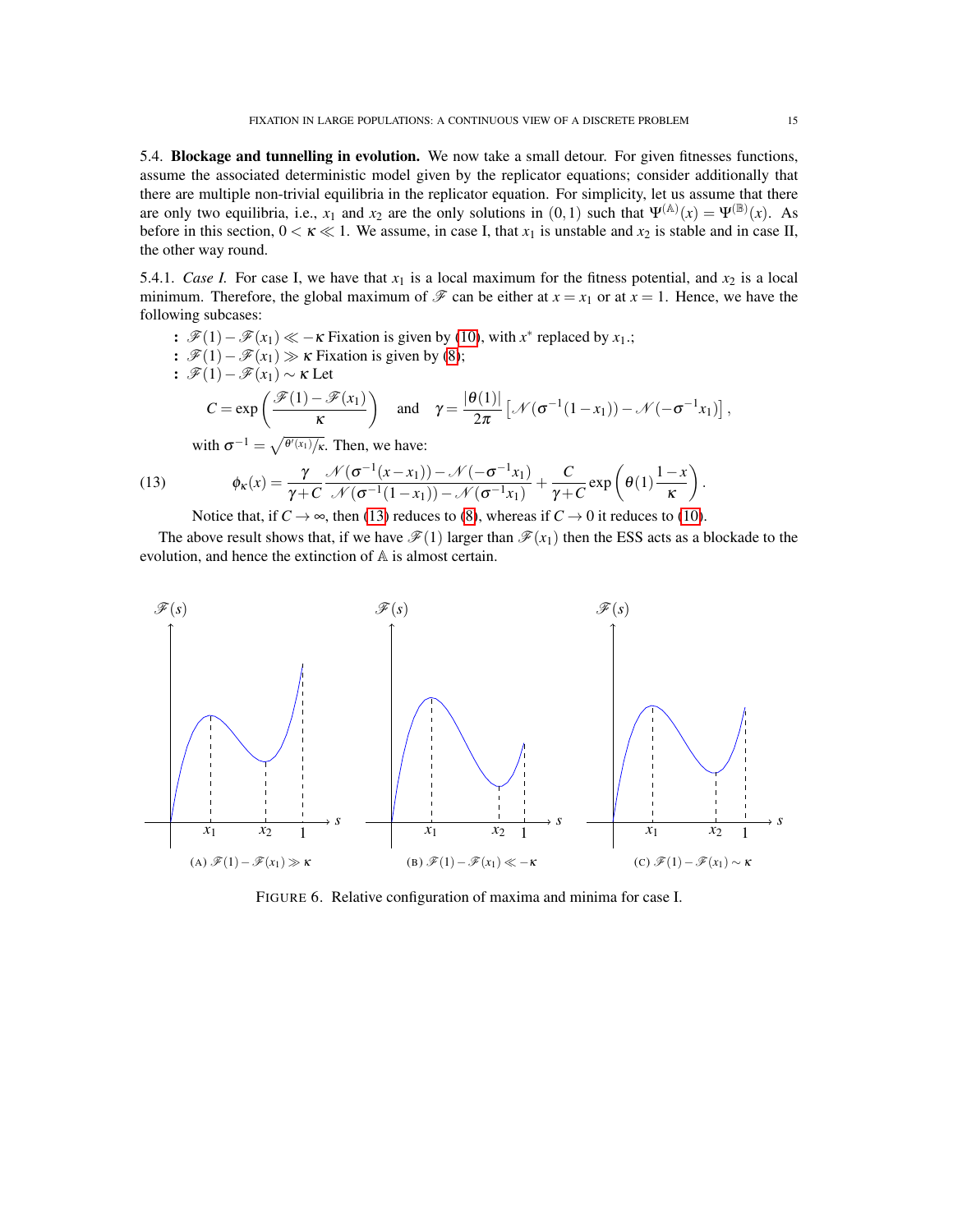

FIGURE 7. Infinite versus finite population evolution features. Notice that depending on the landscape of the potential, we can have either a behaviour that is coordination like (figures (B) and (D)) or dominance like figures (C) and (E)). In the latter case, the ESS will prevent any chance of fixation of A, and will term this an evolutionary blockage.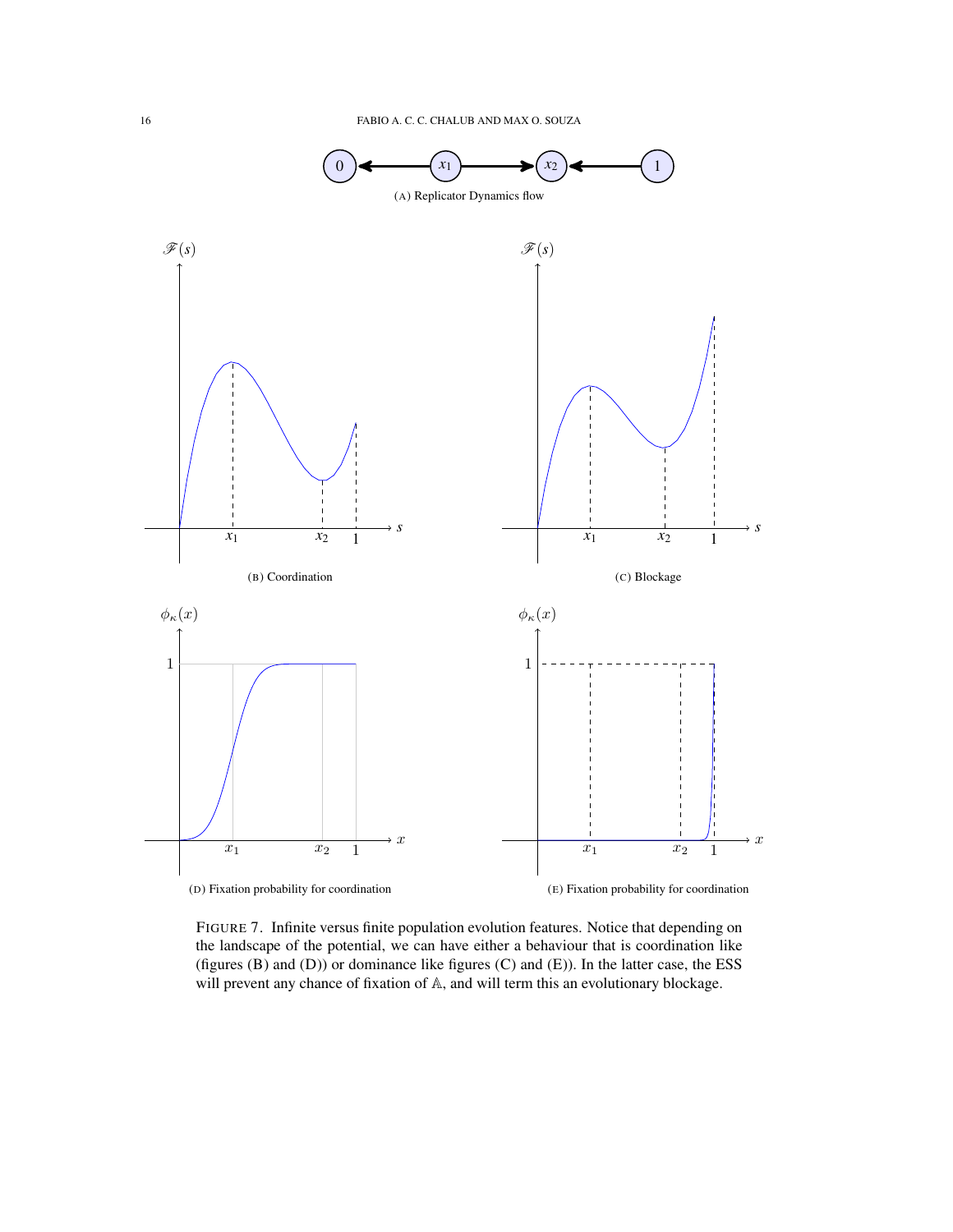5.4.2. *Case II.* For case II, we have that  $x_1$  is a local minimum for the fitness potential, while  $x_2$  is a local maximum. Thus the global maximum of  $\mathcal F$  can occur only at  $x = 0$  or  $x = x_2$ . This yields the following subcases:

 $\mathscr{F}(x_2) \gg \kappa$ : Fixation is given by [\(10\)](#page-8-1), with  $x^*$  replaced by  $x_2$ .;  $\mathscr{F}(x_2) \ll -\kappa$ : Fixation is given by [\(7\)](#page-7-2);  $\mathcal{F}(x_2)$  ∼ κ: Let  $\theta$ (0)

$$
C = \exp(\mathcal{F}(x_2)/\kappa) \quad \text{and} \quad \eta = \frac{\theta(0)}{2\pi} \left[ \mathcal{N}(\sigma^{-1}(1-x_2)) - \mathcal{N}(-\sigma^{-1}x_2) \right].
$$

<span id="page-16-0"></span>Then, we have:

(14) 
$$
\phi_{\kappa}(x) = \frac{\eta}{\eta + C} \left( 1 - \exp\left( -\theta(0) \frac{x}{\kappa} \right) \right) + \frac{C}{\eta + C} \frac{\mathcal{N}(\sigma^{-1}(x - x_2)) - \mathcal{N}(-\sigma^{-1}x_2)}{\mathcal{N}(\sigma^{-1}(1 - x_2)) - \mathcal{N}(\sigma^{-1}x_2)}.
$$

Notice that, if  $C \to \infty$ , then [\(14\)](#page-16-0) reduces to [\(10\)](#page-8-1), whereas if  $C \to 0$  it reduces to [\(7\)](#page-7-2).

In this case, the ESS equilibria acts as a "tunnel" and the dynamics almost certainly will cross the evolution barrier imposed by  $x_2$ , and thus fixation of  $A$  is almost certain.



FIGURE 8. Relative configuration of maxima and minima for case II.

Remark 10. *Along the lines of remark [6,](#page-8-2) we point out that both equations* [\(13\)](#page-14-0) *and* [\(14\)](#page-16-0) *can be seen as convex combinations of coordination with either dominance by* B *in the former or dominance by* A *in the latter.*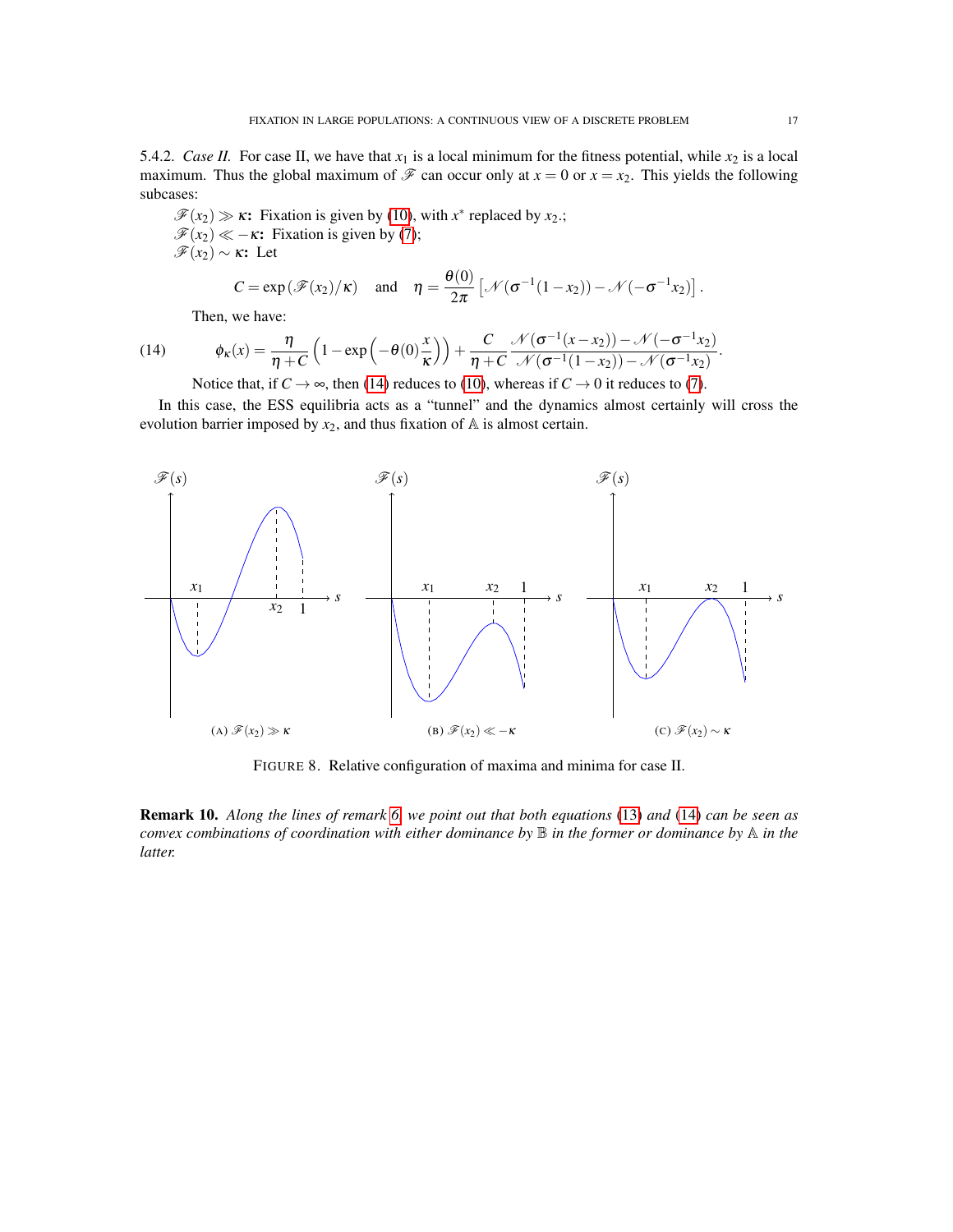

FIGURE 9. Infinite versus finite population evolution features for case II. Again, we notice that depending on the landscape of the potential, we can have either a behaviour that is coordination like (figures (B) and (D)) or dominance like figures (C) and (E)). In the latter case, the ESS will enhance the of fixation of A, which will be then almost certain. We will term this an evolutionary tunnelling.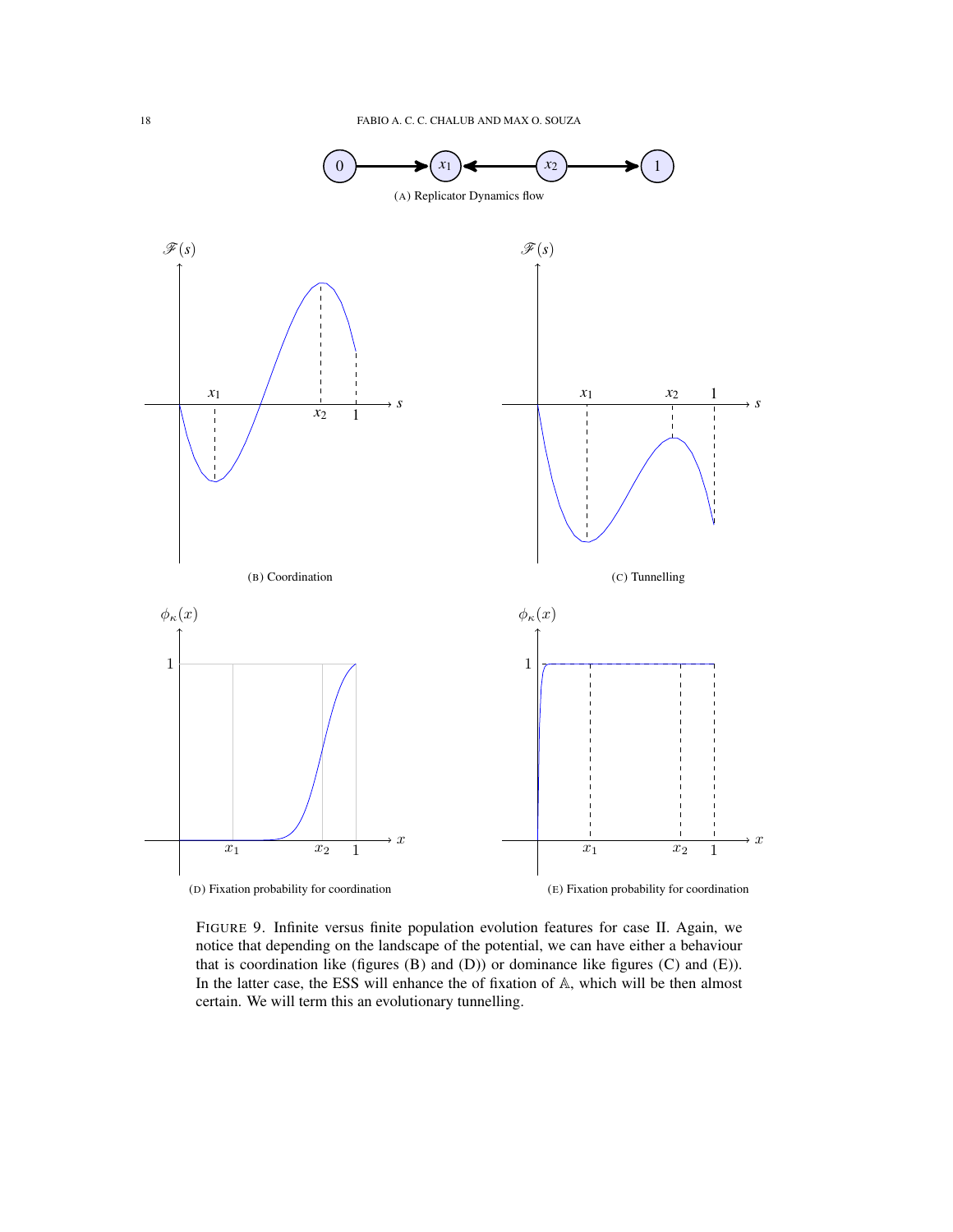#### 6. ESS IN LARGE POPULATIONS

<span id="page-18-0"></span>6.1. A continuous definition. As already observed in the introduction, the definition of  $ESS_N$  given by [Nowak et al.](#page-32-6) [\(2004\)](#page-32-6); [Nowak](#page-32-2) [\(2006\)](#page-32-2) has been widely accepted as a working definition for ESS for finite populations, although earlier definitions have also been given [\(Smith, 1988;](#page-32-18) [Schaffer, 1988;](#page-32-21) [Neill,](#page-32-22) [2004\)](#page-32-22); see also [Ludwig](#page-32-23) [\(1975\)](#page-32-23). For the convenience of the reader, we recall this definition, but formulated in a compatible notation.

<span id="page-18-1"></span>**Definition 4** ( $ESS_N$ ). *Consider a SBD process with a population size N, with*  $\Phi_N$  *denoting the probability of fixation of*  $A$ *. We say that strategy*  $B$  *is an*  $ESS_N$  *if the following is satisfied:* 

$$
(1) \ \Theta_N(1/N) < 0;
$$

(2) 
$$
\Phi_N(1/N) < 1/N
$$
;

For a family of regular SBD processes, definition [4](#page-18-1) can be recast in the continuous framework for fixation probabilities, provided *N* is sufficient large as the next result shows:

<span id="page-18-2"></span>Theorem 4. *Consider a family of regular SBD processes with generalised log relative fitness* Θ*<sup>N</sup> and let* φ<sup>κ</sup> *be given by equation [\(3\)](#page-5-1). Then, for sufficiently large N,* B *is an* ESS*<sup>N</sup> if, and only if, we have that*

- (1)  $\phi''_K(0) > 0;$
- (2)  $\phi_K(1/N) < 1/N$ .

*Proof.* Recall that for a family of regular SBD processes, we have that  $\Theta$ <sup>*N*</sup>/ $\parallel$ ⊚<sub>*N*</sub> $\parallel$ ∞</sub> converges uniformly to θ. Hence, for sufficiently large *N* we have that  $Θ_N(1/N) < 0$  if, and only if,  $θ(1/N) < 0$ . Moreover, continuity of  $\theta$  and N large enough implies that  $\theta(0) < 0$  if, and only if,  $\theta(1/N) < 0$ .

On the other hand, notice that  $\phi_K$  satisfies

$$
\phi_{\kappa}'' + \kappa^{-1} \theta \phi_{\kappa}' = 0, \quad \phi_{\kappa}' > c' > 0.
$$

Hence,

$$
\frac{\phi_\kappa''(0)}{\phi_\kappa'(0)}=-\kappa^{-1}\theta(0)>0,
$$

and then  $\phi''_{\kappa}(0) > 0$  as claimed.

Condition [\(2\)](#page-5-0) is compatible with the error term given by (2), provided *N* is sufficiently large.

Remark 11. *Conditions (1) and (2) in the theorem above can be replaced by*

(1) 
$$
\phi''_{\kappa}(1/N) > 0;
$$
  
(2)  $1/N - \phi_{\kappa}(1/N) > \frac{C}{N^{\alpha}}$  with  $1 < \alpha < 2$ .

*In this case, N has only to be large enough so that* [\(2\)](#page-5-0) *holds. Notice that the conditions in Theorem [4](#page-18-2) can be obtained from those above, by approximating*  $\phi''_k(1/N)$  *by*  $\phi''_k(0)$  *in the first condition and by neglecting the term proportional to*  $N^{-\alpha}$  *in the right hand side of the second condition.* 

Following the ideas in Theorem [3,](#page-12-1) we will allow for the possibility that  $\theta$  may have also a dependence on a parameter vector  $\lambda$ , that we will indicate by writing  $\theta = \theta(x, \lambda)$ . In this sense, the fixation is also dependent on  $\lambda$ , and will indicate this by writing  $\phi_{\kappa} = \phi_{\kappa,\lambda}(x)$ .

For evolutionary dynamics that satisfy the first condition for the existence of an ESS, the condition on the fixation probability of an invader required by (2) in Theorem [4](#page-18-2) suggests the following definition:

Definition 5 (Critical parameters). *The set of critical parameters for a population of size N is defined as*

$$
\mathfrak{C}_N = \left\{ (\kappa, \lambda) \middle| \phi_{\kappa, \lambda} \left( \frac{1}{N} \right) = \frac{1}{N} \right\}.
$$

Such a set can be thought of as defining a boundary, in parameter space, dividing  $ESS_N$  strategies from non- $ESS_N$  strategies. For the particular case of linear fitness-differences — i.e. in the weak-selection regime — we have  $\theta(x) = \gamma(x - x^*)$ . Without loss of generality, we can use  $\sigma^2 = \kappa/\gamma$  and  $x^*$  as parameters. For a fixed  $\sigma$ , one expects that for sufficient small  $x^*$  the fixation probability of a invader will be equal to  $1/N$ , and hence that  $(\sigma, x^*)$  will be in the critical parameter set. We shall term such an equilibrium  $x^*$  a critical frequency at variance  $\sigma$ , or simply a critical frequency.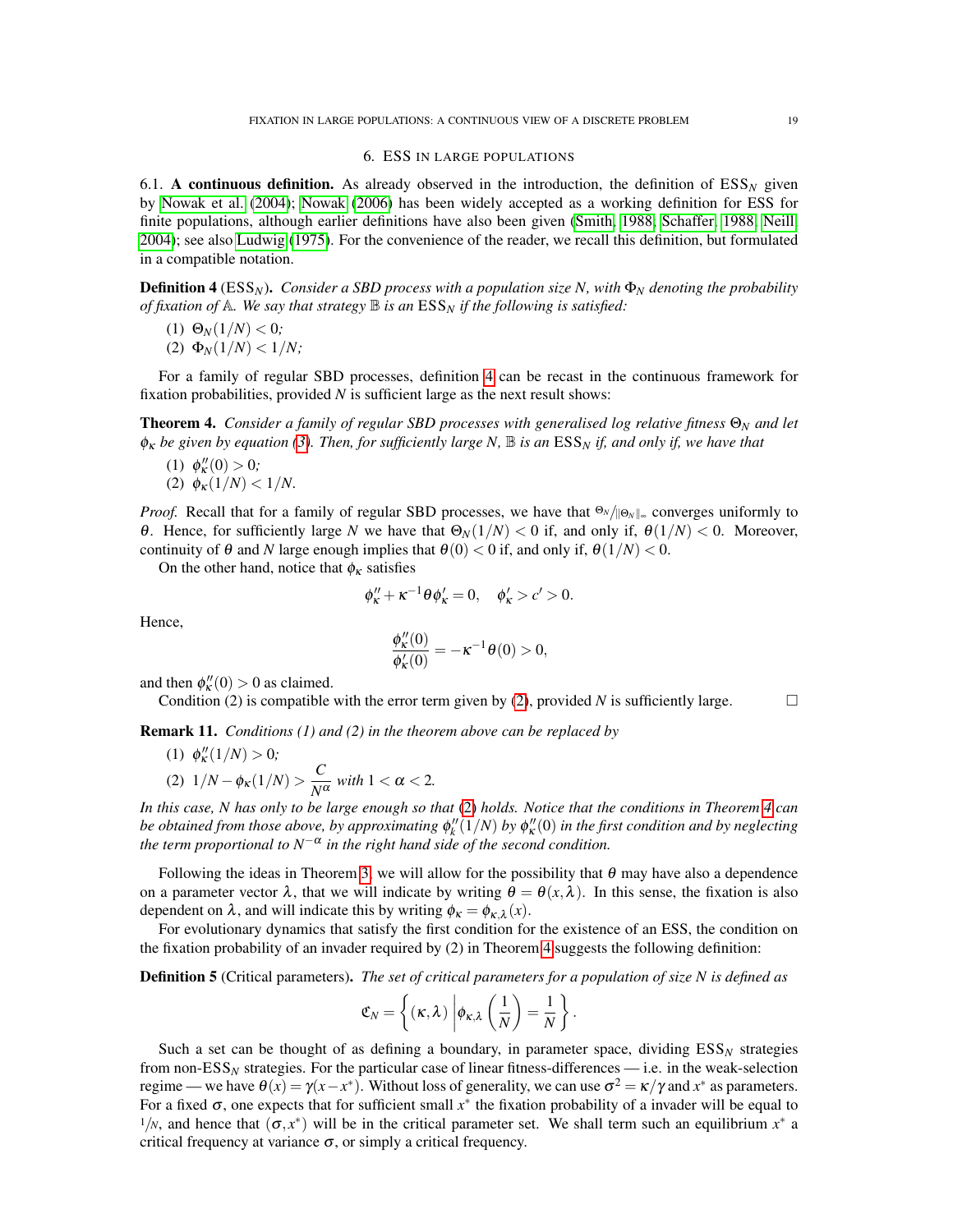6.2.  $\mathbf{ESS}_N$  in the quasi-neutral regime: generalisations of the one-third law. Before tackling the general case, we shall investigate the quasi-neutral case. We begin by an asymptotic result for the continuous approximation given by [\(2\)](#page-5-0) that is valid in this regime:

<span id="page-19-2"></span>Theorem 5. *Consider a regular family of SBD processes in the quasi-neutral regime. Then we have that*

<span id="page-19-0"></span>(15) 
$$
\phi_{\kappa}(x) = x + \kappa^{-1} \left[ x \int_0^1 (1-s) \theta(s) ds - \int_0^x (x-s) \theta(s) ds \right] + \kappa^{-2} x \mathcal{R}(x; \kappa) + O\left(\kappa^{-3}\right),
$$

*with*  $\mathcal{R} = O(1)$  *and smooth. Moreover, its derivatives are also order one.* 

The proof of this theorem is given in Appendix [C.](#page-30-0)

With this asymptotic result, we can now obtain a general condition so that strategy  $\mathbb B$  is an  $ESS_N$ , when *N* is large and we are in a restricted quasi-neutral regime.

<span id="page-19-1"></span>**Theorem 6.** Assume that we are in the quasi-neutral regime with  $\kappa^{-1} = o(1/N)$ , and that we are in the *coordination case. Then strategy*  $\mathbb B$  *is an*  $\text{ESS}_N$  *if, and only if,* 

(1)  $\theta(0) \ll -N^{-1}$ (2)

$$
\int_0^1 (1-s)\theta(s) ds < \frac{\theta(0)}{2N} + \mathcal{O}\left(\frac{1}{N}\right).
$$

*Proof.* Differentiating twice [\(15\)](#page-19-0) yields

$$
\phi''_{\kappa}(x) = -\kappa^{-1}\theta(x) + \kappa^{-2}\left[x\mathscr{R}''(x;\kappa) + 2\mathscr{R}'(x;\kappa)\right] + O\left(\kappa^{-3}\right),
$$

Hence  $\phi_{\kappa}''(0) > 0$  if, and only if,  $\theta(0) < 2\kappa^{-1}\mathcal{R}'(0;\kappa) + O(\kappa^{-2}).$ 

Now, we write

$$
\phi_{\kappa}(x) = x \left[ 1 + \kappa^{-1} \int_0^1 (1 - s) \theta(s) ds \right] - \kappa^{-1} G(x) + \kappa^{-2} x \mathcal{R}(x; \kappa), \qquad G(x) = \int_0^x (x - s) \theta(s) ds.
$$

On noticing that  $G(0) = G'(0) = 0$ , and that  $G''(0) = \theta(0)$ . We find that

$$
\phi_{\kappa}(1/N) - \frac{1}{N} = \frac{1}{N} \left[ 1 + \kappa^{-1} \int_0^1 (1 - s) \theta(s) ds + \kappa^{-2} \mathcal{R}(1/N, \kappa) \right] - \kappa^{-1} G(1/N) - \frac{1}{N} + O(\kappa^{-3})
$$

$$
= \frac{1}{\kappa N} \left[ \int_0^1 (1 - s) \theta(s) ds - \frac{\theta(0)}{2N} + \kappa^{-1} \mathcal{R}(1/N, \kappa) + O(1/N^2) + O(N\kappa^{-2}) \right].
$$

The last expression is negative if, and only if,

$$
\int_0^1 (1-s)\theta(s) ds < \frac{\theta(0)}{2N} - \kappa^{-1} \mathscr{R}(1/N, \kappa) + O\left(\frac{1}{N^2}\right) + O(N\kappa^{-2}) = \frac{\theta(0)}{2N} + o\left(\frac{1}{N}\right).
$$

**Remark 12.** *Naturally, for very large N, we will have* κ<sup>-1</sup> very small in the quasi-neutral regime. It is *possible to show that*  $\mathcal{R}(0,\kappa) = 0$  *and that*  $\mathcal{R}$  *is continuous. Hence, we can rephrase the conditions of the Theorem [6](#page-19-1) as that the left hand side of all inequalities should be negative. However, these conditions are sufficient, but not necessary in general. On the other hand, if we write*  $\Psi^{(A,B)} = 1 + \omega(N)\Psi^{(A,B)}$ , with  $\omega(N) \ll 1$ , we can then identify  $\kappa^{-1}$  with  $N\omega(N)$  up to a multiple that is independent of N. Thus, in this *more conventional setting, we see that if N is not large enough so that*  $\frac{1}{N}$  *is not negligible, then we need the further assumption that*  $N^2\omega(N) \ll 1$  *instead of the usual assumption*  $N\omega(N) \ll 1$ *. These observations go along with the results in [Wu et al.](#page-32-24) [\(2010\)](#page-32-24).*

**Remark 13.** *For large N, and for*  $\theta$  *with a parameter dependence given by*  $\theta(x, \lambda)$ *, we see that Theorem* [6](#page-19-1) *specifies that the critical parameter set can be approximated for small* κ *by the following equation:*

$$
\int_0^1 (1-s)\theta(s,\lambda) \, ds = 0.
$$

In particular case where the leading-order log-difference of fitness is linear, we recover a slightly generalised version of the calculation in [Traulsen, Pacheco and Imhof](#page-32-13) [\(2006\)](#page-32-13) and we obtain the celebrated one-third law: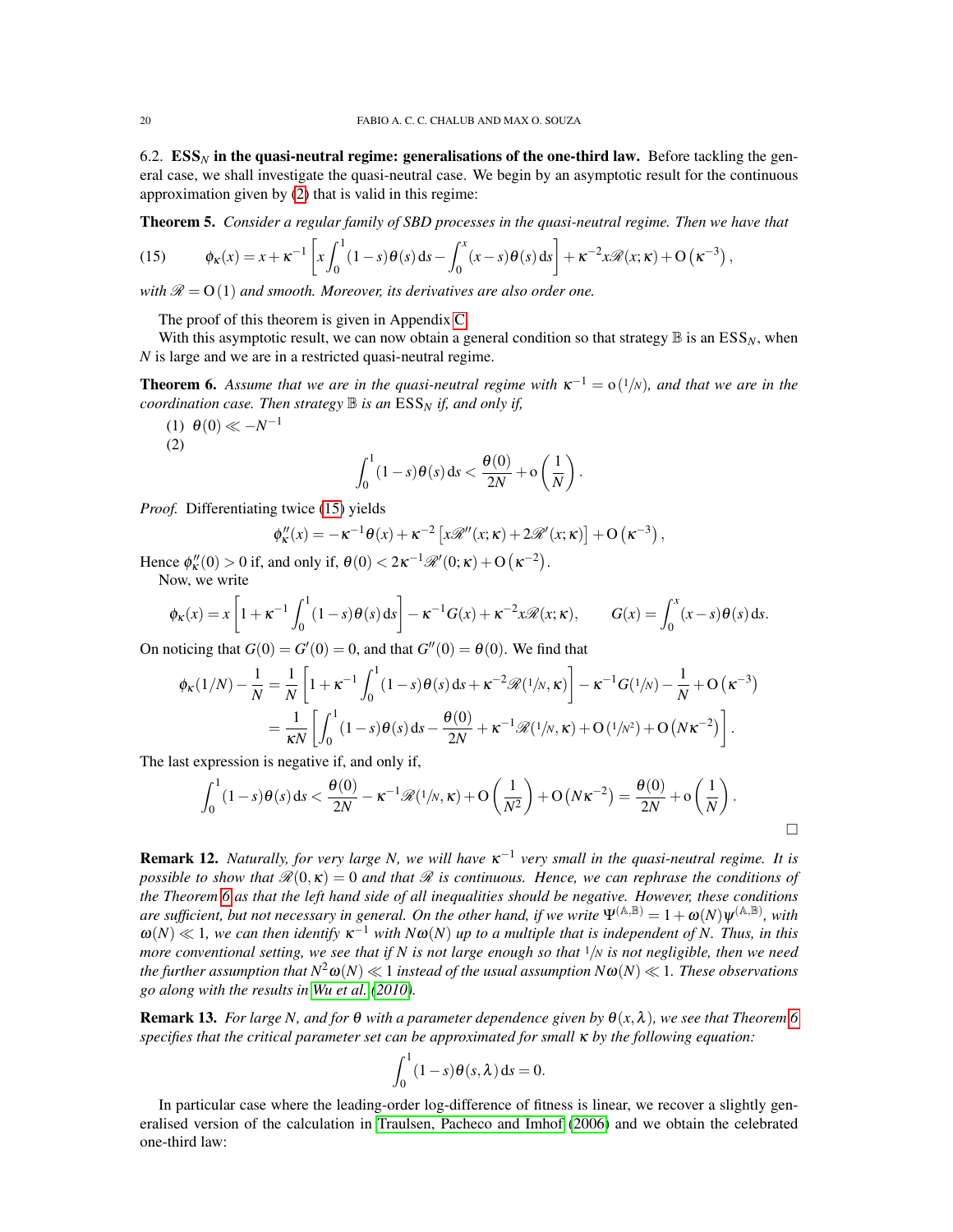**Proposition 1** (one-third law). *Consider the case that*  $\theta$  *is linear, i.e.,*  $\theta(x) = \alpha(x - x^*)$ *, and assume that* we are in the quasi-neutral regime. Then strategy  $\mathbb B$  is an  $\mathrm{ESS}_N$  if, and only if,  $x^*>1/3+\mathrm{O}(1/\mathrm{N},\kappa^{-1})$ .

*Proof.* Since  $\theta(0) = -\alpha x^* < 0$ , we compute

$$
\int_0^1 (1-s)\theta(s) ds = \alpha \left[\frac{1}{6} - \frac{x^*}{2}\right] = \frac{\alpha}{2} \left[\frac{1}{3} - x^*\right].
$$

and the later expression is negative if, and only if,  $x^* > 1/3$ . The result then follows from Theorem [6.](#page-19-1)  $\Box$ 

The one-third law has been generalised to *d*-player games for Moran processes [\(Kurokawa and Ihara,](#page-31-19) [2009;](#page-31-19) [Gokhale and Traulsen, 2010\)](#page-31-18) and for a class of exchangeable processes [\(Lessard, 2011\)](#page-32-15). We shall now recover it as a special case of Theorem [6.](#page-19-1)

<span id="page-20-2"></span>Proposition 2 (Generalised one-third law for *d*-player games). *Consider a d-player game, in a large population. We have that*  $\mathbb B$  *is an*  $\text{ESS}_N$ *, if*  $a_0 - b_0 < 0$ *, and if* 

$$
\sum_{k=0}^{d-1} (d-k)a_k > \sum_{k=0}^{d-1} (d-k)b_k
$$

*Proof.* We begin by recalling equation [\(6\)](#page-6-0) that

$$
\theta(s) = \gamma \sum_{k=0}^{d-1} {d-1 \choose k} s^k (1-s)^{d-1-k} (a_k - b_k).
$$

Then we have  $a_0 - b_0 = \theta(0) < 0$ . On the other hand, we can compute

$$
\int_0^1 s^k (1-s)^{d-1-k} ds = \frac{(d-k-1)!k!}{d!} = \frac{1}{d} \binom{d-1}{k}^{-1}
$$

$$
\int_0^1 s^{k+1} (1-s)^{d-1-k} ds = \frac{(d-k-1)!(k+1)!}{(d+1)!} = \frac{k+1}{d(d+1)} \binom{d-1}{k}^{-1}.
$$

Hence

$$
\gamma \int_0^1 \theta(s) \, ds = \sum_{k=0}^{d-1} \frac{a_k - b_k}{d} \quad \text{and} \quad \gamma \int_0^1 s \theta(s) \, ds = \sum_{k=0}^{d-1} \frac{k+1}{d(d+1)} (a_k - b_k).
$$

Then Theorem [6](#page-19-1) implies that  $\mathbb B$  will be an  $ESS_N$  if

$$
\int_0^1 \theta(s) \, \mathrm{d} s < \int_0^1 s \theta(s) \, \mathrm{d} s,
$$

which using the integrals above yields

$$
\sum_{k=0}^{d-1} \frac{a_k - b_k}{d} < \sum_{k=0}^{d-1} \frac{k+1}{d(d+1)} (a_k - b_k),
$$

which yields the desired inequality.  $\Box$ 

<span id="page-20-3"></span>Remark 14. *The one-third law can be rephrased as saying that the critical frequency is 1/3 for very large variances. Notice also that Theorem [6](#page-19-1) shows that the one-third law is not universal—as already noticed in [Wu et al.](#page-32-24) [\(2010\)](#page-32-24) in the context of linear fitness, but considering the effects of higher order perturbations. As a matter of fact, it implies that it depends strongly on the fitness difference, given the integral nature of the condition obtained.*

6.3. Risk dominance. Let  $\rho_{\mathbb{A}}$  be the probability of fixation of an individual  $\mathbb{A}$  in a population with  $N-1 \mathbb{B}$ individuals, and  $\rho_{\mathbb{B}}$  be the probability of fixation of a  $\mathbb{B}$  individual in a population with *N* − 1  $\mathbb{A}$  individuals. This usually referred as the invasion probabilities. Following [Gokhale and Traulsen](#page-31-21) [\(2014\)](#page-31-21) and references therein, we shall say that A is risk dominant<sup>[1](#page-20-1)</sup> over  $\mathbb B$  if  $\rho_A > \rho_B$ .

We start with the following result

<span id="page-20-0"></span>Theorem 7. *Assume weak-selection. Then strategy* A *in a finite large population is risk dominant if and only if the fitness potential is negative at*  $x = 1$ *, i.e., if*  $\mathcal{F}(1) < 0$ *.* 

<span id="page-20-1"></span><sup>&</sup>lt;sup>1</sup>This concept was introduced in the static formulation of game theory by [Harsanyi and Selten](#page-31-22) [\(1988\)](#page-31-22) as a Nash equilibrium refinement; its extension to EGT was made in [Kandori et al.](#page-31-23) [\(1993\)](#page-31-23); see also [Nowak et al.](#page-32-6) [\(2004\)](#page-32-6).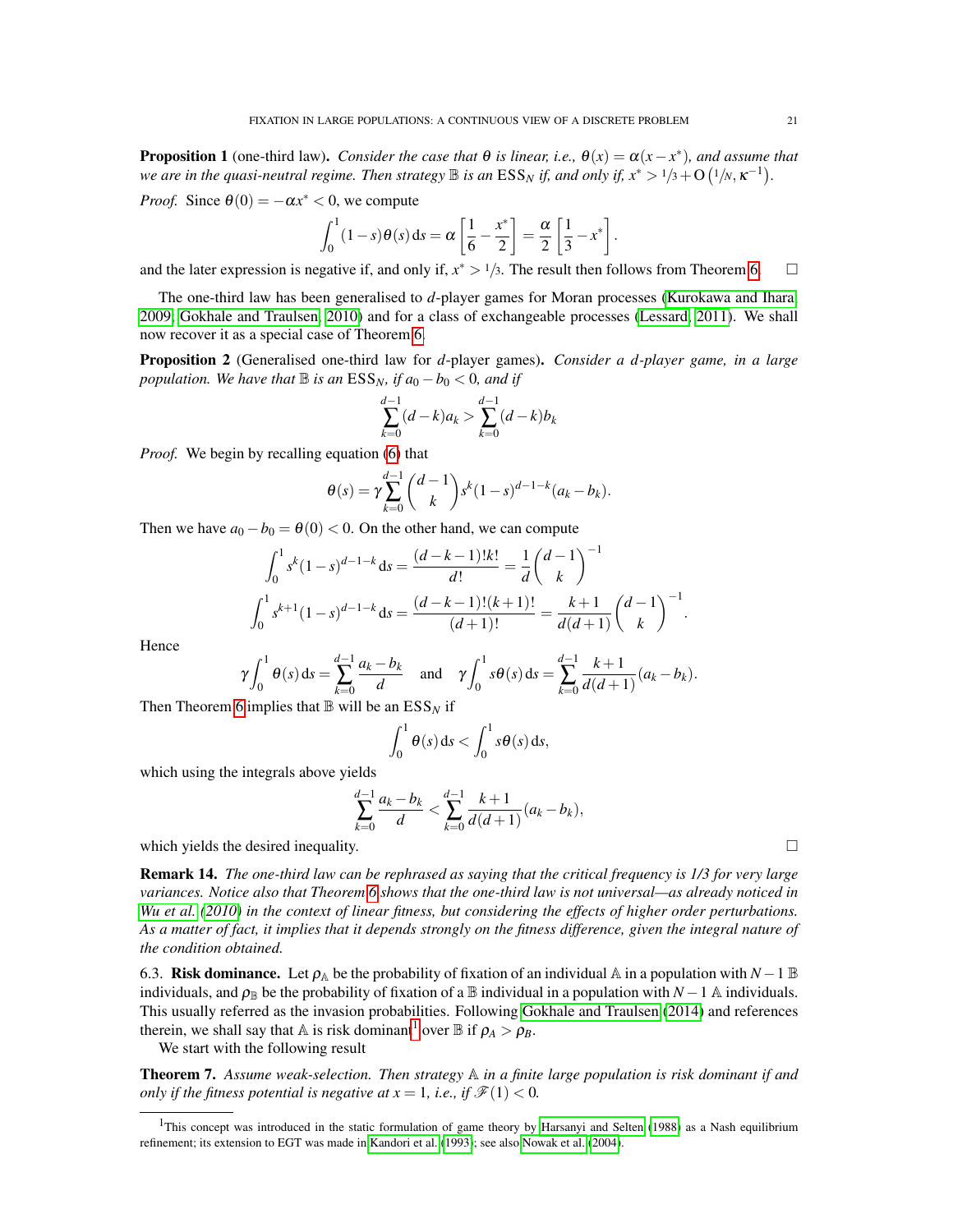*Proof.* First, we observe that

$$
\rho_{\mathbb{A}} = \phi_N(1/N)
$$
  
=  $\frac{1}{Nd_N} \left( 1 + \frac{\kappa_N^{-1}}{N} \exp(\kappa_N^{-1} \mathscr{F}(\chi_N^0)) \right),$  0 < \chi\_N^0 < 1/N.

Similarly, we have that

$$
\rho_{\mathbb{B}} = 1 - \phi_N(1 - \frac{1}{N})
$$
\n
$$
= \frac{1}{Nd_N} \left( \exp(\kappa_N^{-1} \mathcal{F}(1)) - \frac{\kappa_N^{-1}}{N} \exp(\kappa_N^{-1} \mathcal{F}(\chi_N^1)) \right), \qquad 1 - \frac{1}{N} < \chi_N^1 < 1.
$$

Thus, we can write

$$
\begin{aligned} \frac{\rho_{\mathbb{A}}}{\rho_{\mathbb{B}}}=&\exp\left(-\kappa_N^{-1}\mathscr{F}(1)\right)\frac{1+\kappa_N^{-1}/N\exp(\kappa_N^{-1}\mathscr{F}(\chi_N^0))}{1-\kappa_N^{-1}/N\exp\left(-\kappa_N^{-1}\left(\mathscr{F}(1)-\mathscr{F}(\chi_N^1)\right)\right)}\\ =&\exp\left(-\kappa_N^{-1}\mathscr{F}(1)\right)\frac{1+\kappa_N^{-1}/N\exp(\kappa_N^{-1}\mathscr{F}(\chi_N^0))}{1-\kappa_N^{-1}/N\exp(-\kappa_N^{-1}(1-\chi_N^1)\theta(\zeta_N))},\qquad \qquad \chi_N^1<\zeta_N<1. \end{aligned}
$$

As  $N \to \infty$ , we have that  $\chi_N^0 \to 0$ ,  $\chi_N^1 \to 1$  (and hence also that  $\zeta_N \to 1$ ). Further, since we are in the weak-selection regime, we also have that  $\kappa_N^{-1}/N \to 0$  (and hence also that  $\kappa_N^{-1}(1-\chi_N^1) \to 0$ ). Therefore, we have that

$$
\frac{\rho_{\mathbb{A}}}{\rho_{\mathbb{B}}} = \exp(-\kappa_N^{-1}\mathscr{F}(1))\left(1 + \mathcal{O}\left(\frac{\kappa_N^{-1}}{N}\right)\right),\,
$$

from which the result follows.

We will now recover a result first proved in [Kurokawa and Ihara](#page-31-19) [\(2009\)](#page-31-19) (see also [Gokhale and Traulsen](#page-31-18) [\(2010\)](#page-31-18))

Proposition 3 (Risk dominance for *d*− person games). *In a large population, in the weak-selection regime, we have that strategy* A *is risk-dominant if, and only if,*

$$
\sum_{k=0}^{d-1} a_k > \sum_{k=0}^{d-1} b_k.
$$

*Proof.* The fitness function is given by equation [\(6\)](#page-6-0), and repeating integrals from the proof of proposition [2,](#page-20-2) we find

$$
\mathscr{F}(1) = -\frac{1}{d} \sum_{k=0}^{d-1} (a_k - b_k) ,
$$

from which the result follows.

**Remark 15.** *If d* = 2*, then*  $\mathscr{F}(1) = -\frac{\gamma}{2}(a+b-c-d)$ *), and*  $\mathscr{F}(1) < 0$  *if and only if a*+*b* > *c*+*d. In the coordination case we write*  $\theta(x) = \gamma(x - x^*)$  *(possibly for a different constant*  $\gamma$ *) and*  $\mathscr{F}(1) = -\gamma(\frac{1}{2} - x^*)$ *. We conclude that*  $\mathbb A$  *is risk-dominant if, and only if,*  $x^* < 1/2$  *[\(Kandori et al., 1993;](#page-31-23) [Nowak et al., 2004\)](#page-32-6). In the coexistence case we can now write*  $\theta(x) = -\gamma(x^* - s)$  *(possibly for a different choice of*  $\gamma$ *). Then*  $\mathscr{F}(1) = -\gamma(x^* - \frac{1}{2})$ , and the reverse conclusion holds. Both cases can be seen in an unified manner: A is *risk-dominant if and only if*  $\mathcal{F}(1) < 0$ *.* 

6.4. Critical frequency. We now want to extend the study of the critical frequency to regimes outside the quasi-neutral one. For convenience of presentation, we focus in the case of weak-selection, with leadingorder linear log-difference fitness. In this case, the asymptotic solution given by [\(10\)](#page-8-1) is an exact solution of [\(2\)](#page-5-0) for all  $\kappa$ . Thus, we can use it to investigate the critical frequency numerically. The result of such an investigation is shown in Figure [10.](#page-22-1)

These results suggest a number of consequences as noted in the following:

 $\Box$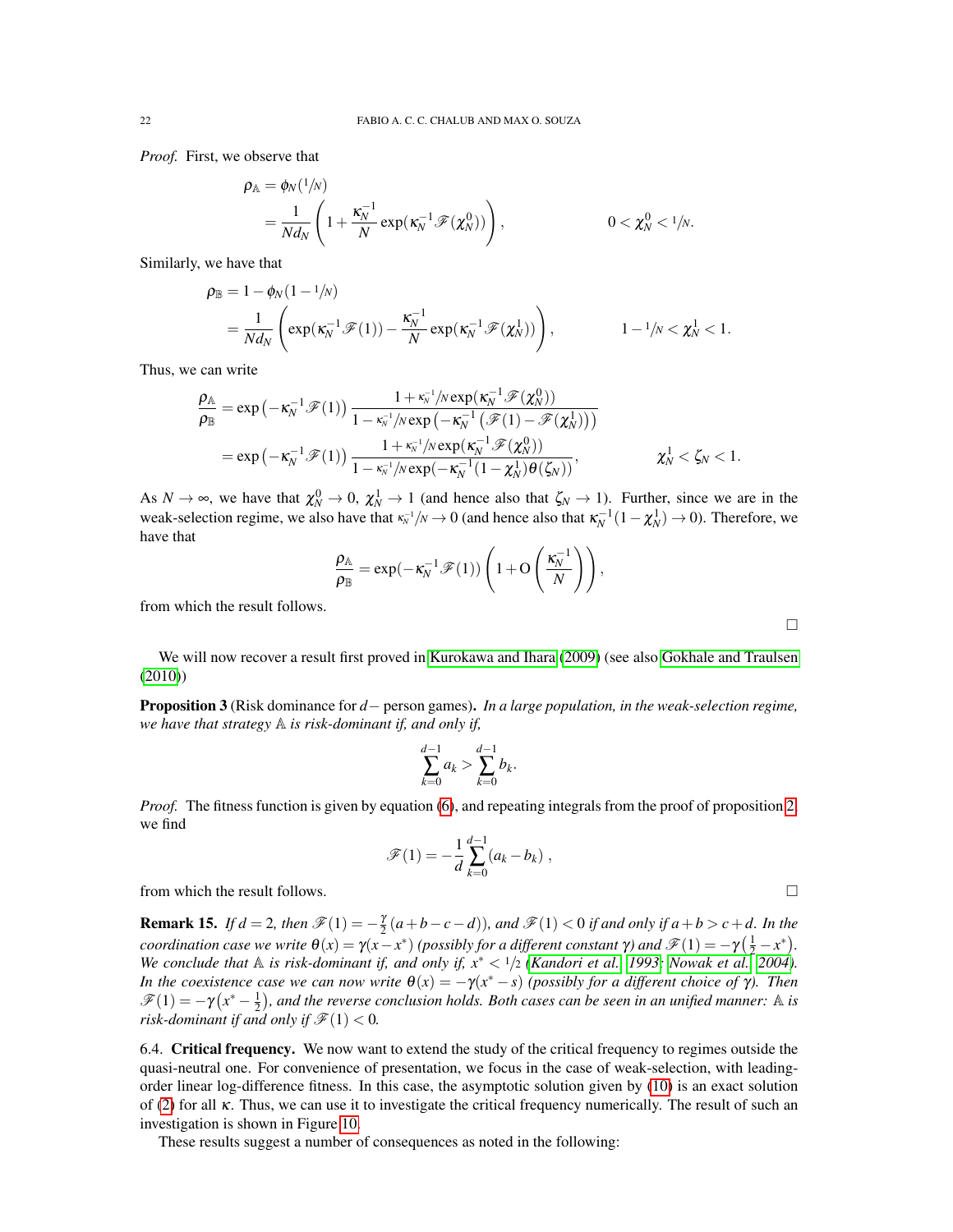<span id="page-22-2"></span><span id="page-22-1"></span>

(A) Large variance end of the critical frequency curve. (B) Small variance end of the critical frequency curve.

<span id="page-22-3"></span>FIGURE 10. Critical curves obtained using the fixation probability given by [\(10\)](#page-8-1) and  $N = 10000$ . Notice that for very large variance the critical frequency approaches  $\frac{1}{3}$ as predicted by the one-third law. Additionally, notice that for order one variance, the critical frequency is still significant, being above 0.15. As the variance decreases, the critical frequency diminishes, but even at variances small as 10−<sup>6</sup> , the critical frequency is about 0.0035. For a variance of order  $10^{-4}$ , which would be the typical variance in the absence of weak-selection, the critical frequency is about 0.03.

- (1) As observed in Remark [14,](#page-20-3) the one-third law states that the critical frequency for evolutionary dynamics in the quasi-neutral regime is  $\frac{1}{3}$ . The numerical results shown in Figure [10a](#page-22-2) indicate that in the case of an evolutionary dynamic in the balanced regime, the critical frequency is below one-third, but still at a significant level.
- (2) For evolutionary dynamics in the selection-driven regime, the picture in Figure [10b](#page-22-3) is universal— as a consequence of the asymptotic results in Section [4—](#page-7-0)and suggests that even when  $\kappa_N^{-1}$  is moderately small , the critical frequency can still be an issue for the selection of a Nash equilibrium in the finite population case.

#### 7. DISCUSSION

<span id="page-22-0"></span>We presented a discussion about fixation for large, but finite populations within a continuous perspective. This was possible by the derivation of a continuous approximation that is valid in a large range of evolutionary regimes, at the expense of requiring further regularity of the logarithm of the relative fitness. With this derivation, we can identify a number of evolutionary regimes with and without weak-selection assumptions. In the latter case, we obtain a selection-driven regime. In the former case, the possibilities are larger: we can also have a selection-driven regime, but also a balanced evolution or a quasi-neutral regime. In particular, it seems that there is some confusion in the literature regarding the concepts of weakselection and quasi-neutral regimes. As we have seen, the latter implies the former, but not the other way round. In particular, [Nowak et al.](#page-32-6) [\(2004\)](#page-32-6) do need a quasi-neutral regime to derive the one-third law, as seen in section [6,](#page-18-0) and most population-genetics literature defines weak-selection as quasi-neutrality—cf. [Ewens](#page-31-2) [\(2004\)](#page-31-2); [Wild and Traulsen](#page-32-25) [\(2007\)](#page-32-25).

The derivation carried out in Section [3](#page-4-0) suggests that in the absence of weak-selection, the infinite limit of the Moran process is not the usual replicator dynamics but what might be called the "log-replicator" equation

<span id="page-22-4"></span>(16) 
$$
\dot{x} = x(1-x)\log\left[\frac{\psi^{\mathbb{A}}(x)}{\psi^{\mathbb{B}}(x)}\right]
$$

Notice that [\(16\)](#page-22-4) is topologically conjugated to the replicator dynamics, i.e. [\(16\)](#page-22-4) has the same equilibria that the replicator, and the equilibria have the same stability properties; in addition the sense of time is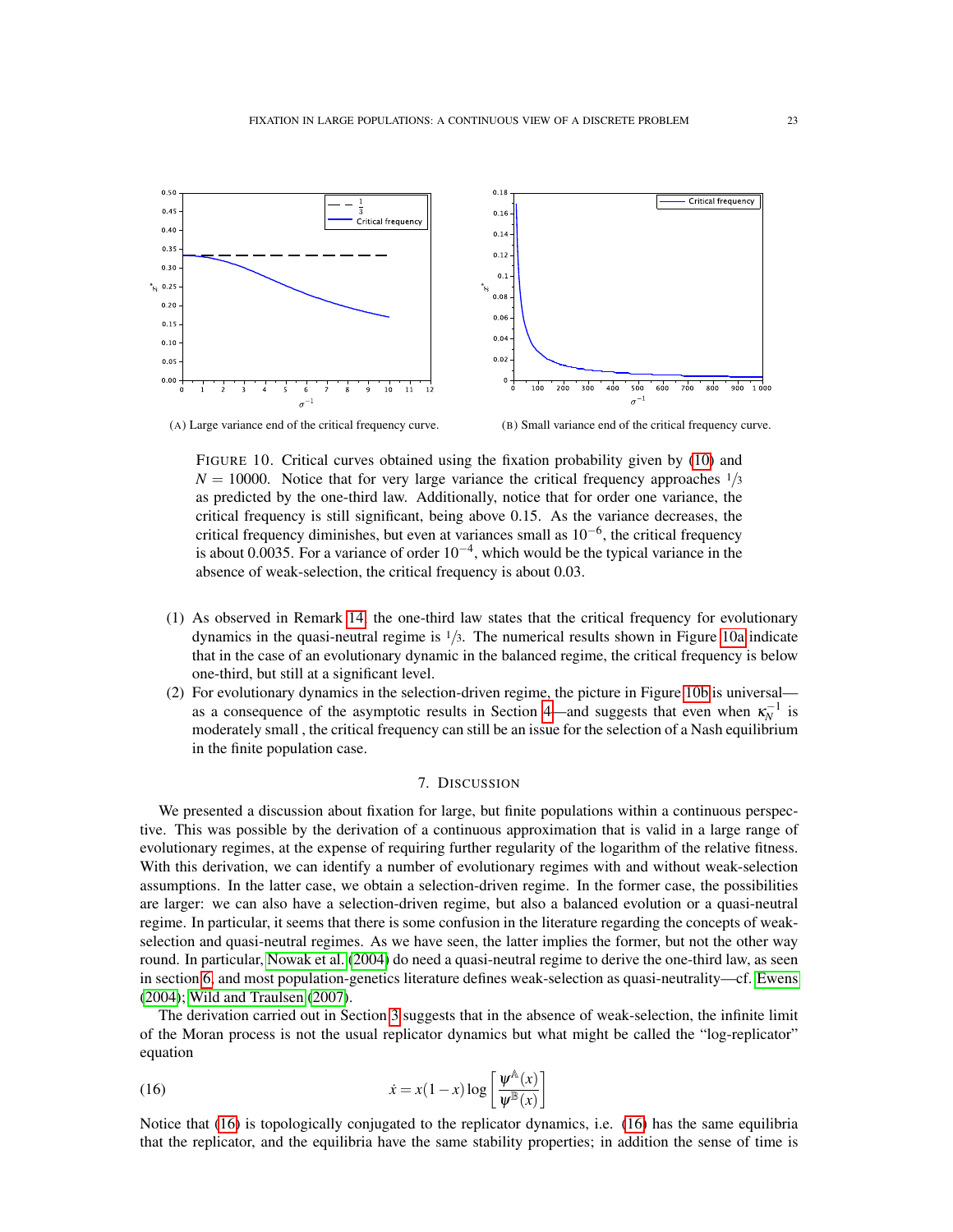also preserved. In other words, the qualitative picture does not change in the infinite population setting. Notice, nevertheless, that such invariance will generally only hold for two types. For three or more types, the dynamics of the logarithm-replicator equation can be qualitatively very different from the replicator dynamics. In addition, there is quite a number of differences in the finite population case as discussed below.

We also presented asymptotic formulae for the fixation of probability, in the selection driven regime with or without weak-selection. We consider mainly the case of at most a single interior equilibrium. For the dominance case, we recover the results of [Kimura](#page-31-1) [\(1962\)](#page-31-1); [Antal and Scheuring](#page-31-14) [\(2006\)](#page-31-14) in a unified way. For the coexistence case, however, the presented formulas seem to be novel, and show that typically one might expect coexistence dynamics from infinite population emerging from some kind of dominance at finite populations. For the case of coordination, we derive a formula that slightly extends the ones obtained by [Mobilia and Assaf](#page-32-14) [\(2010\)](#page-32-14); [Assaf and Mobilia](#page-31-16) [\(2010\)](#page-31-16) and also allows the equilibria to be close of the endpoints.

Using these derived approximations, we showed what we called the near one-half law: with weakselection, and when the leading order of the logarithm of the relative fitness is linear—and this is the case that leads to the replicator dynamics, cf. [Chalub and Souza](#page-31-7) [\(2009,](#page-31-7) [2014\)](#page-31-8)—we show that, unless the equilibria is within a layer of  $O(\kappa)$  of  $\frac{1}{2}$ , we have either dominance by A or by B, depending on the position of the equilibrium relative to  $1/2$ , i.e. if its slightly larger or smaller, respectively. In this sense, while the equilibrium gives some indication about the fixation pattern, there is a phase transition (in the limit  $N \to \infty$ ) effect leading to dominance of one of the types. In the small layer where the dominance switching takes place, and that we term the coexistence layer, both types have significant nonzero fixation probabilities. In the absence of weak-selection, the fixation pattern is even more varied. We present an example of two pay-off matrices, with Nash equilibrium located at  $x = \frac{3}{4}$ , but which display opposite fixation patterns in the finite population case. In particular, we show that adding a constant to the pay-off matrix can dramatically change the fixation behaviour.

We also briefly study the case of multiple equilibria. Here the results are also new, and show that if we have a coordination equilibrium followed by a coexistence one, then the latter can be a blockage for the former. More precisely, depending on the landscape of the corresponding potential, one can have either a coordination like or a dominance by B like fixation pattern. On the other way round, we see that the ESS can now act as tunnel, and allow for the evolution to bypass the evolutionary barrier imposed by the coordination equilibrium. Namely, depending once again on the potential landscape, one can have either a coordination like or dominance by A fixation pattern.

Finally, we study the existence of ESS in finite populations. Using the diffusive approximation, we formulate an ESS definition for large populations, and show that it is equivalent to the so-called ESS*<sup>N</sup>* condition. We also introduce the concept of critical parameters, for studying the possible cases of ESS in parameter space. For linear fitness differences, this amounts to describe what we call the critical frequency for a given variance. Following that, we obtain an asymptotic approximation for the fixation in the quasi-neutral regime, and use this to obtain a rather general condition for a strategy that opposes invasions of a mutant to be an ESS. The condition is an integral one, and shows that the whole behaviour of the logarithm of the relative fitness is important, rather than just local information as in the selection-driven regime. In the special case of leading order linear fitness differences, we recover the celebrated one-third law [\(Nowak et al., 2004\)](#page-32-6), while for *d*-player games we recover the so-called generalised one-third law [\(Gokhale and Traulsen, 2010;](#page-31-18) [Lessard, 2011\)](#page-32-15). We then proceed further to study what happens outside the quasi-neutral regime. We then focus on the case of linear fitness for convenience of presentation, and provides a numerical study of what we call the critical curve. This shows that even outside the quasi-neutral regime, the critical frequency can be significantly non zero, and this might have significant implications in understanding some aspects of evolutionary dynamics. As an additional result, we give a continuous formulation of a risk-dominant strategy and show that it recovers the corresponding definition for *d*-player games [\(Kurokawa and Ihara, 2009\)](#page-31-19).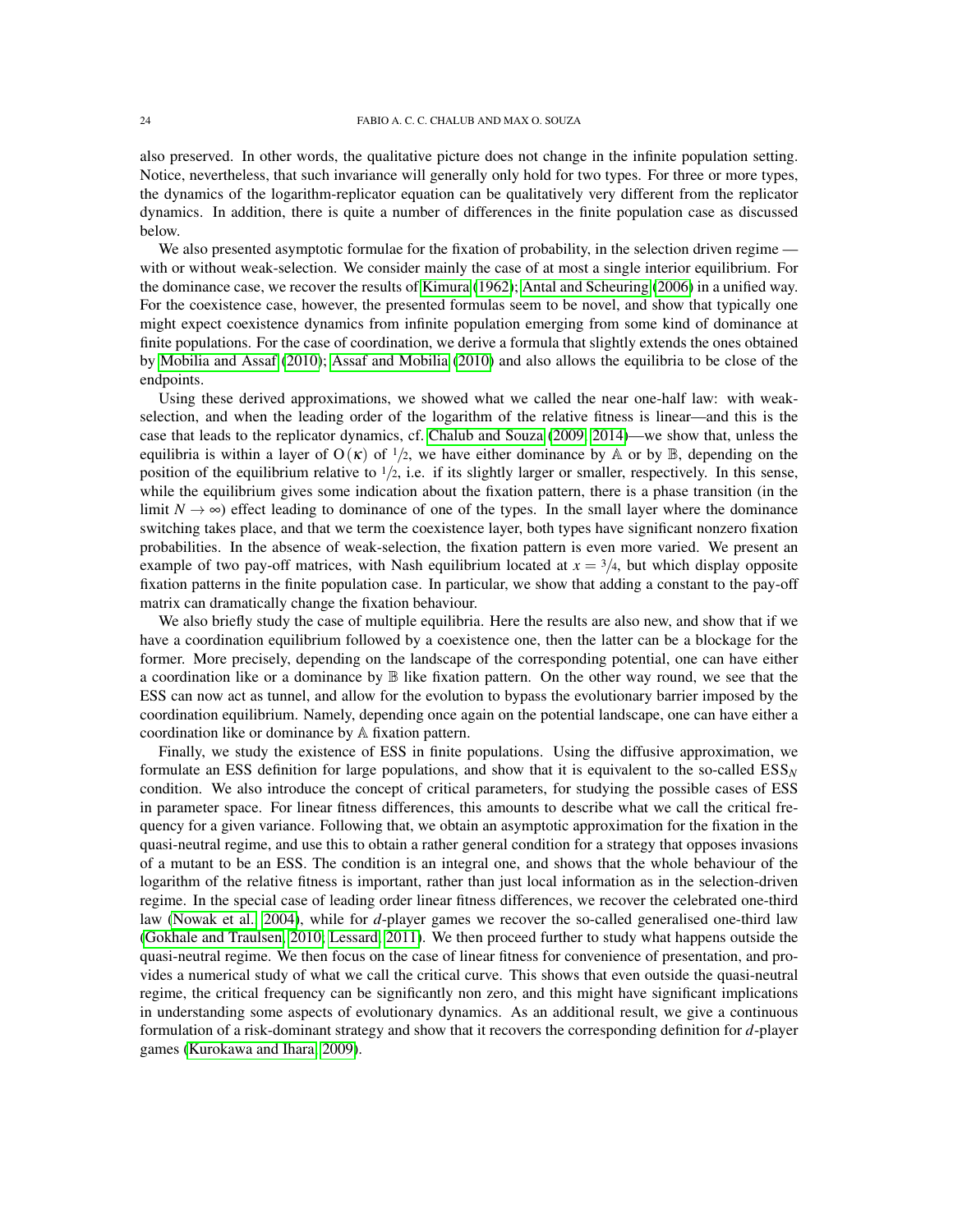APPENDIX A. DERIVATION OF [\(2\)](#page-5-0)

<span id="page-24-0"></span>First, observe that

$$
\prod_{r\in[1/N,s]_N}\frac{\Delta_N^-(r)}{\Delta_N^+(r)}=\exp\left(\sum_{r\in[1/N,s]_N}\log\left(\frac{\Delta_N^-(r)}{\Delta_N^+(r)}\right)\right)=\exp\left(-\sum_{r\in[1/N,s]_N}\Theta_N(r)\right).
$$

Now we observe that

$$
\sum_{r \in [1/n,s]_N} \Theta_N(r) = \|\Theta_N\|_{\infty} \sum_{r \in [1/n,s]_N} \frac{\Theta_N(r)}{\|\Theta_N\|_{\infty}} \n= \|\Theta_N\|_{\infty} \sum_{r \in [1/n,s]_N} \left(\frac{\Theta_N(r)}{\|\Theta_N\|_{\infty}} - \theta(r)\right) + \kappa_N^{-1} \sum_{r \in [1/n,s]_N} \frac{\theta(r)}{N}.
$$

The last sum can be interpreted as a Riemann sum in two different ways: either as a right sum, or as a midpoint sum. The classical error bounds for the Riemann sums [\(Atkinson, 1989;](#page-31-24) [Stoer and Bulirsch,](#page-32-26) [2002\)](#page-32-26), are as follows:

$$
\left\|\frac{\theta(x_0+1/N)}{N}-\int_{x_0}^{x_0+1/N}\theta(r)\,dr\right\|\leq \frac{\theta'(c)}{2N^2},\quad c\in (x_0,x_0+1/N),
$$

for the right rule, and

$$
\left\|\frac{\theta(x_0+1/N)}{N}-\int_{x_0-\delta_N}^{x_0+\delta_N}\theta(r)\,dr\right\|\leq \frac{\theta''(c)}{24N^3},\quad c\in(x_0-\delta_N,x_0+\delta_N),
$$

for the midpoint rule, where

$$
\delta_N=\frac{1}{2N}.
$$

These bounds yield the following simple bounds:

$$
\left\|\sum_{r\in [1/N,s]_N}\frac{\theta(r)}{N}-\int_0^s\theta(r)\,\mathrm{d} r\right\|_\infty\leq \frac{\|\theta'\|_\infty}{2N};
$$

for the former, whereas, in the latter, we have

$$
\left\|\sum_{r\in[1/\mathsf{N},\mathsf{S}]_N}\frac{\theta(r)}{N}-\int_{\delta_N}^{s+\delta_N}\theta(r)\,\mathrm{d} r\right\|_\infty\leq\frac{\|\theta''\|_\infty}{24N^2}.
$$

In addition, we also have that

$$
\left\|\sum_{r\in [1/N,s]_N}\left(\frac{\Theta_N(r)}{\|\Theta_N\|_{\infty}}-\theta(r)\right)\right\|_{\infty}\leq N\epsilon_N.
$$

Combining these two results, we find that

$$
\sum_{r\in [1/N,s-1/N]_N}\Theta_N(r)=\kappa_N^{-1}\int_{\delta_N}^{s-\delta_N}\theta(r)\,\mathrm{d} r+\kappa_N^{-1}\varepsilon_N R_1^0(s)+\kappa_N^{-1}N^{-2}R_2^0(s),
$$

where

$$
\kappa_N^{-1}\varepsilon_N R_1^0(s) = \|\Theta_N\|_{\infty} \sum_{r \in [1/\mathcal{N},s]_N} \left(\frac{\Theta_N(r)}{\|\Theta_N\|_{\infty}} - \theta(r)\right) \quad \text{and} \quad \kappa_N^{-1}N^{-2}R_2^0(s) = \sum_{r \in [1/\mathcal{N},s]_N} \frac{\theta(r)}{N} - \int_{\delta_N}^{s+\delta_N} \theta(r) \,dr,
$$

and hence we have that  $||R_1^0||_{\infty}$  and  $||R_2^0||_{\infty}$  are bounded uniformly in *N*. Recalling that

$$
\mathscr{F}(s) = -\int_0^s \theta(r) \, \mathrm{d}r,
$$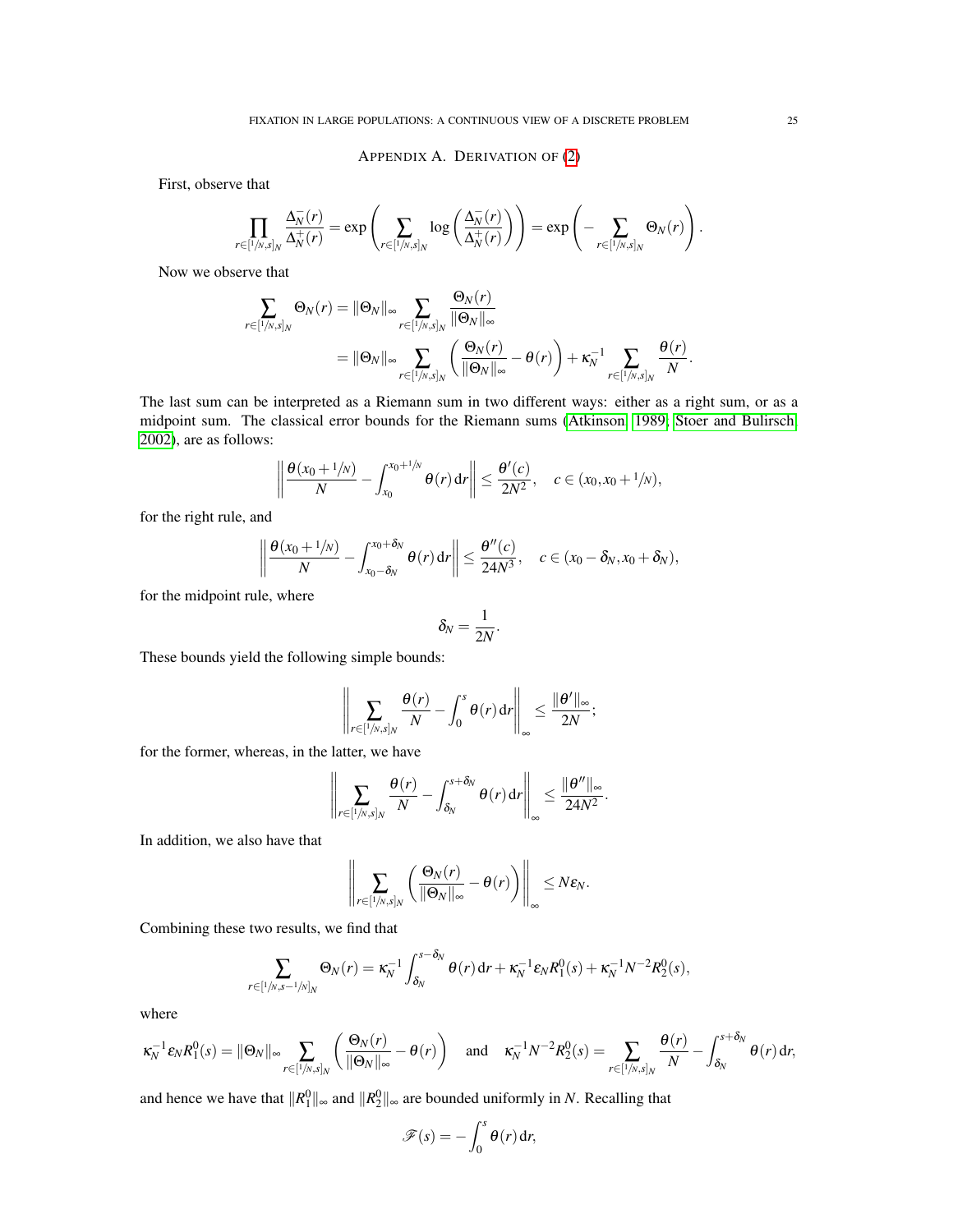we then have that

$$
\sum_{r \in [1/N, s-1/N]_N} \Theta_N(r) = -\kappa_N^{-1} \mathscr{F}(s-\delta_N) + \underbrace{\kappa_N^{-1} \mathscr{F}(\delta_N)}_{\mathscr{C}_N} + \underbrace{\kappa_N^{-1} \epsilon_N R_1(s) + \kappa_N^{-1} N^{-2} R_2(s)}_{\mathscr{G}_N(s)}
$$
  
= 
$$
-\kappa_N^{-1} \mathscr{F}(s-\delta_N) + \mathscr{C}_N + \mathscr{G}_N(s).
$$

Thus

$$
\sum_{s\in [1/n,x]_N}\prod_{r\in [1/n,s-1/n]_N}\frac{\Delta_N^-(r)}{\Delta_N^+(r)}=\exp(-\mathscr{C}_N)\sum_{s\in [1/n,x]_N}\exp\left(\kappa_N^{-1}\mathscr{F}(s-\delta_N)\right)\exp(-\mathscr{G}_N(s))\\=\exp(-\mathscr{C}_N)\exp(\kappa_N^{-1}\mathscr{F}(\bar{s}))\sum_{s\in [1/n,x]_N}\exp\left(\kappa_N^{-1}\mathscr{H}(s-\delta_N)\right)\exp(-\mathscr{G}_N(s)).
$$

where  $\bar{s}$  is any point where the global maximum of  $\mathscr F$  is attained, and  $\mathscr H(s) = \mathscr F(s) - \mathscr F(\bar{s})$ . Let

$$
\Upsilon_N = \kappa_N^{-1} \max \left\{ ||R_1^0||_{\infty} \varepsilon_N, ||R_2^0||_{\infty} N^{-2} \right\}
$$

.

Since  $||\mathscr{G}_N||_{\infty} \leq \Upsilon_N$ , we can find  $E_N(x)$ , with  $||E_N(x)||_{\infty} \leq \Upsilon_N$ , such that

$$
\sum_{s\in [1/n,x]_N}\prod_{r\in [1/n,s-1/n]_N}\frac{\Delta_N^-(r)}{\Delta_N^+(r)}=\exp(-\mathscr{C}_N)\exp(\kappa_N^{-1}\mathscr{F}(\bar{s}))\sum_{s=[1/n,x]_N}\exp\left(\kappa_N^{-1}\mathscr{H}(s-\delta_N)\right)(1+E_N(x)).
$$

Therefore, we have

$$
\sum_{s \in [1/n,x]_N} \prod_{r \in [1/n,s-2\delta_N]_N} \frac{\Delta_N^-(r)}{\Delta_N^+(r)} =
$$
\n
$$
= N \exp(-C_N) \exp(\kappa_N^{-1} \mathcal{F}(s)) \sum_{s \in [1/n,x]_N} \frac{1}{N} \exp(\kappa_N^{-1} \mathcal{H}(s-\delta_N)) (1 + E_N(x))
$$
\n
$$
= N \exp(-\mathcal{C}_N) \exp(\kappa_N^{-1} \mathcal{F}(s)) \left[ \int_{\delta_N}^{x+\delta_N} \exp(\kappa_N^{-1} \mathcal{H}(s-\delta_N)) ds + R_N(x) \right] (1 + E_N(x))
$$
\n
$$
= N \exp(-\mathcal{C}_N) \exp(\kappa_N^{-1} \mathcal{F}(s)) \left[ \int_0^x \exp(\kappa_N^{-1} \mathcal{H}(s)) ds + R_N(x) \right] (1 + E_N(x))
$$

with

$$
R_N(x) = \frac{\kappa_N^{-1}}{24N^3} \sum_{j=1}^m \exp\left(\kappa_N^{-1} \mathcal{H}(\bar{s}_j)\right) \left(\kappa_N^{-1} \theta^2(\bar{s}_j) - \theta'(\bar{s}_j)\right),
$$

where  $\bar{s}_j \in (1/2N + (j-1)/N, 1/2N + j/N)$ , and with  $m = \lfloor xN \rfloor$ .

If we write

$$
I_N(x) = \int_0^x \exp(\kappa_N^{-1} \mathcal{H}(s)) ds,
$$

then, by combining all the previous calculations, we obtain the following approximation:

$$
\Phi_N(x) = \frac{I_N(x) + R_N(x)}{I_N(1) + R_N(1)} \times \frac{1 + E_N(x)}{1 + E_N(1)} = \frac{I_N(x) / I_N(1) + R_N(x) / I_N(1)}{1 + R_N(1) / I_N(1)} \times \frac{1 + E_N(x)}{1 + E_N(1)}
$$
\n
$$
= \frac{\phi_N(x) + \mathcal{Q}_N(x)}{1 + \mathcal{Q}_N} \times \frac{1 + E_N(x)}{1 + E_N(1)}
$$

where

$$
\mathscr{D}_N = \frac{R_N(1)}{I_N(1)}, \quad \mathscr{D}_N(x) = \frac{R_N(x)}{I_N(1)},
$$

In addition, we have also used that

$$
\phi_N(x) = \frac{I_N(x)}{I_N(1)} = d_N^{-1} \int_0^x \exp\left(\kappa_N^{-1} \mathcal{F}(s)\right) ds, \quad d_N = \int_0^1 \exp\left(\kappa_N^{-1} \mathcal{F}(s)\right) ds.
$$

If  $\kappa_N^{-1}$  has a finite limit as  $N \to \infty$ , then

$$
\left|\kappa_N^{-1}\theta^2(x)-\theta'(x)\right|\leq C.
$$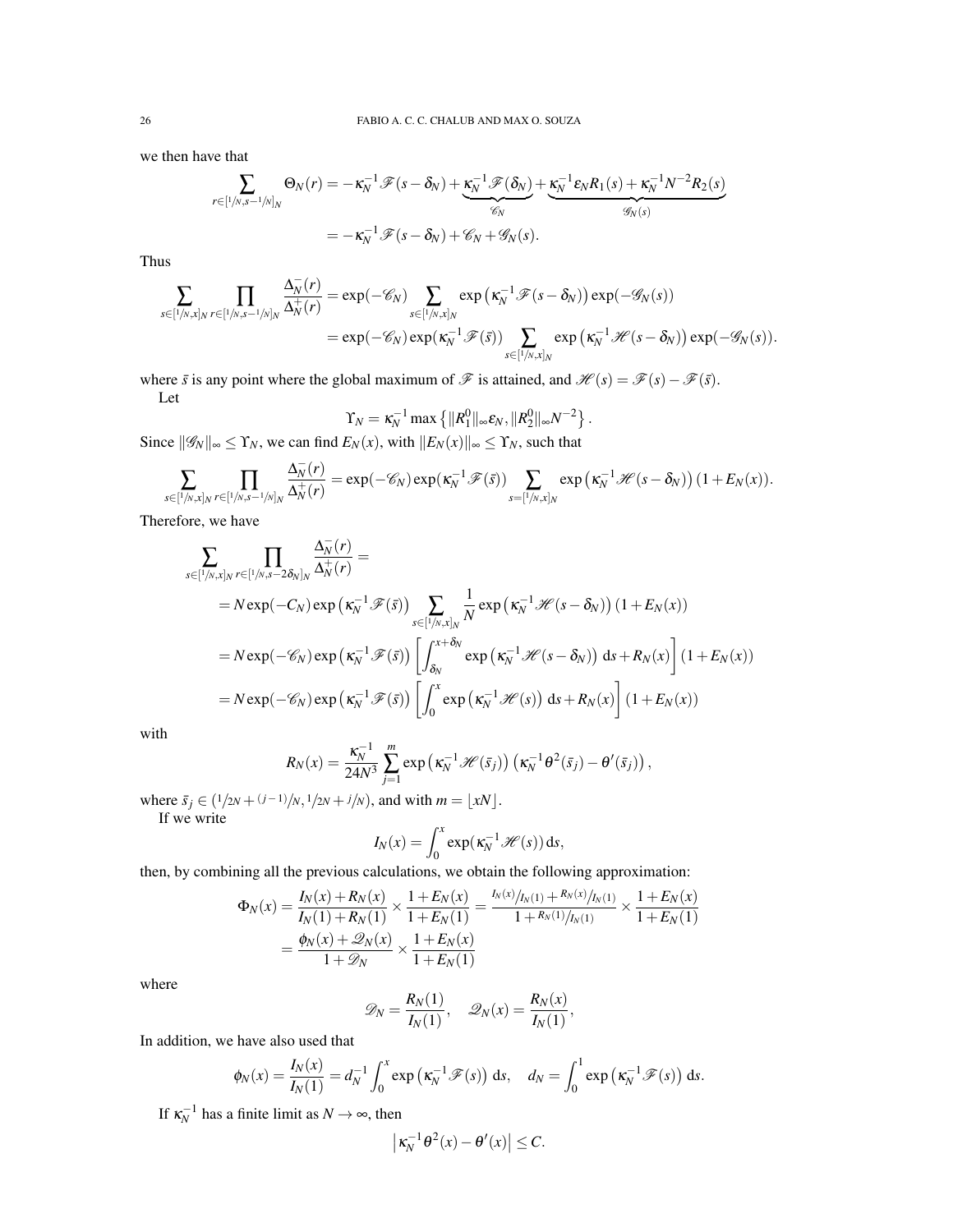Hence

$$
|R_N(x)| \leq \frac{Cm}{N^3} \leq \frac{C}{N^2}.
$$

For  $x > 1/N$ , since  $I_N(x) > I_N(1/N)$ , we have

$$
|\mathcal{Q}_N(x)| \leq C \frac{1/N^2}{\exp(\kappa_N^{-1}\mathcal{H}(0))^{1}/N + O(1/N^2)} \leq \frac{C}{N}.
$$

This proves Equation [\(4\)](#page-5-2).

For the remaining results, we first observe that an asymptotic argument using Watson's lemma along the lines discussed in Section [4](#page-7-0) and Appendix [B](#page-28-0) yields

$$
|I_N(1)| = \begin{cases} C\kappa_N + O(\kappa_N^2), & \text{if } \mathcal{F} \text{ is a boundary potential;} \\ C\kappa_N^{1/2} + O(\kappa_N), & \text{if } \mathcal{F} \text{ is an interior potential.} \end{cases}
$$

To bound  $R_N(x)$  we will need the following Lemma:

**Lemma.** If  $\kappa_N^{-1}$  is not bounded as  $N \to \infty$ , then we have

$$
|R_N(x)| \le C \begin{cases} \frac{\kappa_N^{-1}}{N^2}, & \mathscr{F} \text{ is a boundary potential;} \\ \frac{\kappa_N^{-1/2}}{N^2}, & \mathscr{F} \text{ is an interior potential.} \end{cases}
$$

Thus, we immediately obtain combining the asymptotic estimations together with the Lemma that:

$$
|\mathcal{D}_N|, |\mathcal{D}_N(x)| \leq \left\{ \begin{array}{ll} C\frac{\kappa_N^{-2}}{N^2}, & \text{if } \mathcal{F} \text{ is a boundary potential;} \\ C\frac{\kappa_N^{-1}}{N^2}, & \text{if } \mathcal{F} \text{ is an interior potential.} \end{array} \right.
$$

Notice also that if  $\Phi_N(x)$  is exponentially small then we must have  $\mathcal{F}(s) < 0$ ,  $s \in (0, x)$ . Hence we also have that  $\phi_N(x)$  is exponentially small and also  $R_N(x)$  is exponentially small. This proves Equation [\(3\)](#page-5-1).

To prove Equation [\(5\)](#page-5-3), notice that if  $\kappa_N^{-1}$  is not bounded, and if  $\phi_N(x) = \frac{1}{N}$ , then

$$
I_N(x) = \frac{1}{N} \begin{cases} \kappa_N, & \text{if } \mathcal{F} \text{ is a boundary potential;} \\ \kappa_N^{1/2}, & \text{if } \mathcal{F} \text{ is an interior potential.} \end{cases}
$$

Hence

$$
|\tilde{\mathcal{Q}}_N(x)| \le \begin{cases} \frac{\kappa_N^{-2}}{N}, & \text{if } \mathcal{F} \text{ is a boundary potential;} \\ \frac{\kappa_N^{-1}}{N}, & \text{if } \mathcal{F} \text{ is an interior potential.} \end{cases}
$$

Thus the continuous approximation can correctly identify the neutral boundary, provided  $\kappa_N = O(N^{\alpha})$ , with  $\alpha < 1/2$ , if  $\mathscr F$  is a boundary potential, or that evolution is in the moderate selection regime, if  $\mathscr F$  is an interior potential.

*Proof of the Lemma.* We now observe that

$$
R_N(x) = \frac{\kappa_N^{-1}}{24N^3} \sum_{j=1}^m \exp\left(\kappa_N^{-1} \mathcal{H}(\bar{s}_j)\right) \left(\kappa_N^{-1} \theta^2(\bar{s}_j) - \theta'(\bar{s}_j)\right)
$$
  
= 
$$
\frac{\kappa_N^{-1}}{24N^2} \left[ \int_0^x \exp\left(\kappa_N^{-1} \mathcal{H}(s)\right) \left(\kappa_N^{-1} \theta^2(s) - \theta'(s)\right) ds + \mathcal{R}_N(x) \right]
$$
  
= 
$$
\frac{\kappa_N^{-1}}{24N^2} \left[ \exp\left(\kappa_N^{-1} \mathcal{H}(0)\right) \theta(0) - \exp\left(\kappa_N^{-1} \mathcal{H}(x)\right) \theta(x) + \mathcal{R}_N(x) \right]
$$

where

$$
\mathscr{R}_N(x) = \frac{\kappa_N^{-1}}{2N^2} \sum_{j=1}^m \exp\left(\kappa_N^{-1} \mathscr{H}(\hat{s}_j)\right) \left(-\kappa_N^{-1} \theta^3(\hat{s}_j) + 3\theta(\hat{s}_j)\theta'(\hat{s}_j) - \kappa_N \theta''(\hat{s}_j)\right),
$$

,

with  $\hat{s}_j \in (1/2N + (j-1)/N, 1/2N + j/N)$ .

If  $\kappa_N^{-1}$  is bounded then, we can bound

$$
\left\|\exp\left(\kappa_N^{-1}\mathscr{H}(x)\right)\left(-\kappa_N^{-1}\theta^3(x)+3\theta(x)\theta'(x)-\kappa_N\theta''(x)\right)\right\|_{\infty}
$$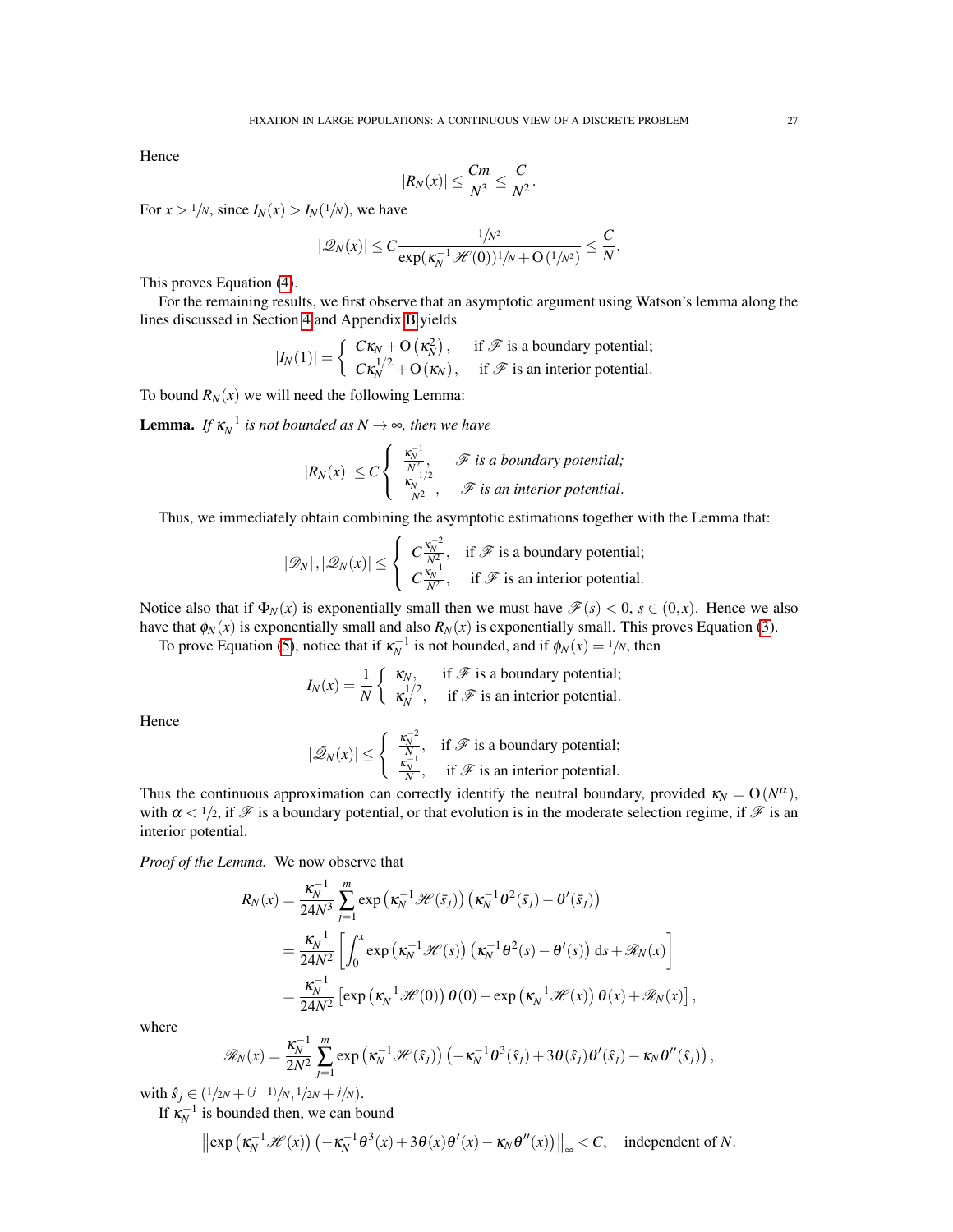Hence, we have that

$$
|\mathscr{R}_N(x)| \leq \frac{C}{N}.
$$

Otherwise, if  $\kappa_N^{-1}$  is not bounded, we have the following bounds:

$$
|\mathcal{R}_N(x)| \leq \begin{cases} C\frac{\kappa_N^{-1}}{N^2}, & \text{if } \mathcal{F} \text{ is a boundary potential;} \\ C\frac{\kappa_N^{-1/2}}{N}, & \text{if } \mathcal{F} \text{ is an interior potential.} \end{cases}
$$

Indeed, if  $\mathscr F$  is a boundary potential, then we have either that  $\mathscr H(0) = 0$  or that  $\mathscr H(1) = 0$ . We we will treat the former, the latter being similar. In this case, let *s*<sup>∗</sup> be the smallest interior global minimum, if it exists, or  $s^* = 1$  if there is no interior global minimum. Then there exists  $\tilde{K}$  and  $0 < \tilde{x} = \frac{m}{N} < s^*$ , such that

$$
\tilde{K}s \le -\mathcal{H}(s), \quad s \in [0,\tilde{x}].
$$

Then

$$
\left| \sum_{j=0}^{m} \exp \left( \kappa_N^{-1} \mathcal{H}(\hat{s}_j) \right) \left( -\kappa_N^{-1} \theta^3(\hat{s}_j) + 3 \theta(\hat{s}_j) \theta'(\hat{s}_j) - \kappa_N \theta''(\hat{s}_j) \right) \right| \le \kappa_N^{-1} M' \sum_{j=0}^{m} \exp(-\kappa_N^{-1} \tilde{K} \tilde{s}_j)
$$
  

$$
\le \kappa_N^{-1} M' \int_0^{\infty} \exp(-\kappa_N^{-1} \tilde{K} s) ds
$$
  

$$
= \tilde{C}_{-1}, \quad \tilde{C}_{-1} = \text{ord}(1).
$$

If  $\mathscr F$  is an interior potential, let us write  $x^*$  for any of its interior maxima. Recall that, in this case, we have  $\theta(x^*) = 0$  and  $\theta'(x^*) > 0$ . Let

$$
J(x) = \exp\left(\kappa_N^{-1}\mathscr{H}(x)\right) \left[-\kappa_N^{-1}\theta^3(x) + 3\theta(x)\theta'(x) - \kappa_N\theta''(x)\right], \quad x \in [0,1].
$$

We claim that  $||J||_{\infty} = O\left(\frac{\kappa_N^{1/2}}{\lambda}\right)$  $\binom{1/2}{N}$ . To see this, let

$$
\tilde{J}(x) = \exp\left(\kappa_N^{-1}\mathcal{H}(x)\right) \left[-\kappa_N^{-1}\theta^3(x) + 3\theta(x)\theta'(x)\right]
$$

and compute

$$
\tilde{J}'(x) = \exp\left(\kappa_N^{-1}\mathscr{H}(x)\right)\left[\kappa_N^{-2}\theta^4(x) - 6\kappa_N^{-1}\theta^2(x)\theta'(x) + 3\left(\theta'^2(x) + \theta(x)\theta''(x)\right)\right].
$$

Then  $\tilde{J}'(x) = 0$  is equivalent to

$$
\theta^4(x) - 6\kappa_N \theta^2(x)\theta'(x) + 3\kappa_N^2 \left(\theta'^2(x) + \theta(x)\theta''(x)\right) = 0.
$$

Firstly, we observe that we are only interested in solutions close to  $x^*$ , since  $\tilde{J}$  is exponentially small otherwise. An analysis of the magnitude of the terms in the previous equation, suggests that if  $\bar{x}$  is a solution, then  $|\theta(\bar{x})| = O\left(\kappa_N^{1/2}\right)$  $N<sup>1/2</sup>$ ). Since this problem is a regular perturbation — but where we can not apply the implicit function theorem — we write

$$
\bar{x} = x^* + \kappa_N^{1/2} x_1 + \mathcal{O}(\kappa_N)
$$

which yields the following equation for  $x_1$ :

$$
(\theta'(x^*))^4 x_1^4 - 6(\theta'(x^*))^3 x_1^2 + 3(\theta'(x^*))^2 = 0.
$$

The solutions are

$$
x_1 = \pm \left(\theta'(x^*)\right)^{-1/2} \sqrt{3 \pm \sqrt{6}}.
$$

and it can be easily verified that two of these solutions correspond to local minima of  $\tilde{J}$  that are close to  $x^*$ , while the two other correspond to local maxima. In any case, a direct computation yields

$$
\mathcal{H}(\bar{x}) = \mathcal{H}(x^*) + \mathcal{H}'(x^*) \kappa_N^{1/2} x_1 + \frac{\kappa_N}{2} \mathcal{H}''(x^*) x_1^2 + O\left(\kappa_N^{3/2}\right)
$$
  
=  $0 - \theta(x^*) \kappa_N^{1/2} x_1 - \frac{\kappa_N}{2} \theta'(x^*) x_1^2 + O\left(\kappa_N^{3/2}\right)$   
=  $-\frac{\kappa_N}{2} \left(3 \pm \sqrt{6}\right) + O\left(\kappa_N^{3/2}\right).$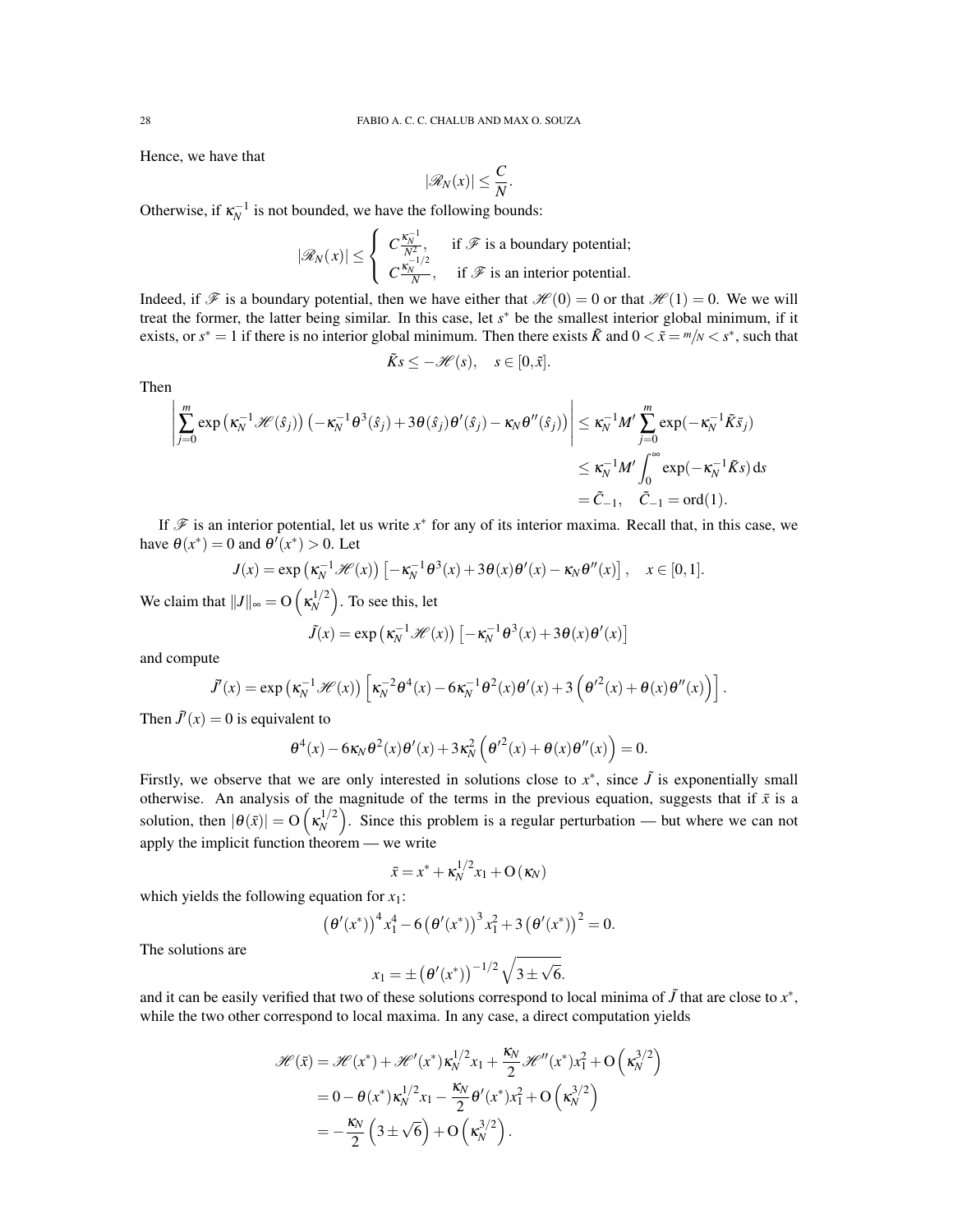Hence

$$
\exp\left(\kappa_N^{-1}\mathscr{H}(\bar{x})\right)=\exp\left(-\frac{\left(3\pm\sqrt{6}\right)}{2}+O\left(\kappa_N^{1/2}\right)\right).
$$

Also

$$
-\kappa_N^{-1}\theta^3(\bar{x})+3\theta(\bar{x})\theta'(\bar{x}) = -\kappa_N^{-1}\left(\left(\theta'(x^*)\right)^3\kappa_N^{3/2}x_1^3 + O\left(\kappa_N^2\right)\right) + 3\kappa_N^{1/2}x_1\theta'(x^*)^2 + O\left(\kappa_N\right)
$$
  
\n
$$
= \kappa_N^{1/2}\left[-\left(\theta'(x^*)\right)^3x_1^3 + 3x_1\theta'(x^*)^2\right] + O\left(\kappa_N\right)
$$
  
\n
$$
= \kappa_N^{1/2}\left[3\left(\theta'(x^*)\right)^{3/2}\left(3\pm\sqrt{6}\right)^{1/2} - \left(\theta'(x^*)\right)^{3/2}\left(3\pm\sqrt{6}\right)^{3/2}\right] + O\left(\kappa_N\right)
$$
  
\n
$$
= \kappa_N^{1/2}\left(\theta'(x^*)\right)^{3/2}\left[3\left(3\pm\sqrt{6}\right)^{1/2} - \left(3\pm\sqrt{6}\right)^{3/2}\right] + O\left(\kappa_N\right),
$$
  
\n
$$
= \pm\sqrt{6}\left(3\pm\sqrt{6}\right)^{1/2}\theta'(x^*)^{3/2}\kappa_N^{1/2} + O\left(\kappa_N\right).
$$

Therefore, we have

$$
|\tilde{J}(\bar{x})| = O\left(\kappa_N^{1/2}\right)
$$

and hence we conclude that

$$
\|\tilde{J}\|_{\infty} \leq C \kappa_N^{1/2}
$$

.

Since we can easily bound

$$
\|\exp\left(\kappa_N^{-1}\mathscr{H}\right)\kappa_N\theta''\|_\infty < C\kappa_N,
$$

we can conclude that

$$
||J||_{\infty} \leq ||\tilde{J}||_{\infty} + ||\exp\left(\kappa_N^{-1}\mathscr{H}\right)\kappa_N\theta''||_{\infty} \leq C_1\kappa_N^{1/2} + C_2\kappa_N \leq C\kappa_N^{1/2}.
$$

This yields the bounds on  $\mathcal{R}_N$ . We now proceed to estimate

$$
R_N(x) = \frac{\kappa_N^{-1}}{24N^2} \left[ \exp\left(\kappa_N^{-1} \mathcal{H}(0)\right) \theta(0) - \exp\left(\kappa_N^{-1} \mathcal{H}(x)\right) \theta(x) + \mathcal{R}_N(x) \right].
$$

If  $\mathscr F$  is a boundary potential, we have that either  $\mathscr H(0) = 0$  or  $\mathscr H(1) = 0$ , and hence

$$
|R_N(x)| \leq C \frac{\kappa_N^{-1}}{24N^2}.
$$

If  $\mathcal F$  is an interior potential, let us write

$$
L(x) = \exp\left(\kappa_N^{-1} \mathcal{H}(0)\right) \theta(0) - \exp\left(\kappa_N^{-1} \mathcal{H}(x)\right) \theta(x).
$$

Then

$$
L'(x) = \exp\left(\kappa_N^{-1} \mathcal{H}(x)\right) \left[\kappa_N^{-1} \theta^2(x) - \theta'(x)\right]
$$

Now notice that a solution  $L'(x) = 0$  is given by  $\bar{x} = x^* + \kappa_N^{1/2}$  $\frac{d^{1/2}}{N}x_1$ . Direct substitution in *L* then yields

$$
||L||_{\infty} \leq C \kappa_N^{1/2}.
$$

Hence, we obtain that

$$
|R_N(x)| \leq C \frac{\kappa_N^{-1/2}}{N^2}.
$$

 $\hfill \square$ 

### APPENDIX B. PROOF OF THE ASYMPTOTIC RESULTS

<span id="page-28-0"></span>Write equation [\(3\)](#page-5-1) as

$$
\phi_{\kappa}(x) = \frac{I(x)}{I(1)},
$$
\n $I(x) = \int_0^x \exp(\kappa^{-1}\mathscr{F}(s)) ds.$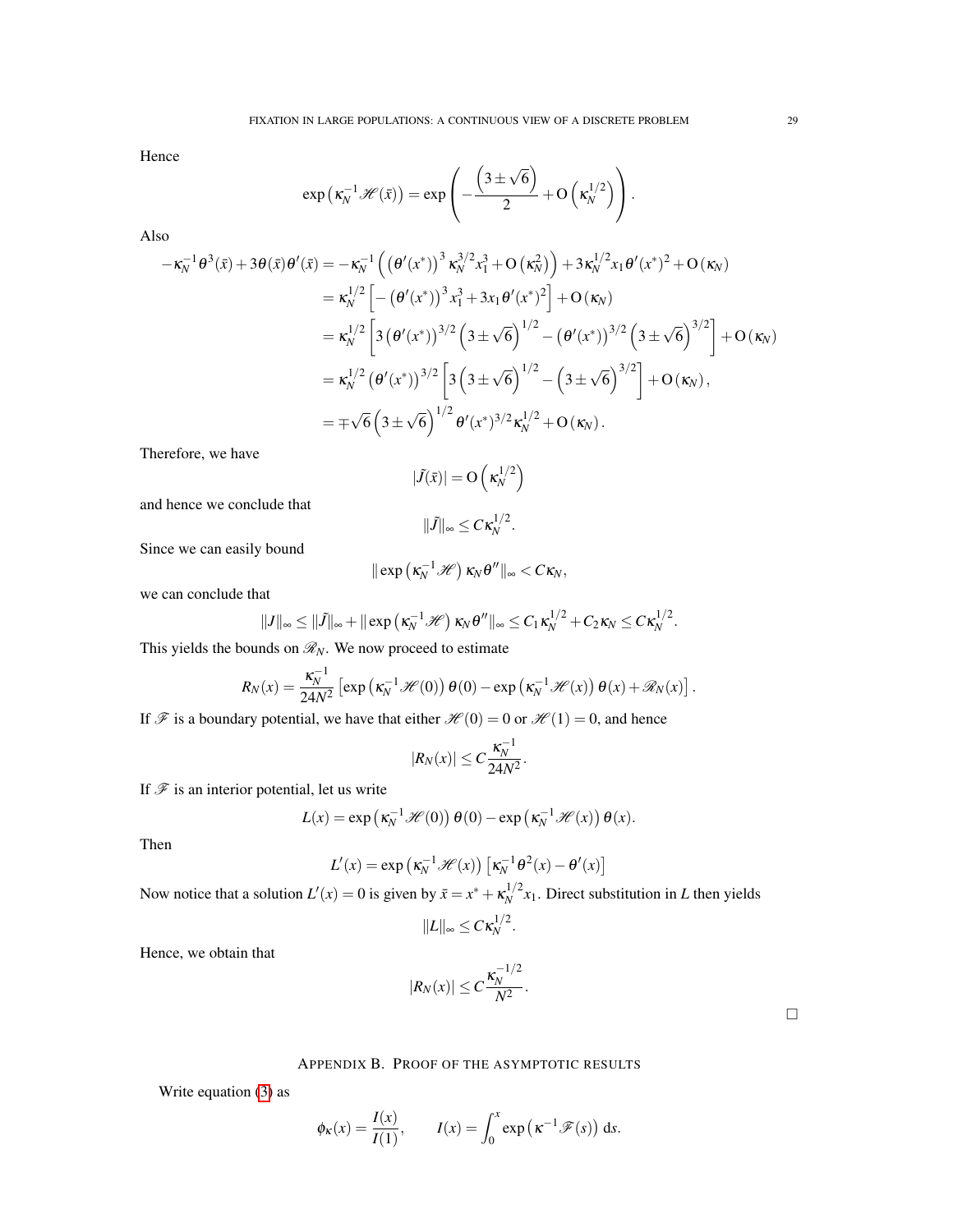B.1. **Dominance.** For dominance of  $\mathbb{A}$ , we have  $\theta(x) > 0$  in unit interval, and hence the argument of the exponential has a maximum at  $s = 0$ . Let  $s = \kappa z$ . Then, using Laplace's method [\(Hinch, 1991;](#page-31-25) [Bender and](#page-31-26) [Orszag, 1999\)](#page-31-26), we find

<span id="page-29-1"></span>
$$
I(x) = \kappa \int_0^{x/\kappa} \exp(\kappa^{-1} \mathscr{F}(\kappa z)) dz
$$
  
=  $\frac{\kappa}{\theta(0)} \left( 1 - \exp\left(\frac{-\theta(0)x}{\kappa}\right) \right) + O(\kappa^2).$ 

Hence, we have

(17) 
$$
\phi_{\kappa}(x) = 1 - \exp\left(-\frac{\theta(0)x}{\kappa}\right) + O(\kappa).
$$

For dominance of  $\mathbb{B}$ , recall that we have  $\theta(x) < 0$  throughout [0,1]. Hence. the argument in exponential will then have a maximum at  $s = 1$ . Thus, we write  $s = 1 - \kappa z$  and, analogously as before, we find

<span id="page-29-2"></span>
$$
I(x) = -\frac{\kappa \exp(\kappa^{-1} \mathscr{F}(1))}{\theta(1)} \left[ \exp\left(\frac{\theta(1)(1-x)}{\kappa}\right) - \exp\left(\frac{\theta(1)}{\kappa}\right) + O(\kappa) \right].
$$

Hence, we find

(18) 
$$
\phi_{\kappa}(x) = \exp\left(\frac{\theta(1)(1-x)}{\kappa}\right) + O(\kappa).
$$

B.2. Coexistence. In the case of coexistence, the fitness potential has a minimum at  $x = x^*$ ; hence we have no contribution from the interior. On the other hand,  $\theta$  is positive near  $s = 0$  and negative near  $s = 1$ . Hence, the argument in the exponential has a maximum at both  $s = 0$  and  $s = 1$ . Hence combining the previous calculations we find (19)

<span id="page-29-0"></span>
$$
I(x) = \frac{\kappa}{\theta(0)} \left( 1 - \exp\left(\frac{-\theta(0)x}{\kappa}\right) \right) - \frac{\kappa \exp(\kappa^{-1} \mathscr{F}(1))}{\theta(1)} \left[ \exp\left(\frac{\theta(1)(1-x)}{\kappa}\right) - \exp\left(\frac{\theta(1)}{\kappa}\right) + O(\kappa) \right].
$$

If  $\mathcal{F}(1) \ll -\kappa$ , then the second term of [\(19\)](#page-29-0) is exponentially small, and hence we obtain once again [\(17\)](#page-29-1). On the other hand, if  $\mathcal{F}(1) \gg \kappa$ , the second term is then exponentially large, and in this case we obtain [\(18\)](#page-29-2).

Otherwise, if  $\mathcal{F}(1) \sim \kappa$ , let

$$
C = \exp(\mathcal{F}(1)/\kappa)
$$
 and  $\gamma = \frac{|\theta(1)|}{\theta(0)}$ .

We now have that [\(19\)](#page-29-0) becomes

$$
I(x) = \frac{\kappa}{\theta(0)} \left( 1 - \exp\left(\frac{-\theta(0)x}{\kappa}\right) \right) + \frac{\kappa C}{|\theta(1)|} \exp\left(\frac{\theta(1)(1-x)}{\kappa}\right) + O\left(\kappa^2\right).
$$

Also, we have

$$
I(1) = \kappa \frac{|\theta(1)| + \theta(0)C}{\theta(0)|\theta(1)|} + O\left(\kappa^2\right).
$$

Therefore,

(20) 
$$
\phi_{\kappa}(x) = \frac{\gamma}{\gamma + C} \left( 1 - \exp\left( \frac{-\theta(0)x}{\kappa} \right) \right) + \frac{C}{\gamma + C} \exp\left( \frac{\theta(1)(1-x)}{\kappa} \right) + O(\kappa).
$$

B.3. **Coordination.** For coordination, we have that the fitness potential has a maximum at  $x = x^*$ . Hence, we write

$$
\mathscr{F}(s) = \mathscr{F}(x^*) - \theta'(x^*) \frac{(s - x^*)^2}{2} + O((s - x^*)^3).
$$

Then, if we write

$$
z = \sqrt{\frac{\theta'(x^*)}{\kappa}}(s - x^*),
$$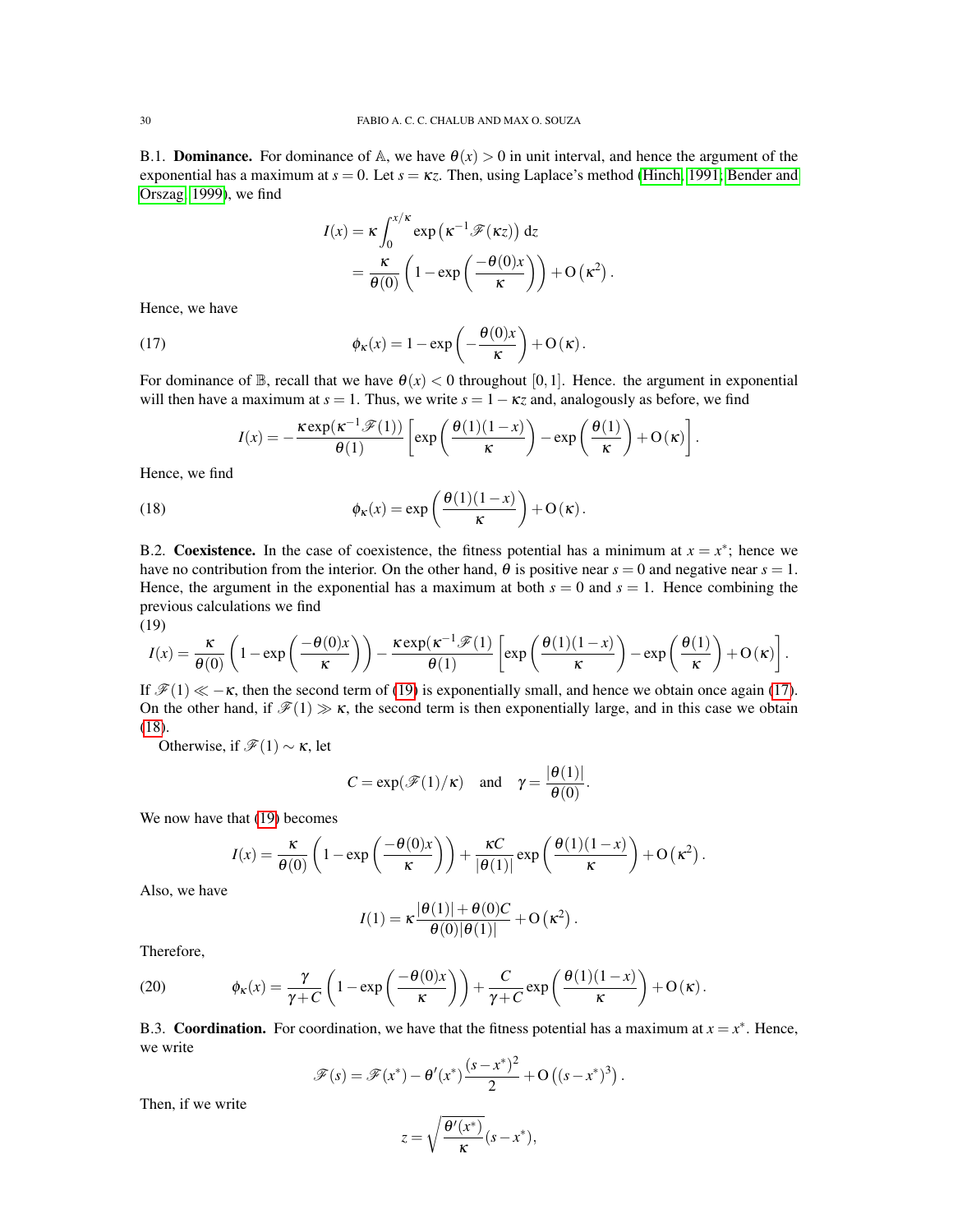Hence we have that

$$
I(x) = \sqrt{\frac{\kappa}{\theta'(x^{*})}} \exp(\kappa^{-1}\mathscr{F}(x^{*})) \int_{-\sqrt{\frac{\theta'(x^{*})}{\kappa}}(x-x^{*})}^{\sqrt{\frac{\theta'(x^{*})}{\kappa}}(x-x^{*})} \exp(-\frac{z^{2}}{2}) dz + O(\kappa)
$$
  
\n
$$
= \sqrt{\frac{2\pi\kappa}{\theta'(x^{*})}} \exp(\kappa^{-1}\mathscr{F}(x^{*})) \left[\frac{1}{\sqrt{2\pi}} \int_{-\infty}^{\sqrt{\frac{\theta'(x^{*})}{\kappa}}(x-x^{*})} \exp(-\frac{z^{2}}{2}) dz + \int_{-\infty}^{-\sqrt{\frac{\theta'(x^{*})}{\kappa}}x^{*}} \exp(-\frac{z^{2}}{2}) dz\right] + O(\kappa)
$$
  
\n
$$
= \sqrt{\frac{2\pi\kappa}{\theta'(x^{*})}} \exp(\kappa^{-1}\mathscr{F}(x^{*})) \left[\mathscr{N}\left(\sqrt{\frac{\theta'(x^{*})}{\kappa}}(x-x^{*})\right) - \mathscr{N}\left(-\sqrt{\frac{\theta'(x^{*})}{\kappa}}x^{*}\right)\right] + O(\kappa).
$$

Therefore, we find that

$$
\phi_{\kappa}(x) = \frac{\mathcal{N}\left(\sqrt{\frac{\theta'(x^*)}{\kappa}}(x-x^*)\right) - \mathcal{N}\left(-\sqrt{\frac{\theta'(x^*)}{\kappa}}xs\right)}{\mathcal{N}\left(\sqrt{\frac{\theta'(x^*)}{\kappa}}(1-x^*)\right) - \mathcal{N}\left(-\sqrt{\frac{\theta'(x^*)}{\kappa}}x^*\right)} + O\left(\sqrt{\kappa}\right).
$$

APPENDIX C. PROOF OF THEOREM [5](#page-19-2)

<span id="page-30-0"></span>As before, we write

$$
\phi_{\kappa}(x) = \frac{I_{\kappa}(x)}{I_{\kappa}(1)}, \qquad I_{\kappa}(x) = \int_0^x \exp(\mathscr{F}(s)/\kappa) \, \mathrm{d}s.
$$

Write

$$
\exp(\mathcal{F}(s)/\kappa) = 1 + \kappa^{-1} \mathcal{F}(s) + \kappa^{-2} \mathcal{F}(s)^2 \sum_{l=0}^{\infty} \frac{1}{\kappa^l(l+2)!} \mathcal{F}(s)^l
$$

and integrate to obtain:

$$
I_{\kappa}(x) = x + \kappa^{-1} \int_0^x \mathscr{F}(s) \, ds + \kappa^{-2} H(x; \kappa),
$$

where

$$
H(x; \kappa) = \int_0^x \mathscr{F}(s)^2 \sum_{l=0}^\infty \frac{1}{\kappa^l(l+2)!} \mathscr{F}(s)^l \, \mathrm{d}s,
$$

which is order one. Notice that this will be also true for its derivatives.

Since *H* is  $C^3$  and  $H(0, \kappa) = \partial_x H(0, \kappa) = \partial_x^2 H(0, \kappa) = 0$ , we can invoke Hadamard Lemma, cf. [Bruce](#page-31-27) [and Giblin](#page-31-27) [\(1992\)](#page-31-27), and write

$$
H(x; \kappa) = x^3 \mathfrak{H}(x; \kappa),
$$

with  $\mathcal{H}$  being  $C^2$ .

Hence, we have

$$
\phi_{\kappa}(x) = x - \kappa^{-1} \left[ x \int_0^1 \mathscr{F}(s) \, ds - \int_0^x \mathscr{F}(s) \, ds \right] + \kappa^{-2} R(x; \kappa) + O\left(\kappa^{-3}\right),
$$

where,

$$
R(x; \kappa) = x \left[ \int_0^1 \mathcal{F}(s) ds \right]^2 - x \mathfrak{H}(1; \kappa) + x^3 \mathfrak{H}(x; \kappa) - \int_0^x \mathcal{F}(s) ds \int_0^1 \mathcal{F}(s) ds.
$$

Since  $R(0; \kappa) = 0$ , a further application of Hadamard Lemma yields

$$
R(x; \kappa) = x \Re(x; \kappa),
$$

with  $\Re$  being  $C^2$ .

Finally, observe that integration by parts imply that

$$
\int_0^x \mathscr{F}(s) ds = -\int_0^x \mathscr{F}(s) \frac{d}{ds} [(x-s)] ds = \int_0^x (x-s) \mathscr{F}'(s) ds = -\int_0^x (x-s) \theta(s) ds.
$$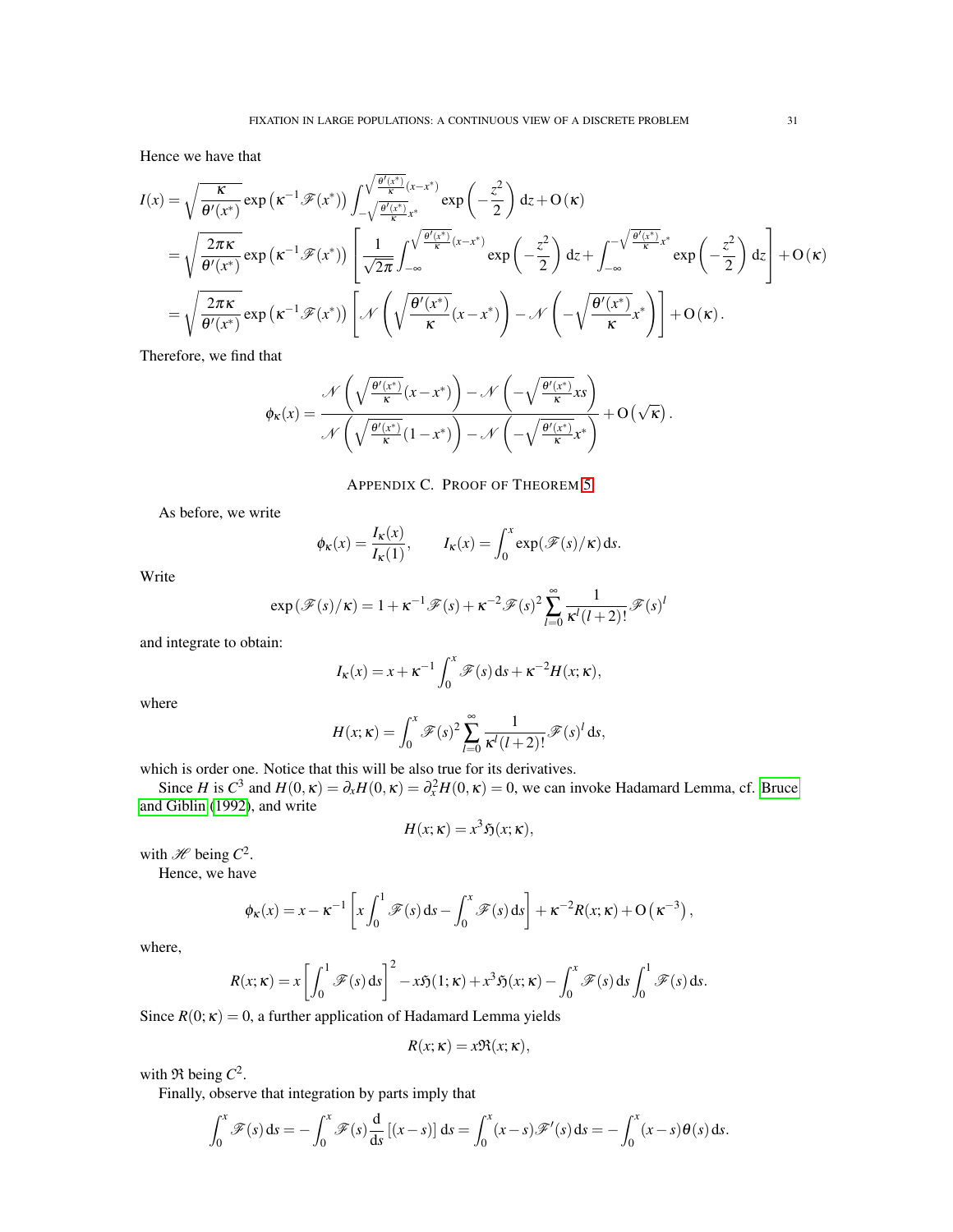#### **REFERENCES**

- <span id="page-31-17"></span>Altrock PM, Traulsen A (2009a) Deterministic evolutionary game dynamics in finite populations. Phys. Rev. E 80:011909. doi: 10.1103/PhysRevE.80.011909
- <span id="page-31-15"></span>Altrock PM, Traulsen A (2009b) Fixation times in evolutionary games under weak selection. New J. Phys. 11(1):013012
- <span id="page-31-14"></span>Antal T, Scheuring I (2006) Fixation of strategies for an evolutionary game in finite populations. Bull. Math. Biol. 68(8):1923–1944. doi: 10.1007/s11538-006-9061-4
- <span id="page-31-16"></span>Assaf M, Mobilia M (2010) Large fluctuations and fixation in evolutionary games. J Sta.t Mech.–Theory E. 2010(09):P09009
- <span id="page-31-24"></span>Atkinson KE (1989) An introduction to numerical analysis. 2nd edn John Wiley & Sons
- <span id="page-31-26"></span>Bender CM, Orszag S (1999) Advanced mathematical methods for scientists and engineers: Asymptotic methods and perturbation theory. Springer, New York
- <span id="page-31-27"></span>Bruce JW, Giblin PJ (1992) Curves and singularities. second edn Cambridge University Press, Cambridge
- <span id="page-31-7"></span>Chalub FACC, Souza MO (2009) From discrete to continuous evolution models: a unifying approach to drift-diffusion and replicator dynamics. Theor. Pop. Biol. 76(4):268–277
- <span id="page-31-8"></span>Chalub FACC, Souza MO (2014) The frequency-dependent Wright-Fisher model: diffusive and nondiffusive approximations. J. Math. Biol. 68(5):1089–1133
- <span id="page-31-10"></span>Champagnat N, Ferrière R, Méléard S (2006) Unifying evolutionary dynamics: from individual stochastic processes to macroscopic models. Theor. Popul. Biol. 69(3):297–321. doi: 10.1016/j.tpb.2005.10.004
- <span id="page-31-11"></span>Champagnat N, Ferrière R, Méléard S (2008) From individual stochastic processes to macroscopic models in adaptive evolution. Stoch. Models 24(suppl. 1):2–44. doi: 10.1080/15326340802437710
- <span id="page-31-6"></span>Ethier SN, Kurtz TG (1986) Markov processes. John Wiley & Sons Inc., New York
- <span id="page-31-2"></span>Ewens WJ (2004) Mathematical Population Genetics. I: Theoretical Introduction. 2nd ed. Interdisciplinary Mathematics 27. New York, NY: Springer.
- <span id="page-31-4"></span>Feller W (1951) Diffusion processes in genetics. Proceedings of the Second Berkeley Symposium on Mathematical Statistics and Probability, 1950, University of California Press, Berkeley and Los Angeles, pp 227–246
- <span id="page-31-0"></span>Fisher RA (1930) The Genetical Theory of Natural Selection. Clarendon Press, Oxford
- <span id="page-31-12"></span>Fournier N, Méléard S (2004) A microscopic probabilistic description of a locally regulated population and macroscopic approximations. Ann. Appl. Probab. 14(4):1880–1919. doi: 10.1214/ 105051604000000882
- <span id="page-31-13"></span>Gillespie J (1981) The transient properties of balancing selection in large finite populations. J. Math. Biol. 11(2):169–180. doi: 10.1007/BF00275440
- <span id="page-31-5"></span>Gillespie JH: 1989 When not to use diffusion processes in population genetics. In: Feldman MW (ed.) Mathematical Evolutionary Theory, Princeton University Press, New Jersey pp 57–70
- <span id="page-31-18"></span>Gokhale CS, Traulsen A (2010) Evolutionary games in the multiverse. P. Natl. Acad. Sci. USA 107(12):5500–5504
- <span id="page-31-21"></span>Gokhale CS, Traulsen A (2014) Evolutionary multiplayer games. Dyn. Games App. 4(4):468–488
- <span id="page-31-22"></span>Harsanyi JC, Selten R (1988) A General Theory of Equilibrium Selection in Games. MIT Press, CAmbridge, Massachusetts
- <span id="page-31-25"></span>Hinch EJ (1991) Perturbation methods. Cambridge University Press, U.K.
- <span id="page-31-3"></span>Hofbauer J, Sigmund K (1998) Evolutionary Games and Population Dynamics. Cambridge Univ. Press, Cambridge, UK
- <span id="page-31-23"></span>Kandori M, Mailath GJ, Rob R (1993) Learning, mutation, and long run equilibria in games. Econometrica 61(1):pp. 29–56
- <span id="page-31-20"></span>Karlin S, Taylor HM (1975) A first course in stochastic processes. Second edn Academic Press [A subsidiary of Harcourt Brace Jovanovich, Publishers], New York-London
- <span id="page-31-1"></span>Kimura M (1962) On the probability of fixation of mutant genes in a population. Genetics 47:713–719
- <span id="page-31-19"></span>Kurokawa S, Ihara Y (2009) Emergence of cooperation in public goods games. P. Roy. Soc. B–Biol. Sci. 276(1660):1379–1384
- <span id="page-31-9"></span>Lessard S (2005) Long-term stability from fixation probabilities in finite populations: New perspectives for ESS theory. Theoret. Popul. Biology 68(1):19 – 27. doi: 10.1016/j.tpb.2005.04.001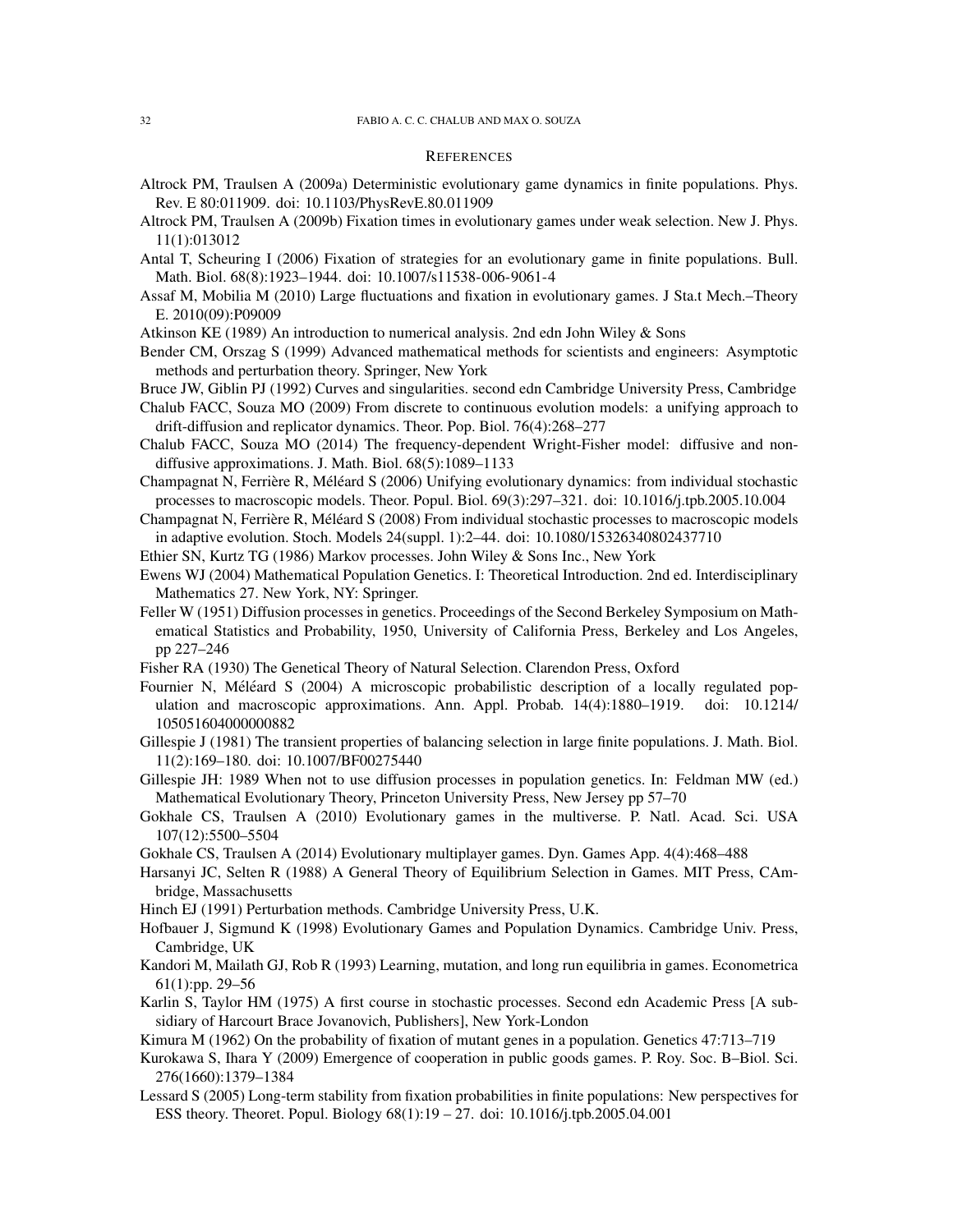- <span id="page-32-15"></span>Lessard S (2011) On the robustness of the extension of the one-third law of evolution to the multi-player game. Dyn. Games App. 1(3):408–418
- <span id="page-32-8"></span>Lessard S, Ladret V (2007) The probability of fixation of a single mutant in an exchangeable selection model. J. Math. Biol. 54:721–744. doi: 10.1007/s00285-007-0069-7
- <span id="page-32-23"></span>Ludwig D (1975) Persistence of dynamical systems under random perturbations. SIAM Review 17(4):pp. 605–640
- <span id="page-32-3"></span>Maynard Smith J (1982) Evolution and the theory of games. Cambridge University Press, Cambridge, U.K.
- <span id="page-32-9"></span>McKane AJ, Waxman D (2007) Singular solutions of the diffusion equation of population genetics. J. Theoret. Biol. 247(4):849–858. doi: 10.1016/j.jtbi.2007.04.016
- <span id="page-32-19"></span>Méléard S, Villemonais D (2012) Quasi-stationary distributions and population processes. Probab. Surveys 9:340–410. doi: 10.1214/11-PS191
- <span id="page-32-14"></span>Mobilia M, Assaf M (2010) Fixation in evolutionary games under non-vanishing selection. Europhys. Lett. 91(1):10002
- <span id="page-32-1"></span>Moran P (1962) The statistical processes of evolutionary theory. Clarendon, Oxford
- <span id="page-32-22"></span>Neill DB (2004) Evolutionary stability for large populations. J. Theoret. Biol. 227(3):397 – 401. doi: http://dx.doi.org/10.1016/j.jtbi.2003.11.017
- <span id="page-32-2"></span>Nowak MA (2006) Evolutionary dynamics: Exploring the equations of life. The Belknap Press of Harvard University Press, Cambridge, MA
- <span id="page-32-6"></span>Nowak MA, Sasaki A, Taylor C, Fudenberg D (2004) Emergence of cooperation and evolutionary stability in finite populations. Nature 428(6983):646–650
- <span id="page-32-21"></span>Schaffer ME (1988) Evolutionarily stable strategies for a finite population and a variable contest size. J. Theoret. Biol. 132(4):469 – 478. doi: http://dx.doi.org/10.1016/S0022-5193(88)80085-7
- <span id="page-32-18"></span>Smith JM (1988) Can a mixed strategy be stable in a finite population? J. Theoret. Biol. 130(2):247 – 251. doi: http://dx.doi.org/10.1016/S0022-5193(88)80100-0
- <span id="page-32-26"></span>Stoer J, Bulirsch R (2002) Introduction to numerical analysis. Springer, New York
- <span id="page-32-17"></span>Szabo G, Hauert C (2002) Evolutionary prisoner's dilemma games with voluntary participation. Phys. Rev. E 66(6, 1). doi: {10.1103/PhysRevE.66.062903}
- <span id="page-32-5"></span>Taylor C, Fudenberg D, Sasaki A, Nowak MA (2004) Evolutionary game dynamics in finite populations. Bull. Math. Biol. 66(6):1621–1644
- <span id="page-32-4"></span>Taylor PD, Jonker LB (1978) Evolutionarily stable strategies and game dynamics. Math. Biosci. 40(1- 2):145–156
- <span id="page-32-7"></span>Traulsen A, Claussen JC, Hauert C (2005) Coevolutionary dynamics: From finite to infinite populations. Phys. Rev. Lett. 95(23):238701. doi: 10.1103/PhysRevLett.95.238701
- <span id="page-32-16"></span>Traulsen A, Claussen JC, Hauert C (2006) Coevolutionary dynamics in large, but finite populations. Phys. Rev. E 74(1, 1). doi: {10.1103/PhysRevE.74.011901}
- <span id="page-32-12"></span>Traulsen A, Claussen JC, Hauert C (2012) Stochastic differential equations for evolutionary dynamics with demographic noise and mutations. Phys. Rev. E 85(4, Part 1). doi: 10.1103/PhysRevE.85.041901
- <span id="page-32-11"></span>Traulsen A, Nowak MA, Pacheco JM (2006) Stochastic dynamics of invasion and fixation. Phys. Rev. E 74:011909. doi: 10.1103/PhysRevE.74.011909
- <span id="page-32-13"></span>Traulsen A, Pacheco JM, Imhof LA (2006) Stochasticity and evolutionary stability. Phys. Rev. E 74:021905. doi: 10.1103/PhysRevE.74.021905
- <span id="page-32-20"></span>van Kampen NG (1981) Stochastic processes in physics and chemistry. North-Holland Publishing Co., Amsterdam
- <span id="page-32-10"></span>Waxman D (2011) Comparison and content of the Wright-Fisher model of random genetic drift, the diffusion approximation, and an intermediate model. J. of Theoret. Biol.  $269(1):79 - 87$ . doi: 10.1016/j.jtbi.2010.10.014
- <span id="page-32-25"></span>Wild G, Traulsen A (2007) The different limits of weak selection and the evolutionary dynamics of finite populations. J. Theoret. Biol. 247(2):382–390
- <span id="page-32-0"></span>Wright S (1931) Evolution in mendelian populations. Genetics 16(2):0097–0159

<span id="page-32-24"></span>Wu B, Altrock PM, Wang L, Traulsen A (2010) Universality of weak selection. Phys. Rev. E 82(4):046106